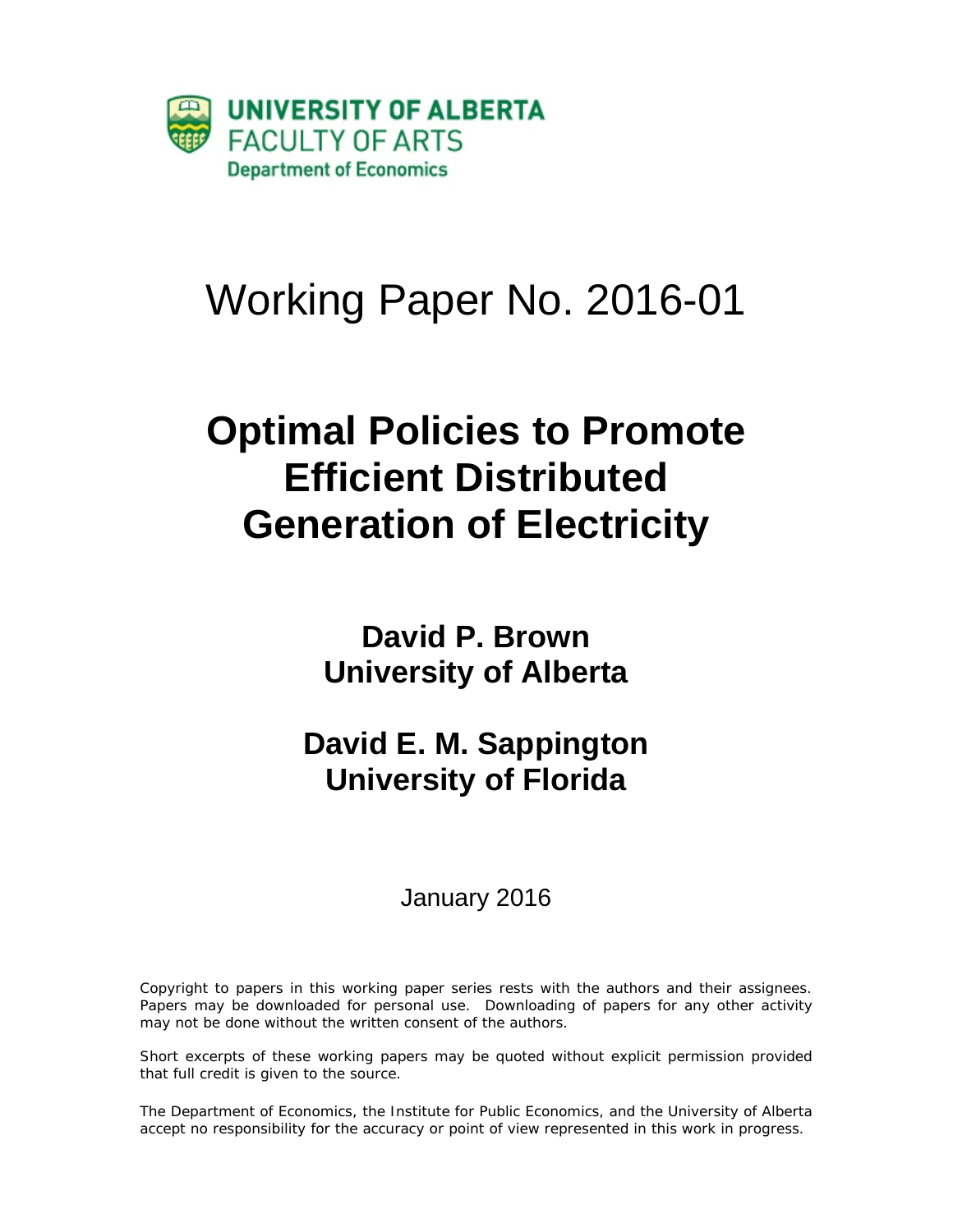# Optimal Policies to Promote Efficient Distributed Generation of Electricity

by

David P. Brown<sup>\*</sup> and David E. M. Sappington<sup>\*\*</sup>

#### Abstract

We analyze the design of policies to promote efficient distributed generation (DG) of electricity. The optimal policy varies with the set of instruments available to the regulator and with the prevailing DG production technology. DG capacity charges often play a valuable role in inducing optimal investment in DG capacity, allowing payments for DG production to induce the optimal production of electricity using non-intermittent DG technologies. Net metering can be optimal in certain settings, but often is not optimal, especially for non-intermittent DG technologies.

JEL Categories: D47, L50, L94, Q40 Keywords: electricity pricing, distributed generation, regulation

December 2015

\* Department of Economics, University of Alberta, Edmonton, Alberta T6G 2H4 Canada (dpbrown@ualberta.ca).

\*\* Department of Economics, University of Florida, Gainesville, FL 32611 USA USA (sapping@ufl.edu).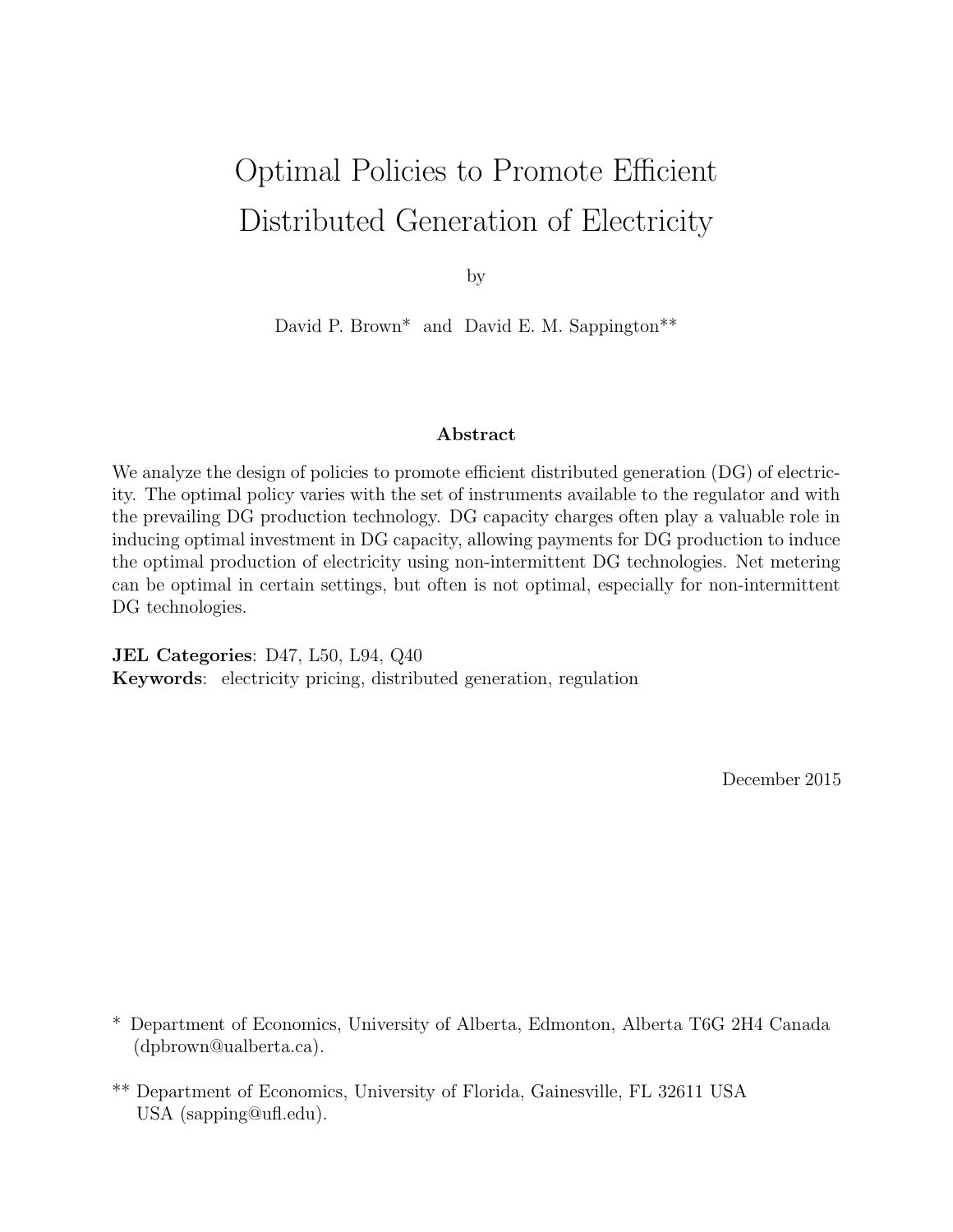# 1 Introduction

The distributed generation of electricity is already pervasive in many countries and is expanding rapidly throughout the world.<sup>1</sup> Distributed generation  $(DG)$  is popular in part because it can limit the amount of capacity required at the primary production site, reduce electricity distribution costs (by moving generation sites closer to final consumers), and reduce generation externalities (e.g., carbon emissions).<sup>2</sup>

In addition to its many potential benefits, DG introduces at least two policy challenges that presently are the subject of heated debate.<sup>3</sup> First, depending upon the established retail prices for electricity and the terms of compensation for DG investment and production, electricity customers may undertake excessive or insufficient DG investment and production (Wiser et al., 2007; Borenstein, 2015). Second, as customers generate some or all of the electricity they consume, the centralized supplier of electricity ("the utility") experiences declines in revenue that typically exceed the associated avoided costs, given the large fixed infrastructure costs of the typical utility (Linvill et al. 2013; Lively and Cifuentes, 2014; Perez-Arriaga and Bharatkumar, 2014).

At least three changes have been proposed to help ensure the solvency of electric utilities while encouraging efficient DG investment and production. First, revised utility rate structures have been proposed. Rate structures that entail higher fixed charges for the right to purchase electricity from the utility and lower marginal charges for electricity actually purchased from the utility can better align the utility's revenues and costs in the presence of widespread DG (Brown and Faruqui, 2014; Costello, 2015).<sup>4</sup>

Second, various payments for DG production have been advocated, including alternatives

<sup>&</sup>lt;sup>1</sup>See (DNV GL, 2014), the World Alliance for Decentralized Energy (2014), and Solar Energy Industries Association (2015), for example. The distributed generation of electricity entails the "generation of electricity from sources that are near the point of consumption, as opposed to centralized generation sources such as large utility-owned power plants" (American Council for an Energy-Efficient Economy, 2015).

<sup>2</sup>See Weissman and Johnson (2012), for example.

<sup>&</sup>lt;sup>3</sup>NCCETC (2015d) reviews recent and ongoing DG policy initiatives throughout the U.S.

<sup>4</sup>Such rate restructuring can be viewed as a form of decoupling the utility's revenue from the amount of electricity it supplies. In addition to promoting efficient investment in DG capacity, decoupling can encourage a utility to promote energy conservation (Brennan, 2010a).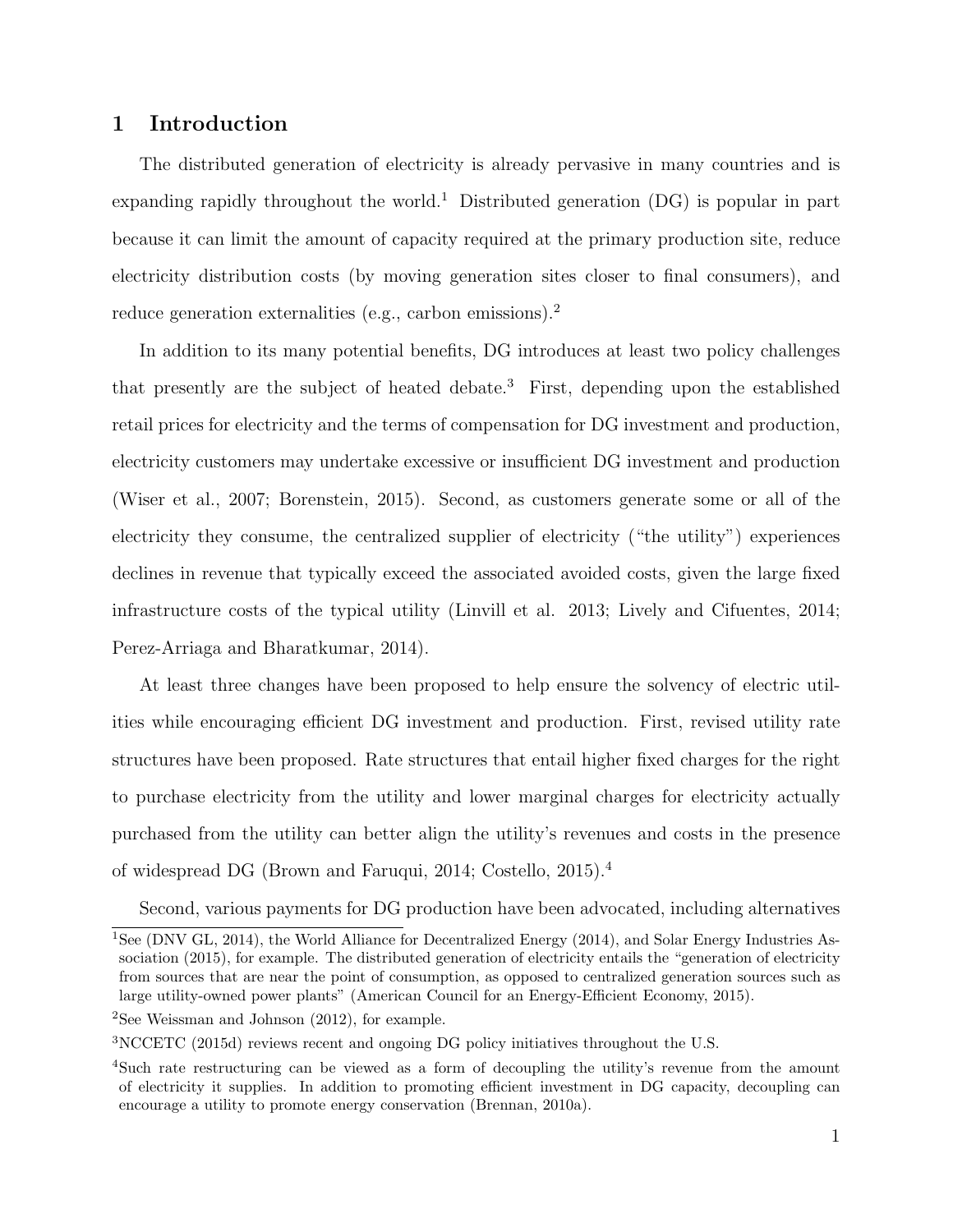to common net metering policies. Under these policies, DG production causes a customer's electricity meter to run backward, so the consumer is effectively paid the prevailing retail price of electricity for each unit of electricity he produces on-site. Alternatives to such net metering include: (i) "value of production" feed-in tariffs, whereby a DG customer is compensated for the electricity he produces on-site at a rate that reflects the estimated net social value of the electricity (Farrell 2014a,b); and (ii) "avoided-cost" tariffs, whereby the unit payment for DG production reflects the associated reduction in the utility's production cost.

Third, additional charges on DG suppliers have been suggested. Several states have proposed that DG customers pay a fixed fee (independent of the level of the customer's installed DG capacity) to the utility. Proposed monthly fees vary from \$4.65 in Utah to \$25 in Maine.<sup>5</sup> DG charges that increase with a customer's generating capacity also have been implemented. For example, the Virginia Electric and Power Company imposes a monthly charge of  $4.19$ /kW on DG units with capacities between 10 and 20 kW (VSCC, 2011).<sup>6</sup> Additional charges on DG customers that increase with their maximum monthly consumption of electricity also have garnered attention (e.g., Hledik, 2014; Faruqui and Hledik, 2015).

Despite the widespread policy debate and the substantial variety of policies that have been proposed or implemented, formal analysis of the optimal design of DG compensation is limited.<sup>7</sup> This research is intended to help fill this void in the literature and to provide some

<sup>5</sup>See Maine Public Utilities Commission (2013) and NCCETC (2015d).

<sup>&</sup>lt;sup>6</sup>The largest utility in Arizona presently imposes a fee of  $$0.70/kW$  on solar DG capacity, and has suggested that this fee be raised to  $$3.00/kW$  (NCCETC, 2015d). In 2014, the Wisconsin Public Service Commission approved a capacity charge of \$3.79/kW on wind and solar DG. See NCCETC (2015d) and filings in the Arizona Corporation Commission's Docket No. 13-0248 (http://edocket.azcc.gov/Docket/DocketDetailSearch?docketId=18039#docket-detail-container2) and in the Wisconsin Public Service Commission Docket No. 5-UR-107 (http://psc.wi.gov).

<sup>&</sup>lt;sup>7</sup>Industry experts have provided useful recommendations regarding various elements of DG compensation. Couture and Gagnon (2010), Kind (2013), and Raskin (2013), among others, review and discuss these recommendations. However, these recommendations typically do not reflect the explicit predictions of comprehensive, formal economic models. Darghouth et al. (2011, 2014) and Poullikkas (2013) simulate the effects of selected forms of DG compensation. Yamamoto (2012) models some considerations in the design of DG compensation policies, but abstracts from such elements as the full impact of DG investment on a consumer's energy costs. Brown and Sappington (2015a) examine whether common net metering policies are ever optimal in a setting where the regulator's retail pricing instruments are limited, DG capacity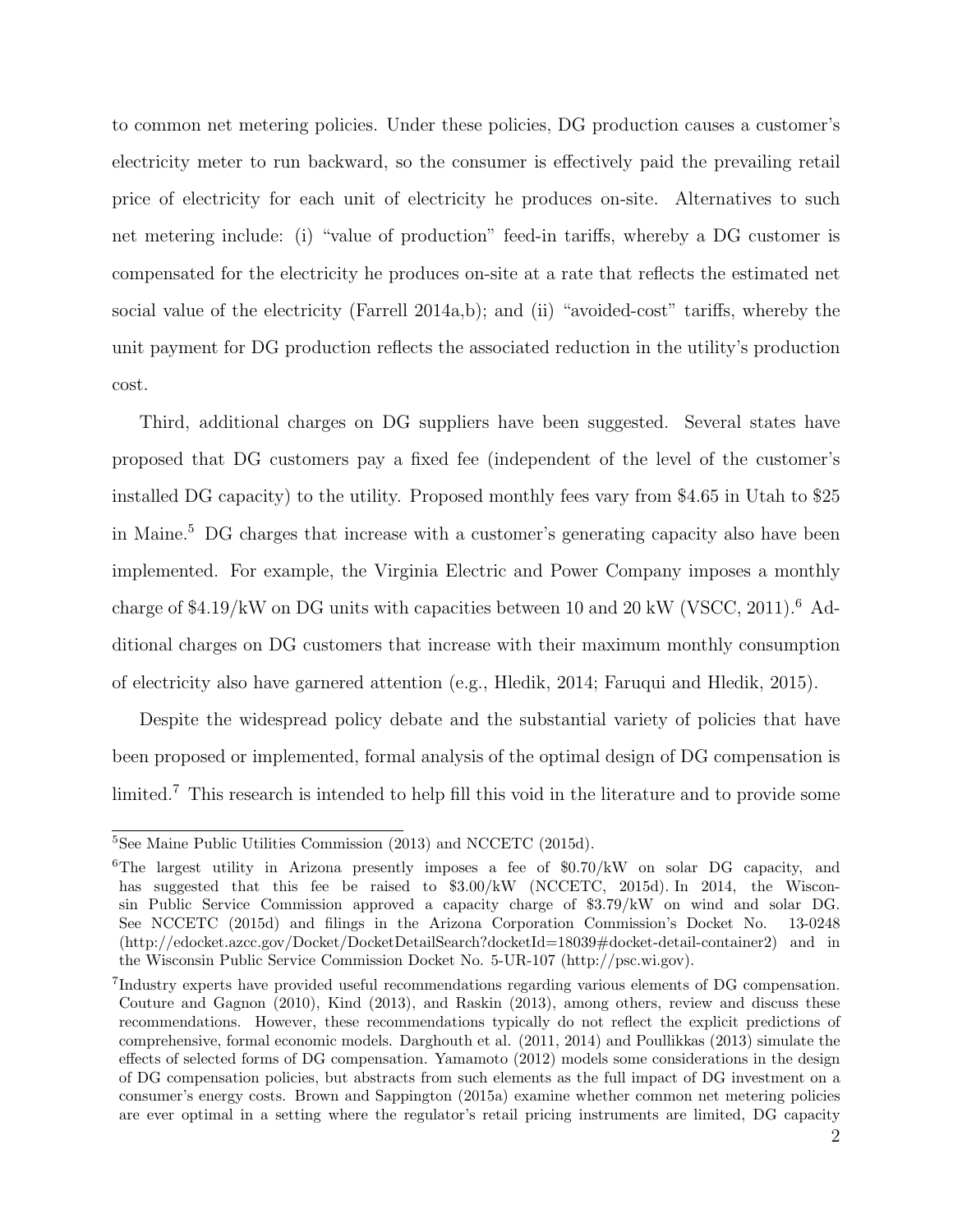guidance to policymakers on this important matter. We characterize the retail tariffs, payments for DG production, and charges for DG capacity investment that maximize consumer welfare while ensuring the solvency of the regulated utility. Our analysis allows for both intermittent and non-intermittent DG technologies. Solar panels constitute an intermittent technology in the sense that the amount of electricity produced by the installed capacity is largely exogenous, dictated primarily by environmental conditions (especially the prevailing level of sunshine). In contrast, resources such as fuel cells, gas turbines, and reciprocating engines (which employ natural gas as the primary fuel) constitute non-intermittent DG technologies because the amount of electricity produced by the installed capacity is readily controlled.<sup>8</sup>

We begin by analyzing a setting in which smart meters are deployed ubiquitously and the regulator can set real-time retail prices and DG payments. In this setting, the retail prices for electricity and the unit payments for DG production are both set equal to the utility's prevailing marginal cost of generating electricity under an optimal policy. These retail prices and DG payments ensure the efficient consumption and production of electricity, given installed generating capacities. Unit charges on installed DG capacity that reflect the associated increase (or decrease) in the utility's transmission and distribution costs then induce efficient DG capacity investment. The identical retail prices and DG payments imply that net metering as described above is optimal. Furthermore, the ability to set different retail prices or DG payments for different consumers or for different DG technologies would not enhance consumer welfare.

We also consider a setting where the regulator can only establish time-of-use retail prices and time-of-production DG payments. These prices and payments can vary across pre-

payments are not feasible, and only one (fully intermittent) DG production technology is available.

<sup>8</sup>Solar panels account for the majority of DG capacity in most U.S. states, due in part to the rapid decline in the cost of solar panels in recent years (Barbose et al., 2014). However, natural gas-based DG configured in combined heat and power (CHP) mode account for the majority of DG capacity in Connecticut and New York (DNV GL, 2014). CHP units can be of particular value as a reliable alternative source of electricity when primary sources fail (U.S. Department of Energy, 2013).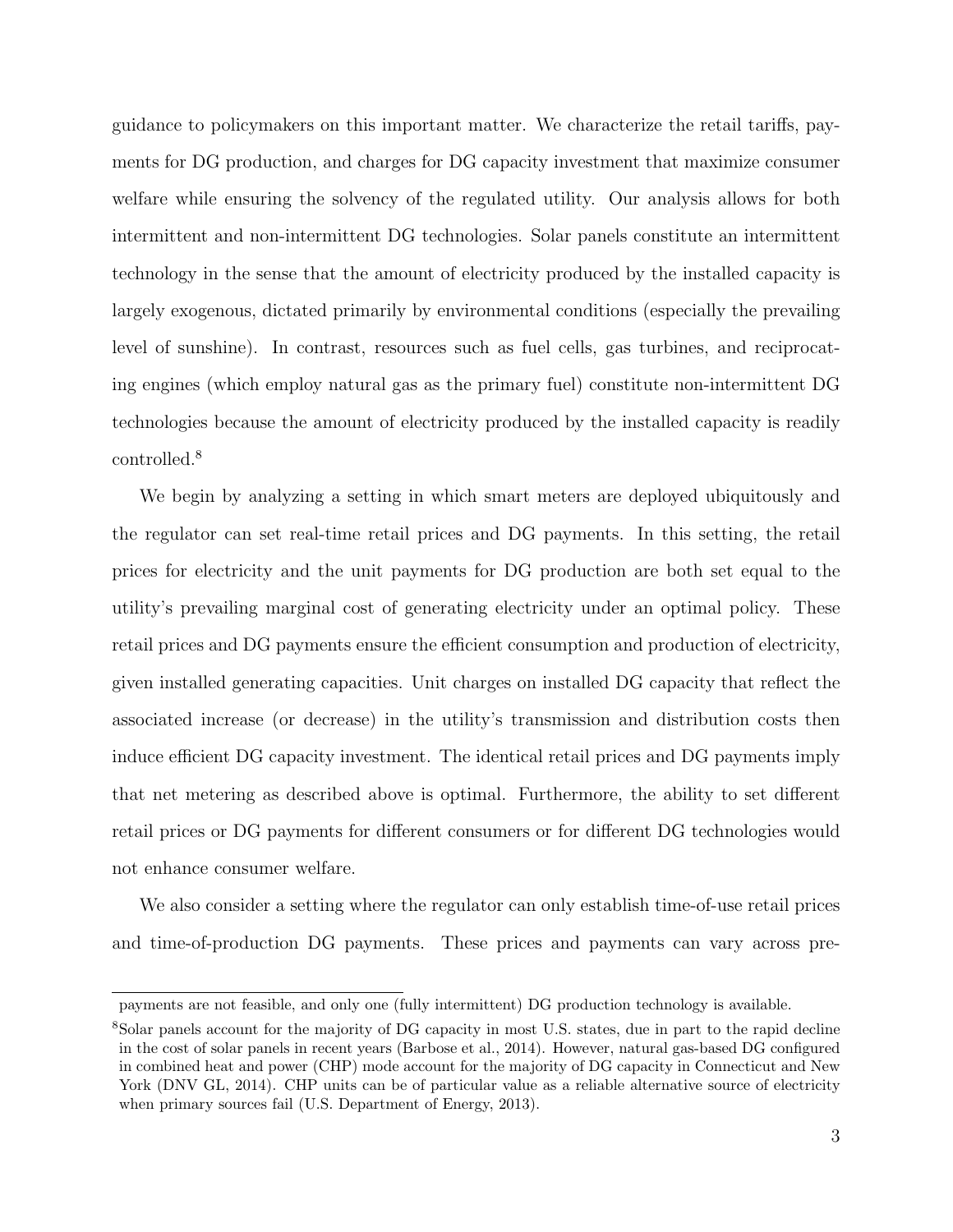specified time periods each day, but cannot vary within a time period. To induce desired levels of electricity consumption in this setting, the retail prices are set so that a weighted average of expected deviations of price from the utility's marginal cost of production is zero. In Ramsey-like fashion (Ramsey, 1927; Baumol and Bradford, 1970), the weights on deviations between price and cost reflect corresponding price sensitivities of the demand for electricity. To induce desired levels of electricity production from non-intermittent DG technologies, payments for such production are set equal to the utility's expected marginal cost of production during the relevant time period. To induce desired DG capacity investment, DG capacity charges are set to equate the consumer's marginal expected return from increasing DG capacity with the corresponding net reduction in the utility's production cost. This net reduction is the difference between the marginal reduction in the utility's expected generation costs and the marginal increase (or decrease) in the utility's transmission and distribution costs as DG capacity expands.

Because payments for DG production do not affect the amount of electricity produced with a given level of intermittent DG capacity, a regulator who can impose DG capacity charges has considerable flexibility in setting payments for electricity produced with the intermittent DG technology. In particular, the regulator can equate these payments either with the corresponding payments for electricity produced using the non-intermittent DG technology or with the corresponding retail rates for electricity. Consequently, neither a requirement to set the same DG payments for both technologies nor a requirement to implement the common net metering policy for the intermittent technology would be constraining in isolation. However, the imposition of both requirements simultaneously would reduce the level of welfare that can be secured for consumers.

The presence of social losses from externalities resulting from electricity production modify the foregoing findings in an intuitive fashion. In particular, retail electricity prices are optimally increased to discourage the purchase of electricity from the utility as the social losses from externalities associated with electricity production by the utility increase. In ad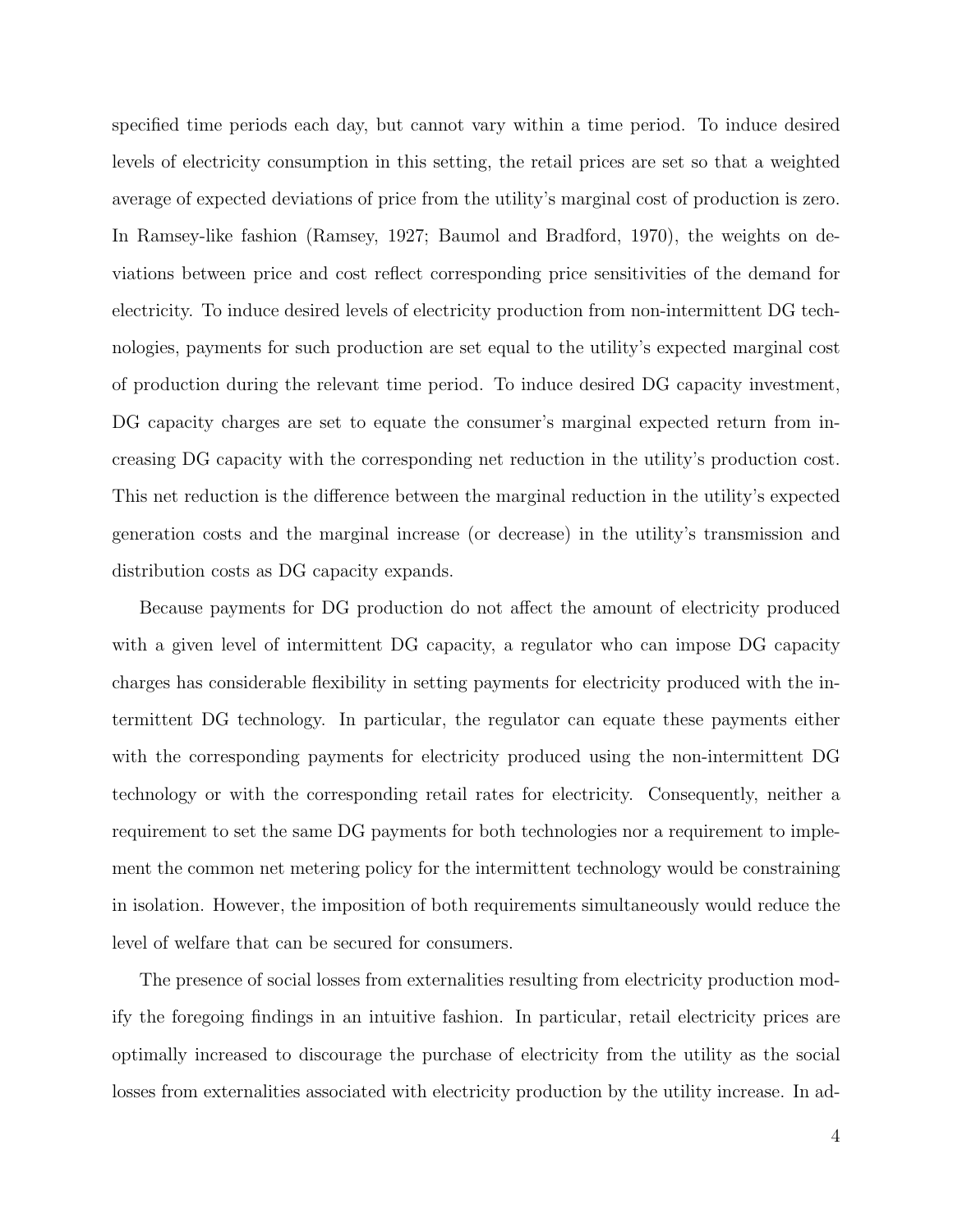dition, DG payments for electricity produced using the non-intermittent technology increase as marginal social losses from externalities associated with this production decline relative to the marginal social losses associated with electricity production by the utility. Thus, more generous payments for electricity produced by "cleaner" DG technologies are optimal, ceteris paribus.

Overall, our findings imply that there is no single DG compensation policy that is optimal in all settings. The optimal policy varies with the instruments available to the regulator and with the relevant DG production technologies. Our findings also stress the important role of DG capacity charges. When these charges are feasible, the regulator can set them to induce efficient DG capacity investment while employing payments for DG production to induce efficient levels of electricity production, and net metering is optimal in certain settings. If the regulator is unable to impose capacity charges, then payments for DG production must serve to induce desired levels of both DG production and DG capacity investment. This dual role of payments for DG production complicates their design, limits the settings in which net metering is optimal, raises industry production costs, and reduces the level of welfare that can be secured for consumers.

We develop and explain these findings as follows. Section 2 presents the key features of our formal model. Section 3 characterizes the optimal policy in the setting where the regulator can set real-time retail prices and DG payments. Section 4 examines the changes to the optimal policy that arise in the presence of social losses from externalities. Section 5 identifies the key features of the optimal policy when the regulator can set time-of-use retail prices and time-of-production DG payments. Section 6 describes the optimal policy when the regulator's instruments are more limited, i.e., when retail rates cannot vary across demand periods or across customers, and when DG capacity charges are not feasible. Section 7 employs numerical solutions to illustrate how the optimal regulatory policy and industry outcomes change when the regulator is able to set DG capacity charges. Section 8 reviews the policy implications of our findings and suggests directions for further research.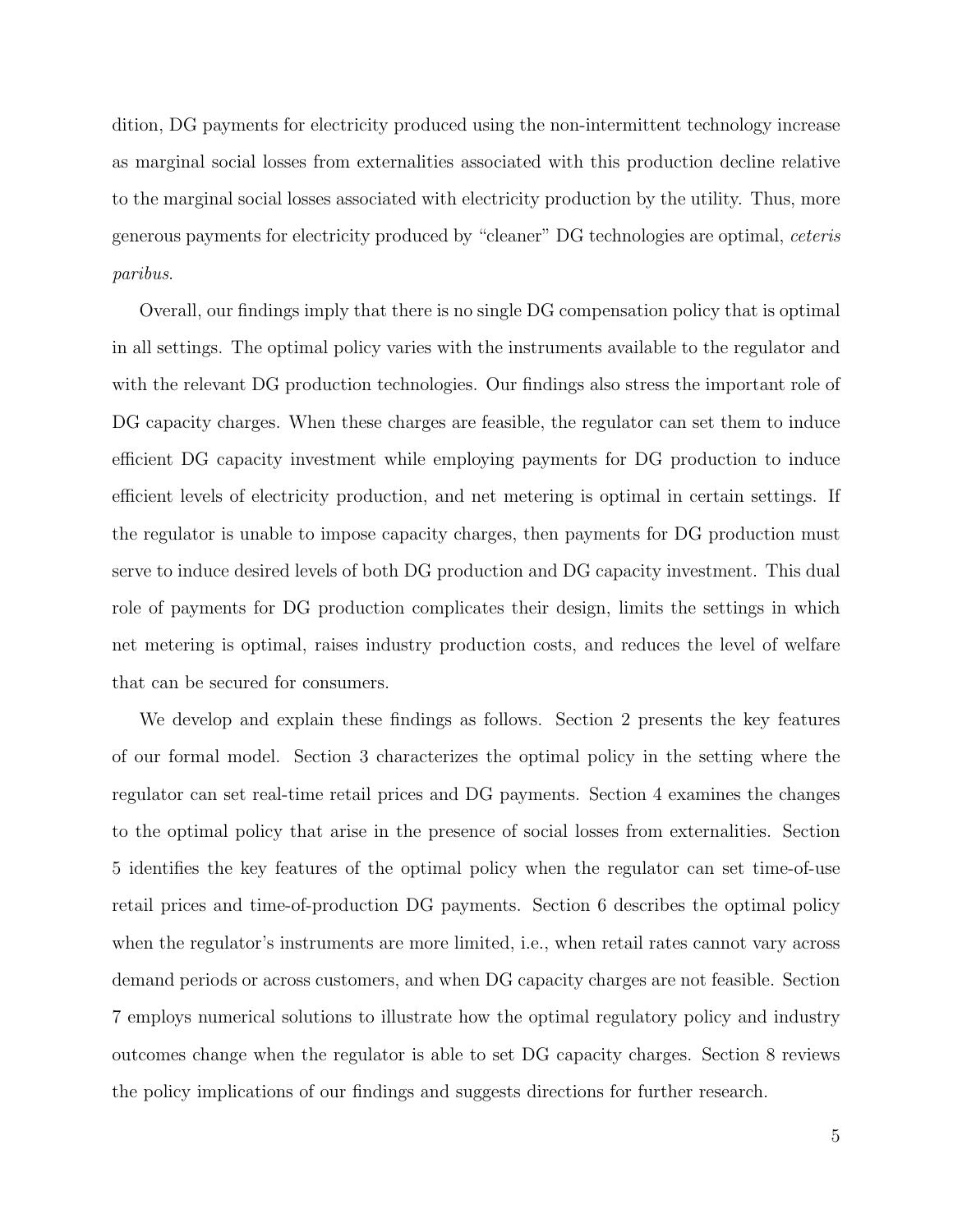#### 2 Model Elements

A vertically-integrated producer (VIP) generates electricity, supplies it to consumers, and operates the sole transmission and distribution network.<sup>9</sup> There are two consumers,  $D$ and N, who purchase electricity from the VIP. Consumer D also can undertake distributed generation (DG) of electricity, whereas consumer  $N$  cannot do so.<sup>10</sup>

There are two periods of demand for electricity, denoted low  $(L)$  and high  $(H)$ . Consumer  $j \in \{D, N\}$  derives value  $V_t^j$  $t^{\prime\prime}(x,\theta_s)$  from x units of electricity in state  $\theta_s \in [\theta_t, \overline{\theta}_t]$  in period  $t \in \{L, H\}$ . This value is a strictly increasing, strictly concave function of x. The state variable  $\theta_s$  can be viewed as a measure of the amount of sunshine that prevails at a specified time in the relevant period. Therefore, in hot climates for example, higher realizations of  $\theta_s$  often will be associated with higher total and marginal valuations of electricity (to power cooling units).<sup>11</sup> The distribution function for the state variable in period t is  $F_t(\cdot)$ . The corresponding density function is  $f_t(\cdot)$ .

We will consider settings where the regulator can, and other settings where she cannot, set retail prices for electricity and payments for electricity produced via DG that vary with the realized state. In settings where the regulator can do so,  $r_{it}(\theta_s)$  will denote the retail price that consumer  $j$  must pay to the VIP for each unit of electricity he consumes in state  $\theta_s$  in period  $t^{12}$  Consumer  $j \in \{D, N\}$  also must pay the fixed charge  $R_j$  for the right to purchase electricity from the VIP.<sup>13</sup>

Consumer j's demand for electricity in state  $\theta_s$  in period t is  $X_t^j$  $t^{\jmath}(r_{jt}(\theta_s), \mathbf{r_{jt'}}(\theta_{t'}), \theta_s),$ where  $\mathbf{r}_{jt'}(\theta_{t'})$  is the vector of retail prices that consumer j might potentially face in period

<sup>12</sup>In settings where the regulator cannot set state-specific prices,  $r_{jt}(\theta_s) = r_{jt}(\theta_{s'})$  for all  $\theta_s, \theta_{s'} \in [\theta_t, \overline{\theta}_t]$ .

<sup>&</sup>lt;sup>9</sup>The setting we analyze also can be viewed as one in which the electricity supplier secures electricity via market transactions in a setting where a system operator dispatches supply in order of increasing cost.

<sup>&</sup>lt;sup>10</sup>We assume there are only two consumers for expositional ease. Our qualitative conclusions are unchanged if there are multiple  $D$  consumers and multiple  $N$  consumers.

<sup>&</sup>lt;sup>11</sup>Formally, in hot climates,  $\frac{\partial V_i^j(x,\theta_s)}{\partial \theta}$  $\frac{\partial^j(x,\theta_s)}{\partial \theta_s} \geq 0$  and  $\frac{\partial^2 V_t^j(x,\theta_s)}{\partial \theta_s \partial x} \geq 0$  for all  $x \geq 0$  and  $\theta_s \in [\underline{\theta}_t, \overline{\theta}_t]$ , for  $j \in \{D, N\}$ . These inequalities need not hold more generally. The findings reported below hold even if these inequalities do not hold.

<sup>&</sup>lt;sup>13</sup>This formulation admits different retail prices for different consumers. The ensuing discussion also will consider settings in which such price discrimination is not feasible.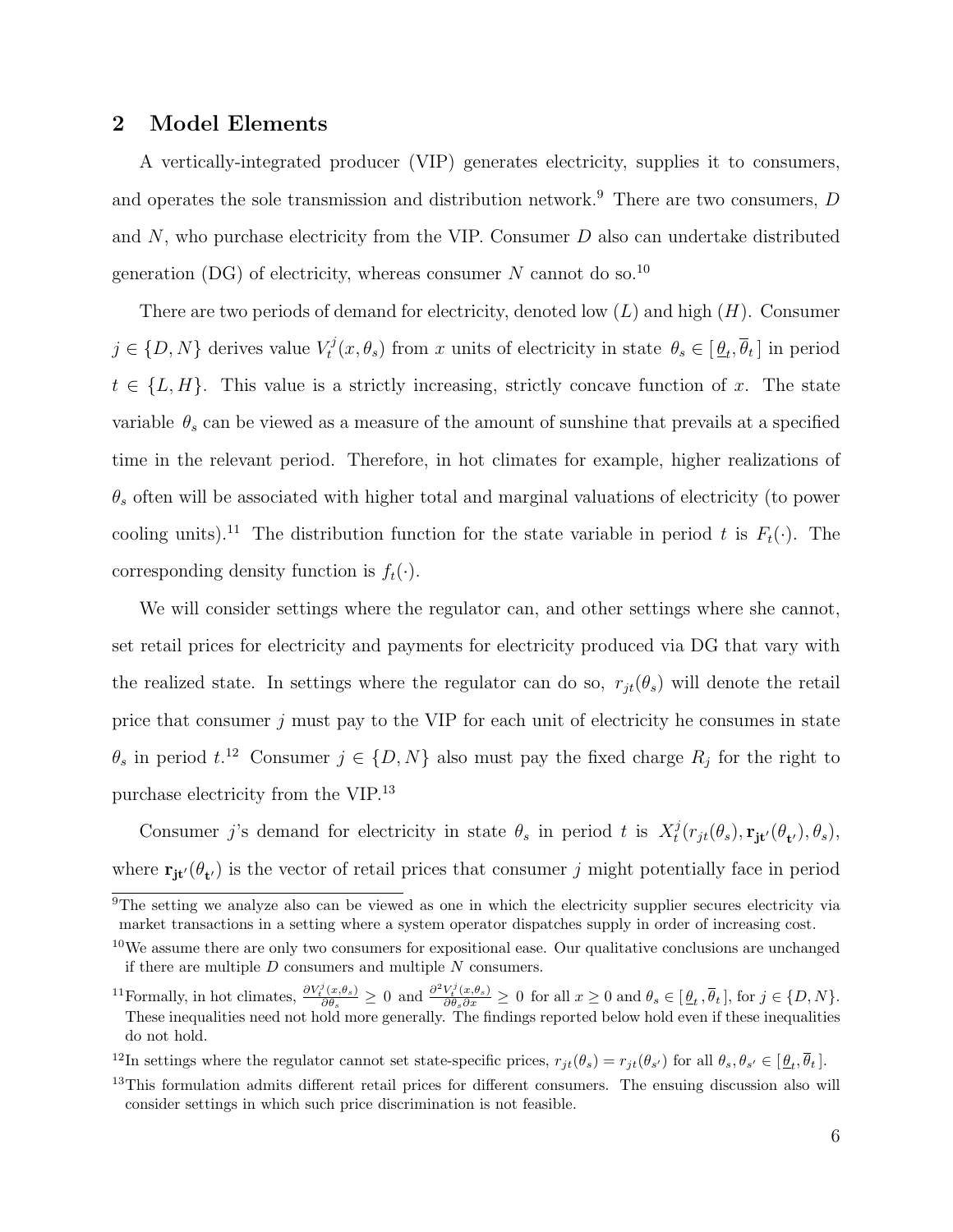$t' \neq t$   $(t, t' \in \{L, H\})$ , depending on the realization of the state variable.<sup>14</sup> Aggregate consumer demand in state  $\theta_s$  in period t is  $X_t(\cdot, \theta_s) = X_t^D(\cdot, \theta_s) + X_t^N(\cdot, \theta_s)$ .

In addition to purchasing electricity from the VIP, consumer  $D$  can produce electricity himself and sell any excess of production over consumption to the VIP. Consumer D can produce electricity using an intermittent technology and/or a non-intermittent DG technology. The key difference between the technologies concerns the consumer's control over electricity production (dispatch) after installing generating capacity. For simplicity, we assume consumer D has no residual control over electricity produced using the intermittent DG technology (e.g., solar panels). Once he installs  $K_{Di}$  units of capacity of this technology, consumer D automatically produces  $Q_t^i(K_{Di}, \theta_s) = \mu_t \theta_s K_{Di}$  units of electricity in state  $\theta_s$ in period t at no incremental cost, where  $\mu_t \geq 0$  is an efficiency parameter.<sup>15</sup> Thus,  $K_{Di}$ might be viewed as the number of solar panels of a fixed size that consumer D installs, and each panel produces more electricity as the amount of sunshine increases at a rate that the consumer cannot control.<sup>16</sup>

In contrast, the consumer can control the amount of electricity generated by the nonintermittent DG technology he installs (e.g., a combined heat and power unit powered by natural gas). Increased investment in this technology  $(K_{Dn})$  reduces consumer D's variable and marginal cost of producing electricity in each demand period. Formally,  $\frac{\partial C_t^D(Q_t^n, K_{D_n})}{\partial K_D}$  $\frac{(Q_t^n, K_{D_n})}{\partial K_{D_n}} < 0$ and  $\frac{\partial^2 C_l^D(\cdot)}{\partial K_D \partial O}$  $\frac{\partial^2 C_t^D(t)}{\partial K_{Dn}\partial Q_t^n}$  < 0 for all  $Q_t^n > 0$ , where  $C_t^D(Q_t^n, K_{Dn})$  is consumer D's variable cost of producing  $Q_t^n$  units of electricity in period  $t \in \{L, H\}$  with the non-intermittent technology, given  $K_{Dn}$  units of capacity of the technology. This cost function is an increasing, convex function of  $Q_t^n$ .<sup>17</sup> Knowing this cost function and the prevailing payments for electricity pro-

$$
{}^{17}\text{Formally, }\frac{\partial C_t^D(Q_t^n,K_{Dn})}{\partial Q_t^n} > 0 \text{ and } \frac{\partial^2 C_t^D(Q_t^n,K_{Dn})}{\partial (Q_t^n)^2} > 0 \text{ for all } Q_t^n \ge 0.
$$

 $^{14}X_t^j(r_{jt}(\theta_s), \mathbf{r_{jt'}}(\theta_{t'}), \theta_s)$  is a strictly decreasing function of  $r_{jt}(\theta_s)$  and a non-decreasing function of each element of  $\mathbf{r_{jt'}}(\theta_{t'})$ . Here and throughout the ensuing analysis, we abstract from income effects in assuming that the fixed charge does not affect a consumer's demand for electricity.

<sup>&</sup>lt;sup>15</sup>The precise placement of solar panels and the surrounding foliage or the adjacent structures at a specific location can cause electricity production to vary at different times of the day, holding constant the amount of sunshine that prevails in a geographic region.

<sup>&</sup>lt;sup>16</sup>The presumed linear relationship between output and capacity is adopted for expositional simplicity and does not affect the qualitative conclusions drawn below.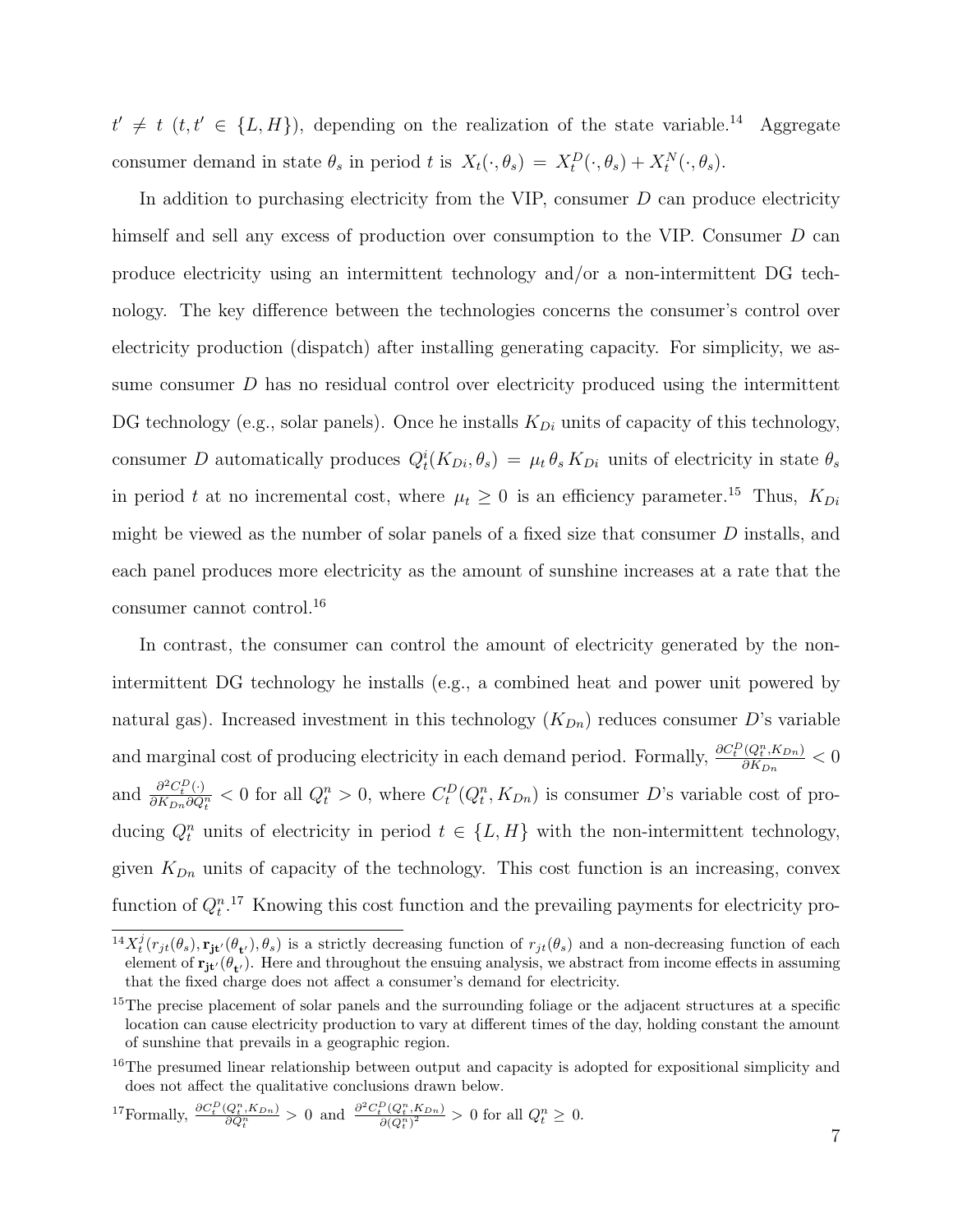duced using the non-intermittent capacity he has installed, consumer D chooses to produce the profit-maximizing level of electricity in each state.

Consumer D's cost of installing  $K_{Di}$  units of capacity of the intermittent DG technology and  $K_{Dn}$  units of capacity of the non-intermittent DG technology is  $C_{D}^{K}(K_{D_i}, K_{Dn})$ , which is a strictly increasing function of each of its arguments. For analytic ease, we focus on settings where consumer D installs strictly positive levels of capacity of both DG technologies.<sup>18</sup>

The regulator specifies the compensation that the VIP must deliver to consumer D for the DG capacity he installs.  $k_{0y}$  is the fixed payment the VIP must make to consumer D when he installs any strictly positive amount of capacity in DG technology  $y \in \{i, n\}$ .  $k_y$ is the additional payment the VIP must make to consumer  $D$  for each unit of capacity of technology y he installs. These payments can be negative, in which case the VIP is authorized to impose capacity charges on consumer D.

The regulator also specifies the compensation the VIP must deliver to consumer D for the electricity he produces.  $w_{yt}(\theta_s)$  is the payment the VIP must make to consumer D for each unit of electricity he produces using technology  $y \in \{i, n\}$  in state  $\theta_s$  in period  $t$ .<sup>19</sup>

The VIP's variable cost of generating  $Q_t^v$  units of electricity in period t when it has  $K_G$  units of generating capacity is  $C_t^G(Q_t^v, K_G)$ . Increased generating capacity reduces at a diminishing rate the VIP's variable and marginal cost of generating electricity.<sup>20</sup> The VIP's cost of installing  $K_G$  units of generating capacity is  $C^K(K_G)$ , which is an increasing, convex function.<sup>21</sup>

<sup>20</sup>Formally,  $\frac{\partial C_t^G(Q_t^v, K_G)}{\partial K_G}$  $\frac{\partial^2 C_t^{\mathcal{G}}(Q_t^v, K_G)}{\partial Q_t^v \partial K_G} < 0$ , and  $\frac{\partial^3 C_t^{\mathcal{G}}(Q_t^v, K_G)}{\partial Q_t^v \partial^2 K_G} > 0$  for all  $Q_t^v > 0$ .

<sup>&</sup>lt;sup>18</sup>Consumer D will optimally do so in equilibrium if, for instance,  $\lim_{K_{D_y}\to 0}$  $\frac{\partial C_D^K(\cdot)}{\partial K_{Dy}} = 0$  for  $y \in \{i, n\}$  and  $\lim_{K_{D_n}\to 0}$  $\begin{array}{c} \begin{array}{c} \begin{array}{c} \end{array} \\ \begin{array}{c} \end{array} \end{array} \end{array}$  $\partial C_t^D(\cdot)$  $\left|\frac{\partial C_t^D(\cdot)}{\partial K_{D_n}}\right| = \infty$  for  $t \in \{L, H\}.$ 

<sup>&</sup>lt;sup>19</sup>The VIP must make this payment to consumer D regardless of whether consumer D consumes the unit of electricity in question. Recall that consumer  $D$  must pay the prevailing retail charge for each unit of electricity he consumes, regardless of the source of the electricity. Thus, the common net metering policy prevails if  $w_{yt}(\theta_s) = r_{jt}(\theta_s)$  in each period t and state  $\theta_s$ , for both technologies  $(y \in \{i, n\})$  and both consumers  $(j \in (D, N)$ .

<sup>&</sup>lt;sup>21</sup> Formally,  $C^{K'}(K_G) > 0$  and  $C^{K''}(K_G) > 0$ . We also assume a strictly positive level of generating capacity is optimal. This will be the case if, for example,  $\lim_{K_G \to 0}$  $\begin{array}{c} \begin{array}{c} \begin{array}{c} \end{array} \\ \begin{array}{c} \end{array} \end{array} \end{array}$  $\partial C_t^G(Q_t^v,K_G)$  $\left| \frac{(Q_t^v, K_G)}{\partial K_G} \right| = \infty$  and  $\lim_{K_G \to 0} \frac{C^{K'}(K^G)}{K^G} = 0$ .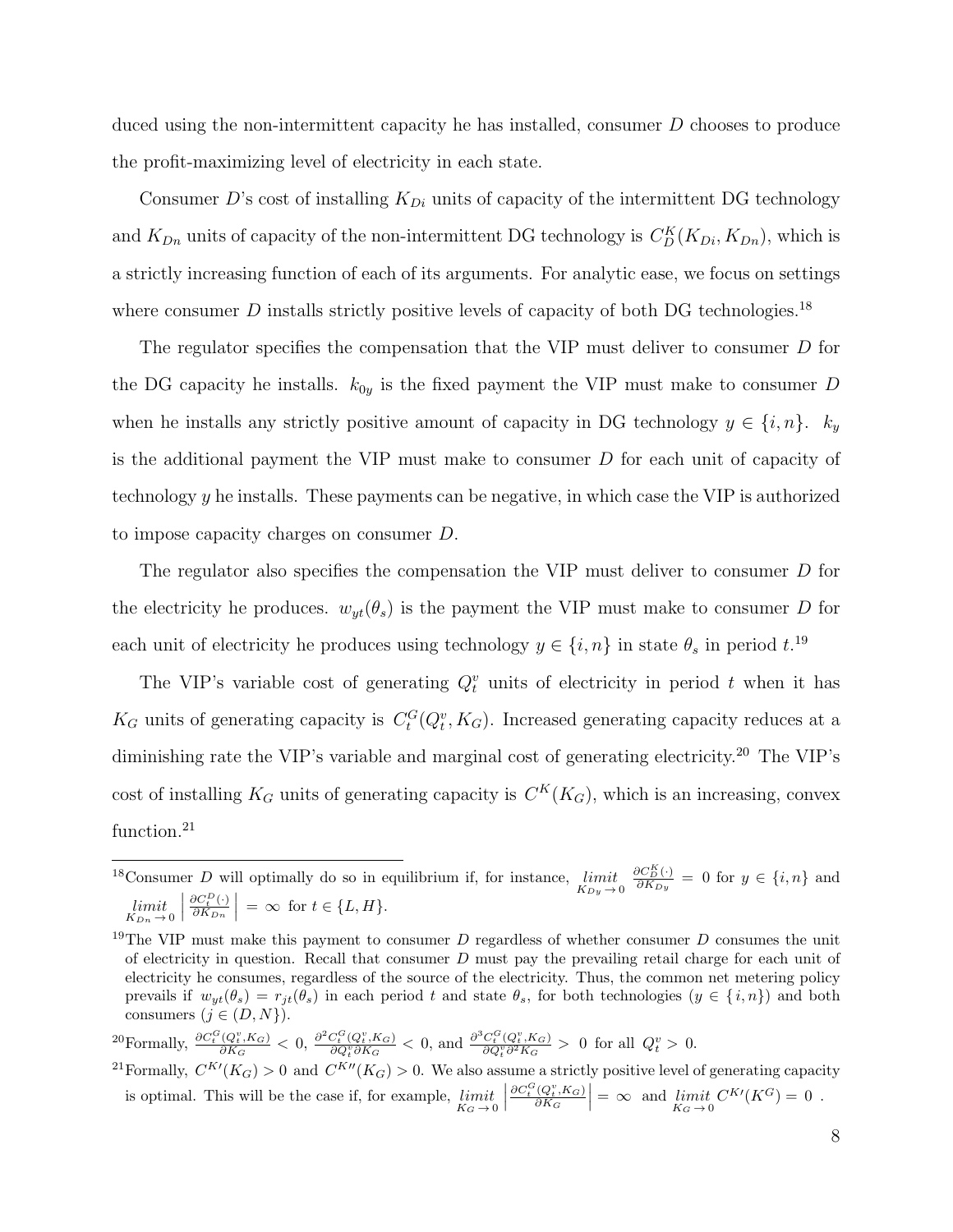The VIP also incurs transmission and distribution (T&D) costs  $T(K_G, K_{Di}, K_{Dn})$  to support centralized and distributed generating capacities  $K_G$ ,  $K_{Di}$ , and  $K_{Dn}$ <sup>22</sup> For simplicity, we abstract from variable T&D costs associated with line losses that might arise even when adequate infrastructure is implemented to fully accommodate electricity produced by the installed generating capacity.<sup>23</sup>

The regulator chooses her policy instruments to maximize the sum of the expected welfare of consumer N and consumer  $D$ , subject to ensuring non-negative expected profit for the VIP. The regulator's policy instruments are the retail prices for electricity, the terms of the DG compensation the VIP must deliver to consumer D, and the VIP's generating capacity.

Consumer N's welfare  $(U^N(\cdot))$  is the difference between the value he derives from the electricity he consumes and the amount he pays for the electricity. Formally, consumer  $N$ 's expected welfare is, for  $t' \neq t$   $(t, t' \in \{L, H\})$ :

$$
E\left\{ U^N(\cdot) \right\} = \sum_{t \in \{L,H\}} \int_{\underline{\theta}_t}^{\overline{\theta}_t} \left[ V_t^N(X_t^N(r_{Nt}(\theta_s), \mathbf{r}_{Nt'}(\theta_{t'}), \theta_s), \theta_s) - r_{Nt}(\theta_s) X_t^N(\cdot) \right] dF_t(\theta_s) - R_N. \tag{1}
$$

Consumer D's welfare  $(U^D(\cdot))$  is the sum of the value he derives from the electricity he consumes and the compensation he receives for installing DG capacity and producing electricity, less the amount he pays for the electricity he purchases from the VIP and his costs of DG investment and production. Formally, consumer D's expected welfare is, for  $t' \neq t \ (t, t' \in \{L, H\})$ :

$$
E\left\{U^{D}(\cdot)\right\} = \sum_{t \in \{L,H\}} \left[ \int_{\underline{\theta}_{t}}^{\overline{\theta}_{t}} \left[ V_{t}^{D}(X_{t}^{D}(r_{Dt}(\theta_{s}), \mathbf{r}_{Dt}(\theta_{t'}), \theta_{s}), \theta_{s}) - r_{Dt}(\theta_{s}) X_{t}^{D}(\cdot) \right] dF_{t}(\theta_{s}) + \int_{\underline{\theta}_{t}}^{\overline{\theta}_{t}} \left[ w_{it}(\theta_{s}) Q_{t}^{i}(K_{Di}, \theta_{s}) + w_{nt}(\theta_{s}) Q_{t}^{n}(K_{Dn}, \theta_{s}) - C_{t}^{D}(Q_{t}^{n}(\cdot, \theta_{s}), K_{Dn}) \right] dF_{t}(\theta_{s}) \right]
$$

<sup>&</sup>lt;sup>22</sup>For expositional ease, the ensuing discussion focuses on settings where  $T(\cdot)$  is increasing in each of its arguments. Section 7 explicitly considers settings where DG capacity investments reduce the VIP's T&D costs.

<sup>&</sup>lt;sup>23</sup>These losses are relatively small in practice (Parsons and Brinckerhoff, 2012; U.S. Energy Information Administration (EIA), 2014b). Explicit accounting for these variable costs would not affect the key qualitative conclusions reported below.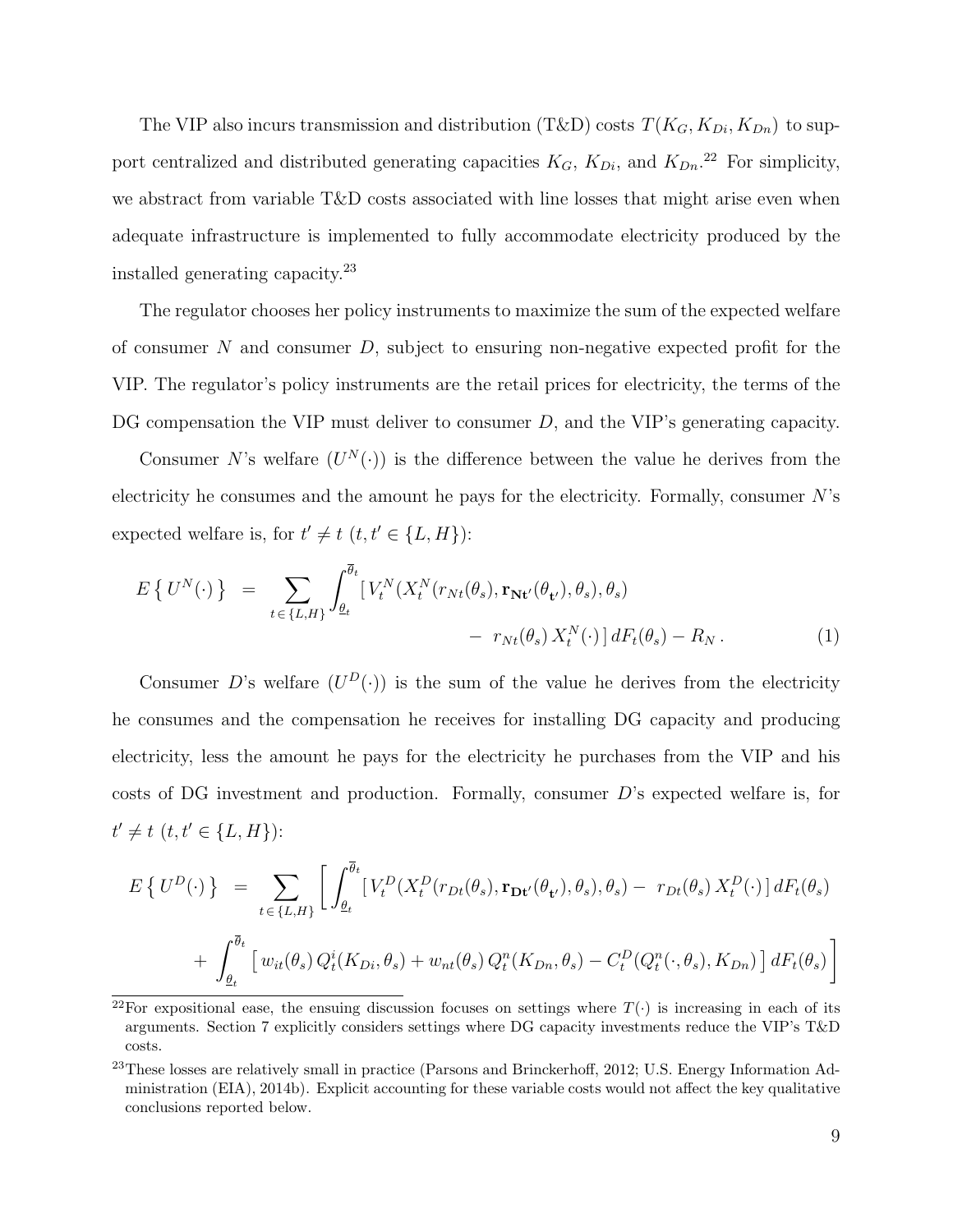+ 
$$
k_{0i} + k_{0n} + k_i K_{Di} + k_n K_{Dn} - C_D^K(K_{Di}, K_{Dn}) - R_D
$$
,  
where  $Q_t^n(\cdot, \theta_s) = \underset{Q}{\arg \max} \{ w_{nt}(\theta_s) Q - C_t^D(Q, K_{Dn}) \}.$  (2)

The VIP's profit  $(\pi)$  is the revenue it secures from selling electricity to consumers D and N, less the sum of: (i) the DG compensation it pays to consumer  $D$ ; (ii) the cost of its generating capacity; (iii) its cost of generating electricity; and (iv) its T&D costs. Formally, the VIP's expected profit is:

$$
E\{\pi\} = \sum_{t \in \{L,H\}} \left[ \int_{\underline{\theta}_t}^{\overline{\theta}_t} \left[ r_{Dt}(\theta_s) X_t^D(\cdot) + r_{Nt}(\theta_s) X_t^N(\cdot) - w_{it}(\theta_s) Q_t^i(K_{Di}, \theta_s) - w_{nt}(\theta_s) Q_t^n(K_{Dn}, \theta_s) - C_t^G(Q_t^v(\cdot), K_G) \right] dF_t(\theta_s) + R_D + R_N - k_{0i} - k_{0n} - k_i K_{Di} - k_n K_{Dn} - C^K(K_G) - T(K_G, K_{Di}, K_{Dn}). \tag{3}
$$

The timing in the model is as follows. The regulator first sets her policy instruments. Consumer D then chooses his DG capacity investments. Finally, the state is realized, DG production occurs, and the VIP supplies the realized demand for electricity and provides all required  $T\&D$  of electricity in each demand period.<sup>24</sup>

# 3 State-Specific Pricing and DG Compensation

We first examine the optimal regulatory policy in a setting where smart meters are deployed ubiquitously and the regulator can set prices and DG payments that vary with the realization of the state variable in each period. The regulator's problem in this setting,  $[RP-\theta]$ , is:

$$
\begin{array}{ll}\nMaximize \\
 r_{jt}(\theta_s), R_j, k_{0y}, k_{yt}, w_{yt}(\theta_s), K_G\n\end{array}\n\quad\nE\left\{\n\begin{array}{l}\nU^N(\cdot)\n\end{array}\n\right\} + E\left\{\n\begin{array}{l}\nU^D(\cdot)\n\end{array}\n\right\}\n\tag{4}
$$

$$
subject to: E\{\pi\} \geq 0,
$$
\n
$$
(5)
$$

where  $E\{U^N(\cdot)\}\, E\{U^D(\cdot)\}\,$ , and  $E\{\pi\}\$ are as defined in (1), (2), and (3), respectively.

Proposition 1 characterizes the key features of the optimal regulatory policy in this setting.

 $24$ The sequencing of the two demand periods does not affect our findings.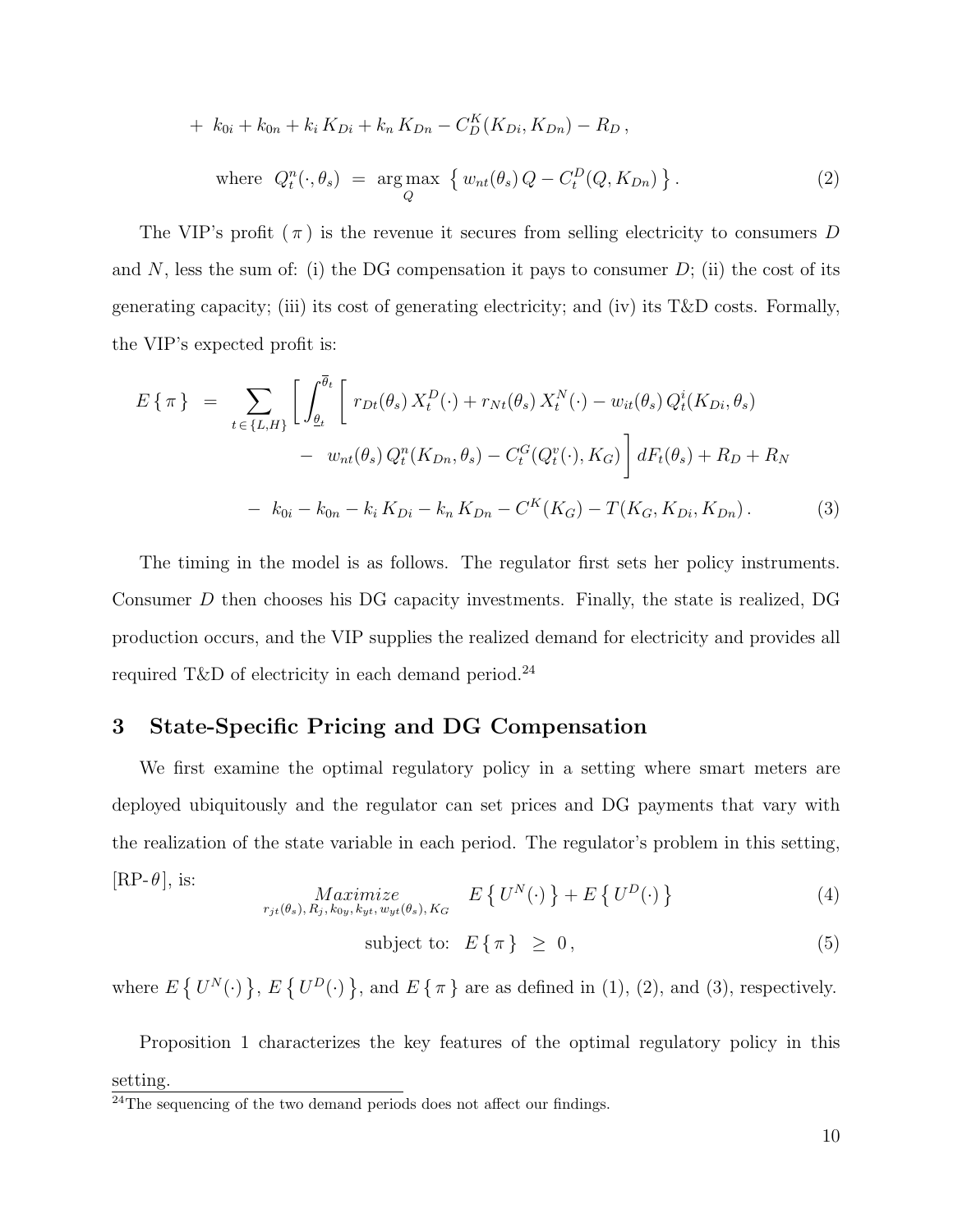**Proposition 1.** At a solution to  $[RP-\theta]$ :  $(i)$   $\sum$  $t \in \{L, H\}$  $\int_{\underline{\theta}_t}^{\theta_t}$  $\begin{array}{c} \begin{array}{c} \begin{array}{c} \end{array} \\ \begin{array}{c} \end{array} \end{array} \end{array}$  $\frac{\partial C_t^G(Q_t^v(\cdot,\theta_s),K_G)}{=}$  $\partial K_G$  $\begin{array}{c} \begin{array}{c} \begin{array}{c} \end{array} \\ \begin{array}{c} \end{array} \end{array} \end{array}$  $dF_t(\theta_s) = C^{K'}(K_G)$  $+\frac{\partial T(\cdot)}{\partial K_{\alpha}}$  $\frac{\partial T(\cdot)}{\partial K_G}$ ; (ii)  $r_{Nt}(\theta_s) = r_{Dt}(\theta_s) = w_{nt}(\theta_s) = w_{it}(\theta_s) = \frac{\partial C_t^G(Q_t^v(\cdot,\theta_s),K_G)}{\partial Q_t^v(\cdot,\theta_s)}$  $\frac{(Q_t^c(\cdot,\theta_s),K_G)}{\partial Q_t^v(\cdot,\theta_s)}$  for each  $t \in \{L,H\}$ and  $\theta_s \in [\underline{\theta}_t, \overline{\theta}_t]$ ; and (iii)  $k_y = -\frac{\partial T(\cdot)}{\partial K_{D_y}}$  $\frac{\partial I(\cdot)}{\partial K_{Dy}}$  for  $y \in \{i, n\}$ .

Conclusion (i) in Proposition 1 indicates that the VIP's generating capacity is chosen to minimize the VIP's expected operating costs. In particular, this capacity is optimally increased to the point where the rate at which additional capacity reduces the VIP's expected generation costs is equal to the rate at which increased capacity increases the sum of the VIP's capacity costs and associated T&D costs.

Conclusion (ii) indicates that the unit retail price of electricity and the unit payment for DG production are both optimally set equal to the VIP's marginal cost of generating electricity in each state. These prices and payments ensure that consumers expand their consumption of electricity to the point where its marginal value is equal to its marginal cost of production in each state, regardless of the dispatachable (non-intermittent) source of production. Thus, the identified retail prices and DG payments ensure the efficient consumption and production of electricity, given installed generating capacities.<sup>25</sup>

Conclusion (iii) reports that the optimal unit DG capacity charge is the associated marginal increase in the VIP's T&D costs, which can vary by technology.<sup>26</sup> When he is compensated for the electricity he produces using the non-intermittent technology at a rate that reflects the VIP's marginal cost of generating electricity, consumer D will install the efficient level of  $K_{Dn}$  when he is required to bear the associated increment in the VIP's T&D costs.<sup>27</sup> In essence, this charge (and the associated payments for DG production) induce

<sup>&</sup>lt;sup>25</sup>The fixed retail charges  $(R_i)$  are set to ensure the VIP earns zero expected profit.

 $^{26}$ The increase in the VIP's T&D costs also can vary substantially across geographic regions. See Shlatz et al. (2013) and Cohen et al. (2015), for example.

<sup>&</sup>lt;sup>27</sup>The values of  $w_{it}(\theta_s)$  and  $k_i$  identified in Proposition 1 are not unique because the values of  $w_{it}(\theta_s)$  do not affect the amount of electricity produced by the installed intermittent capacity. If the  $w_{it}(\theta_s)$  payments are increased above  $\frac{\partial C_t^G}{\partial Q_t^v}$ , then  $k_i$  can be reduced accordingly to ensure consumer D installs the efficient level of intermittent DG capacity.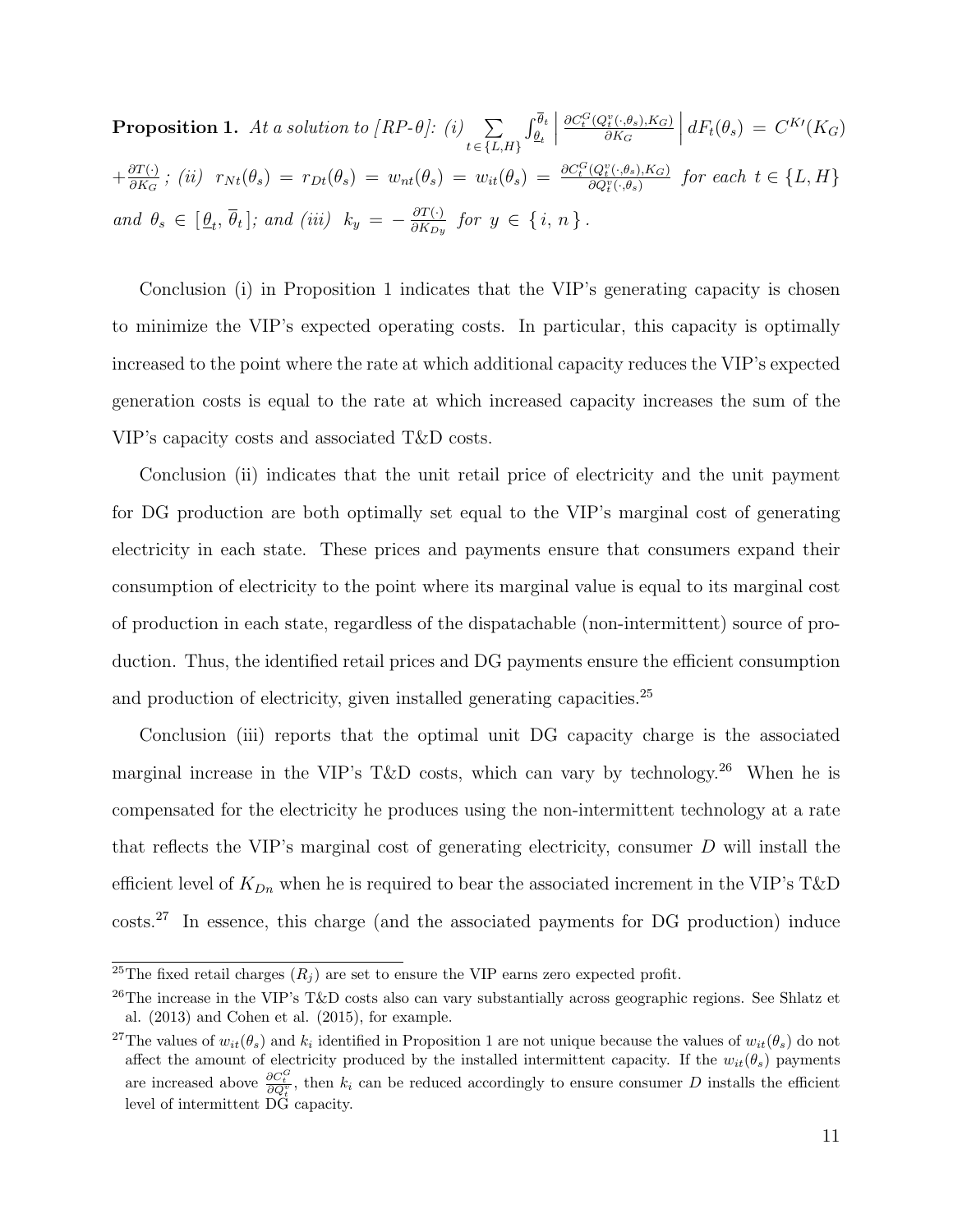consumer D to account fully for the relevant expected social benefits and costs of investment in DG capacity.

The fact that the unit payment for DG production and the unit retail price of electricity are equated under the optimal policy identified in Proposition 1 has three important implications. First, net metering (as described in the Introduction) can be optimal for both DG technologies. Second, there is no strict gain from implementing DG compensation that varies by technology. Third, there is no strict gain from setting distinct retail prices for different consumers.<sup>28</sup> In this sense, when state-specific retail pricing and DG payments are feasible, relatively simple DG payment policies can secure the ideal outcome for consumers.

### 4 Externalities

The analysis to this point has abstracted from social losses due to externalities associated with the generation of electricity. To account for these losses, let  $S_t(Q_t^v, Q_t^i, Q_t^n)$  denote the social loss from environmental externalities in period t when the VIP produces output  $Q_t^v$ and when consumer D produces output  $Q_t^i$  with the intermittent technology and output  $Q_t^n$ with the non-intermittent technology.<sup>29</sup> Define  $S_{th}(\cdot) \equiv \frac{\partial S_{t}(\cdot)}{\partial O^{h}}$  $\frac{\partial S_t(\cdot)}{\partial Q_t^h} \geq 0$  for  $h \in \{v, i, n\}$ . The regulator's problem in this setting,  $[RP - \theta e]$ , is to:

$$
\underset{r_{jt}(\theta_s), R_j, k_{0y}, k_{yt}, w_{yt}(\theta_s), K_G}{Maximize} E\left\{ U^N(\cdot) \right\} + E\left\{ U^D(\cdot) \right\} - E\left\{ S_L(\cdot) + S_H(\cdot) \right\} \tag{6}
$$

$$
subject to: E\{\pi\} \geq 0,
$$
\n
$$
(7)
$$

where  $E\{U^N(\cdot)\}\, E\{U^D(\cdot)\}\,$  and  $E\{\pi\}\$ are as defined in (1), (2), and (3), respectively.

**Proposition 2.** At a solution to  $[RP-\theta e]$ , conclusions *(i)* and *(iii)* in Proposition 1 hold. In addition,  $r_{Nt}(\theta_s) = r_{Dt}(\theta_s) = \frac{\partial C_t^G(Q_t^v(\cdot,\theta_s),K_G)}{\partial Q_t^v(\cdot,\theta_s)}$  $\frac{(Q_t^v(\cdot,\theta_s),K_G)}{\partial Q_t^v(\cdot,\theta_s)} + S_{tv}(\cdot)$  and  $w_{yt}(\theta_s) = \frac{\partial C_t^G(Q_t^v(\cdot,\theta_s),K_G)}{\partial Q_t^v(\cdot,\theta_s)}$  $\frac{\left(Q_t^v(\cdot,\theta_s),K_G\right)}{\partial Q_t^v(\cdot,\theta_s)}$  +  $S_{tv}(\cdot) - S_{ty}(\cdot)$  for all  $t \in \{L, H\}, \theta_s \in [\underline{\theta}_t, \theta_t],$  and  $y \in \{i, n\}.$ 

<sup>&</sup>lt;sup>28</sup>Retail charges that differ across consumers can be optimal if the regulator values the welfare of consumer N differently from the welfare of consumer D.

 $^{29}$ For simplicity, we assume the social loss from externalities in one period does not vary with outputs produced in the other period. We also assume the total social loss from externalities is the sum of the corresponding losses in each period.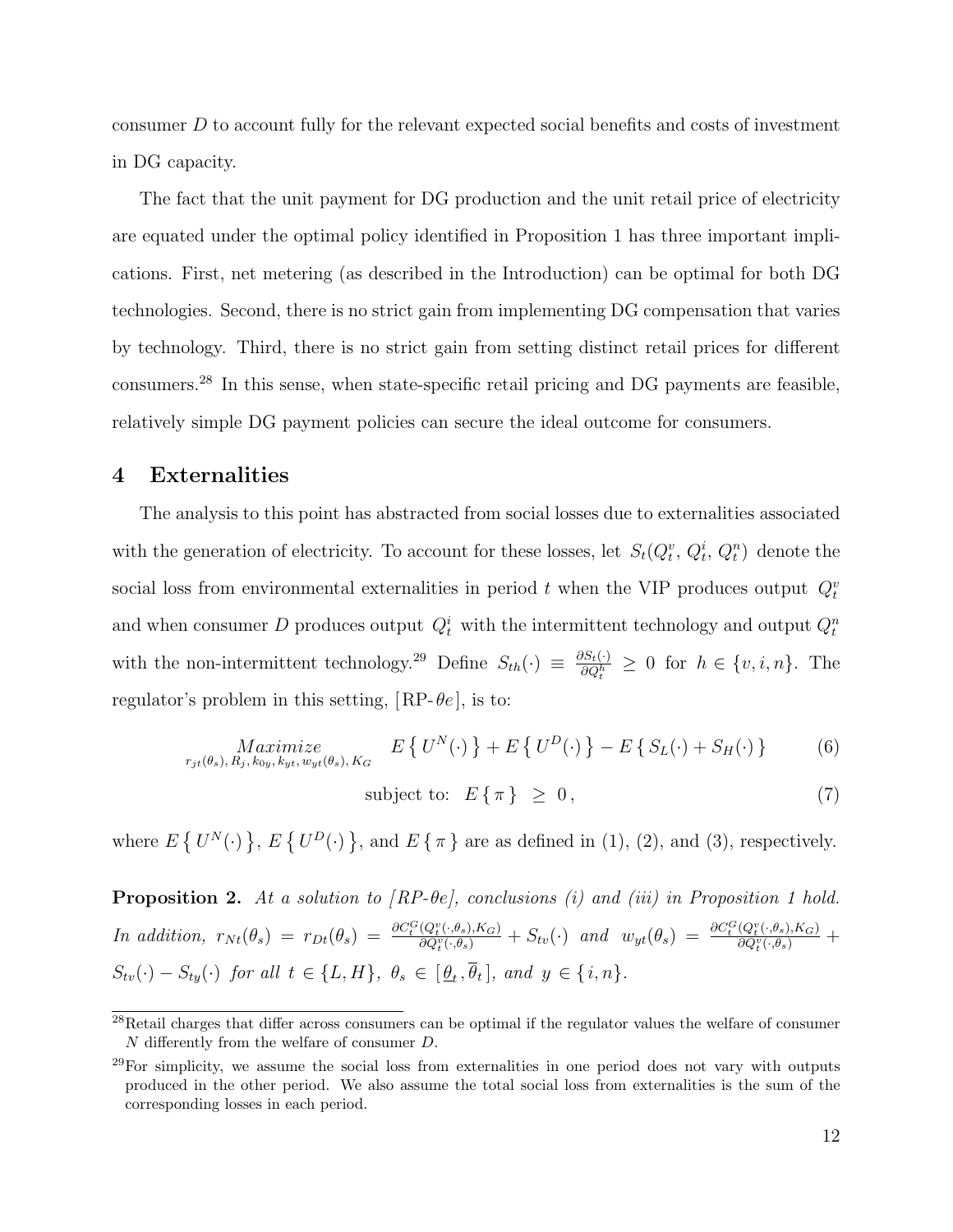Proposition 2 reports that in order to induce efficient electricity consumption in the presence of externalities, it is optimal to raise the unit retail price of electricity above the VIP's marginal cost of production by the marginal social loss from externalities associated with the VIP's production of electricity  $(S_{tv}(\cdot))$ . Further, to induce consumer D to produce the efficient amount of electricity using the non-intermittent technology, it is optimal to increase the corresponding unit DG payment  $(w_{nt}(\theta_s))$  above the VIP's marginal cost of production by the difference between the marginal social loss from externalities due to production by the VIP and by consumer  $D(S_{tv}(\cdot) - S_{tn}(\cdot))$ . Thus, DG compensation is increased to the extent that the DG generation technology is "cleaner" than the VIP's generation technology, ceteris paribus. 30

Proposition 2 implies that net metering generally is optimal only for electricity produced using a DG technology that generates no social losses from externalities. When retail prices are increased above the VIP's marginal cost by  $S_{tv}(\cdot)$  and unit DG payments are increased above the VIP's marginal cost by  $S_{tv}(\cdot) - S_{ty}(\cdot)$ , the retail prices and DG payments will coincide only if  $S_{ty}(\cdot) = 0$ . Thus, net metering may be optimal for solar DG production if it generates no social losses from externalities. In contrast, net metering generally is not optimal for DG production using CHP units, for example. Furthermore, even abstracting from differences in generating costs, optimal retail prices typically will vary with the VIP's generating technology. In addition, optimal DG payments typically will vary with the generating technologies employed by both the VIP and consumer D.

# 5 TOU Pricing and TOP DG Compensation

In practice, smart meters are not always deployed and employed ubiquitously. Consequently, state-specific retail prices and DG payments are not always feasible. In light of this fact, we now consider the setting where the regulator implements time of use (TOU) retail prices and time of production (TOP) DG payments (in addition to DG capacity charges).

<sup>&</sup>lt;sup>30</sup>Again, the values of  $w_{it}(\theta_s)$  and  $k_i$  identified in Proposition 2 are not unique because the  $w_{it}(\theta_s)$  payments do not affect consumer  $D$ 's production of electricity using the intermittent DG technology, given installed capacity  $K_{Di}$ .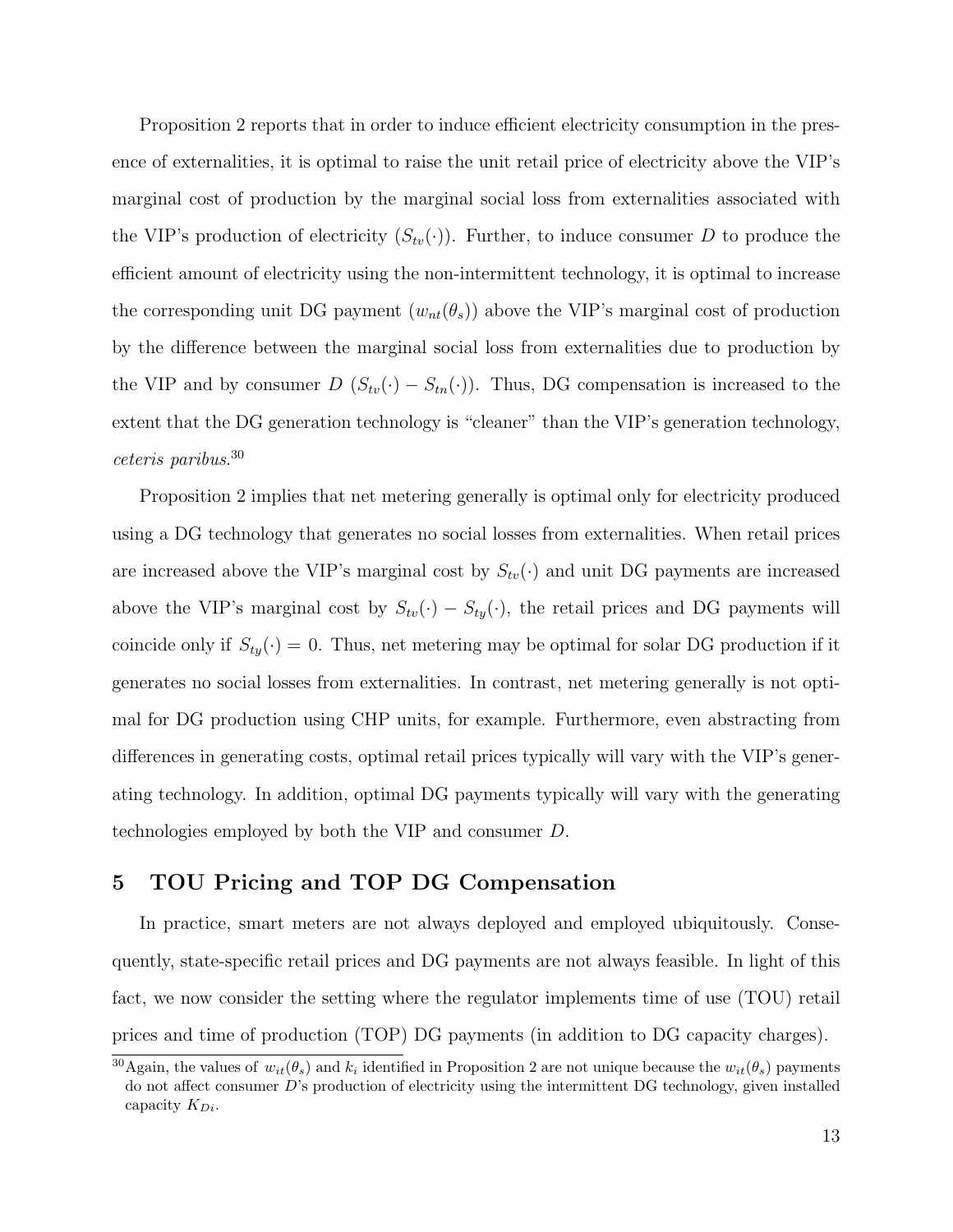In this setting, the regulator can specify four distinct unit retail prices and four distinct DG payments. The retail prices can vary by customer and by demand period, but cannot vary within a period. The DG payments can vary by DG technology and by demand period, but cannot vary within a demand period. Formally, when only TOU retail prices and TOP DG payments are feasible, for  $y \in \{i, n\}$  and  $t \in \{L, H\}$ :

$$
r_{jt}(\theta_s) = r_{jt}(\theta_{s'}) \equiv r_{jt} \text{ and } w_{yt}(\theta_s) = w_{yt}(\theta_{s'}) \equiv w_{yt} \text{ for all } \theta_s, \theta_{s'} \in [\underline{\theta}_t, \overline{\theta}_t]. \quad (8)
$$

[RP-t] will denote the regulator's problem in this setting with TOU retail pricing and TOP DG payments. Formally,  $[RP-t]$  is problem  $[RP-\theta]$  with the additional restrictions specified in condition (8). Thus, for expositional clarity, we abstract from social losses from externalities.<sup>31</sup> Proposition 3 characterizes the key features of the optimal regulatory policy in this setting.

Proposition 3. At the solution to [RP-t]:

(i) 
$$
\sum_{t \in \{L,H\}} \int_{\theta_t}^{\theta_t} \left| \frac{\partial C_t^G(Q_t^v(\cdot, \theta_s), K_G)}{\partial K_G} \right| dF_t(\theta_s) = C^{K'}(K_G) + \frac{\partial T(\cdot)}{\partial K_G};
$$
  
\n(ii) 
$$
\int_{\theta_t}^{\overline{\theta}_t} \left[ r_{jt} - \frac{\partial C_t^G(Q_t^v(\cdot, \theta_s), K_G)}{\partial Q_t^v(\cdot, \theta_s)} \right] \frac{\partial X_t^j(\cdot, \theta_s)}{\partial r_{jt}} dF_t(\theta_s)
$$

$$
+ \int_{\theta_{t'}}^{\overline{\theta}_{t'}} \left[ r_{jt'} - \frac{\partial C_t^G(Q_t^v(\cdot, \theta_{s'}), K_G)}{\partial Q_t^v(\cdot, \theta_{s'})} \right] \frac{\partial X_t^j(\cdot, \theta_{s'})}{\partial r_{jt}} dF_{t'}(\theta_{s'}) = 0 \text{ for } t' \neq t, t, t' \in \{L, H\};
$$
  
\n(iii) 
$$
w_{nt} = \int_{\theta_t}^{\overline{\theta}_t} \frac{\partial C_t^G(Q_t^v(\cdot, \theta_s), K_G)}{\partial Q_t^v(\cdot, \theta_s)} dF_t(\theta_s) \text{ for } t \in \{L, H\}; \text{ and}
$$
  
\n(iv) 
$$
k_y = \sum_{t \in \{L, H\}} \int_{\theta_t}^{\overline{\theta}_t} \left[ \frac{\partial C_t^G(Q_t^v(\cdot, \theta_s), K_G)}{\partial Q_t^v(\cdot, \theta_s)} - w_{yt} \right] \frac{\partial Q_t^y(\cdot, \theta_s)}{\partial K_{Dy}} dF_t(\theta_s) - \frac{\partial T(\cdot)}{\partial K_{Dy}}
$$
  
\nfor 
$$
y \in \{i, n\}.
$$

Conclusion (i) in Proposition 3 again indicates that the VIP's generation capacity  $(K_G)$ 

<sup>&</sup>lt;sup>31</sup>Proposition 6 in the Appendix identifies how social losses from externalities affect the optimal regulatory policy in the present setting.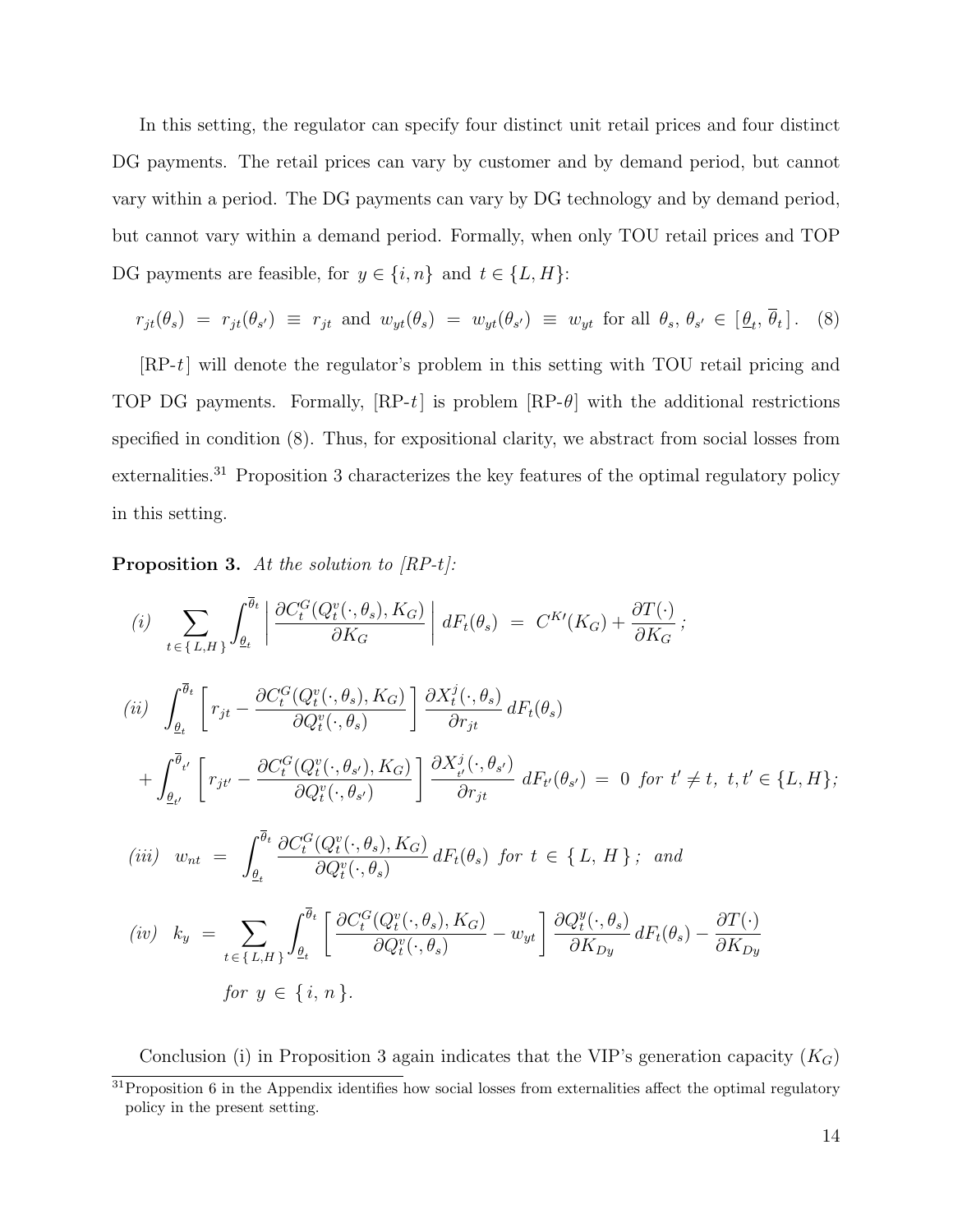is chosen to minimize the VIP's expected operating costs, which include generation costs, capacity costs, and T&D costs.

Conclusion (ii) reports that the unit retail prices for electricity are set so that expected weighted deviations of prices from the incumbent's marginal cost of generating electricity are zero. Deviations of price from marginal cost are weighted more heavily when consumer demand is more sensitive to price, as under Ramsey pricing (Ramsey, 1927; Baumol and Bradford, 1970). Because price sensitivity can vary between consumers and across demand periods, the regulator typically is able to secure a strictly higher level of expected consumer welfare when she is able to set prices and DG payments that vary across consumers and across demand periods.

Conclusion (iii) implies that the unit compensation for non-intermittent DG production in period t is optimally set equal to the VIP's expected marginal cost of generating electricity in period  $t$ . By rewarding consumer  $D$  for increased DG production at a rate that reflects the associated expected reduction in the VIP's generation costs, the regulator encourages consumer  $D$  to expand his production of electricity from the non-intermittent DG technology to the level that minimizes expected industry generation costs, given installed generation capacities.

Conclusion (iv) indicates that the unit compensation  $(k_n)$  for non-intermittent DG investment  $(K_{Dn})$  is optimally set to induce consumer D to choose the level of  $K_{Dn}$  that minimizes expected industry costs, given  $K_G$  and  $K_{Di}$ . This is accomplished by setting  $k_n$  to equate consumer D's expected marginal benefit from increasing  $K_{Di}$  (i.e.,  $k_n + \sum_{t \in \set{L,H}} w_{nt} \int_{\theta_t}^{\theta_t}$  $\partial Q_t^n(\cdot,\theta_s)$  $\partial K_{Dn}$  $dF_t(\theta_s)$ ) with the corresponding expected marginal net reduction in the VIP's costs, which is the difference between the expected marginal reduction in the VIP's generating costs  $\big( \sum_{t \in \{L,H\}} \int_{\underline{\theta}_t}^{\theta_t}$  $\partial C_t^{G}(\cdot)$  $\overline{\partial Q^v_t}$   $\frac{\partial Q_t^v}{\partial K_{Dn}}$   $dF_t(\theta_s)$  and the marginal increase in the VIP's T&D costs  $\left(\frac{\partial T(\cdot)}{\partial K_{\Gamma}}\right)$  $\frac{\partial I(\cdot)}{\partial K_{Dn}}$ .

Conclusions (iii) and (iv) together imply that the unit capacity charge  $(-k_n)$  is set to induce the desired capacity investment in the non-intermittent DG technology  $(K_{Dn})$ , given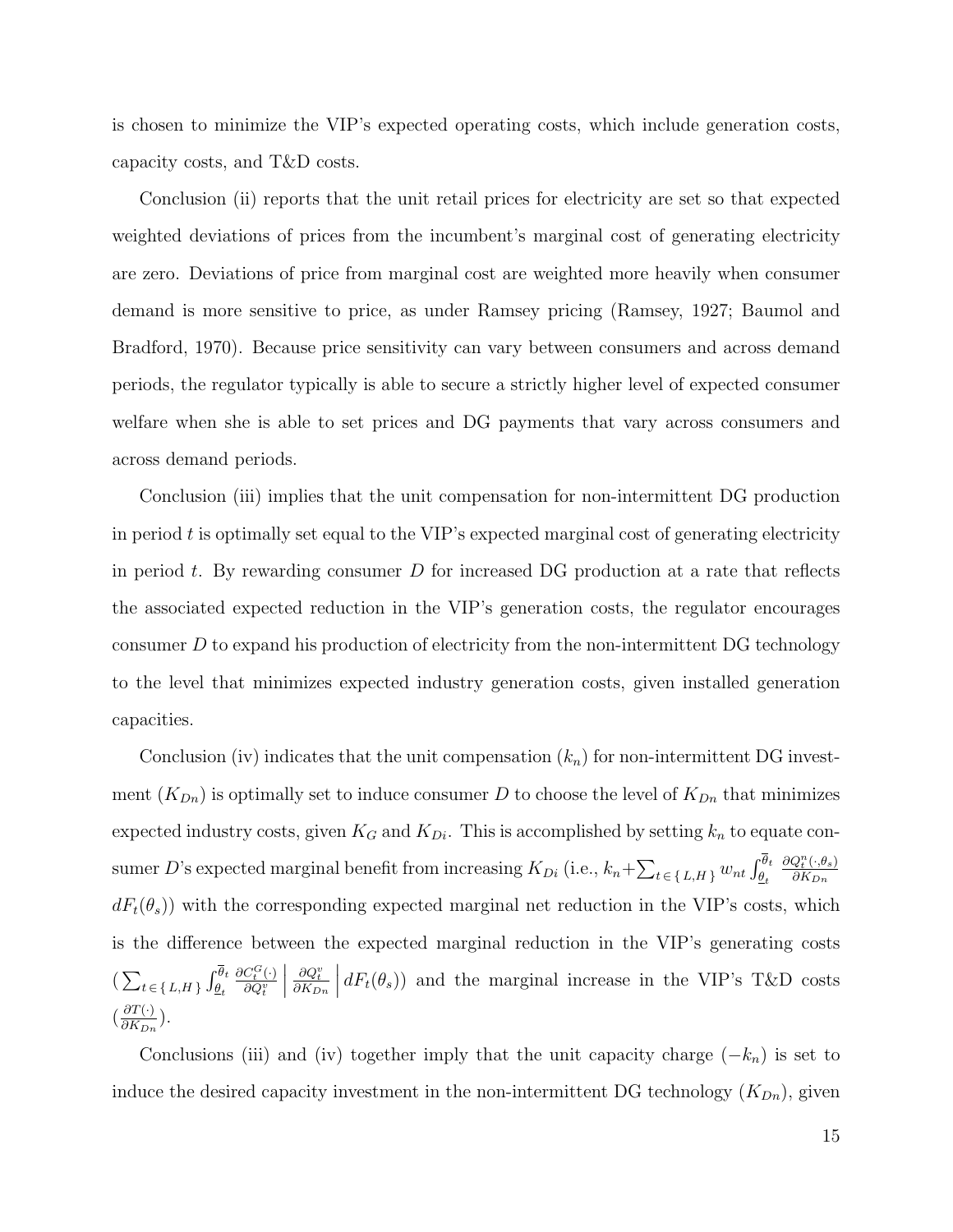DG payments  $(w_{nL}$  and  $w_{nH}$ , whereas these payments are set to induce the desired level of electricity production, given the installed capacity investment  $(K_{Dn})$ .

Conclusion (iv) also reports that the compensation consumer  $D$  anticipates for installing intermittent DG capacity  $(K_{Di})$  and producing electricity using this capacity is set to ensure the consumer chooses the level of  $K_{Di}$  that minimizes expected industry production costs, given  $K_G$  and  $K_{Dn}$ .<sup>32</sup> Because consumer D cannot control the amount of electricity produced by each unit of capacity of the intermittent technology, the corresponding unit DG compensation levels  $(w_{iL}$  and  $w_{iH}$ ) do not affect electricity production, given installed capacity  $K_{Di}$ . Consequently, the regulator has considerable leeway in setting  $w_{iL}$ ,  $w_{iH}$ , and  $k_i$  to jointly induce the desired  $K_{Di}$  capacity investment. In particular, the regulator can set  $w_{iL} = w_{nL}$  and  $w_{iH} = w_{nH}$  and adjust  $k_i$  to induce the desired level of  $K_{Di}$ . Therefore, the regulator derives no strict gain from an ability to set technology-specific payments for DG production of electricity in this setting with TOU retail prices and TOP DG compensation.<sup>33</sup>

#### 6 Settings with More Restricted Policy Instruments

The preceding analysis assumes the regulator can set retail prices that differ across consumers and across demand periods. It also assumes the regulator can both set payments for DG production of electricity and specify compensation (or charges) for DG capacity investment. We now briefly illustrate how the optimal policy changes when the regulator's policy instruments are more limited.

#### 6.1 No Customer-Specific Pricing

First consider the optimal regulatory policy when the regulator can set: (i) a single fixed retail charge for electricity  $(R)$  for both consumers; (ii) a single unit retail price  $(r)$ of electricity that the two consumers face throughout both demand periods; (iii) a single technology-specific unit payment for DG production  $(w_y \text{ for } y \in \{i, n\})$  that prevails in both

<sup>&</sup>lt;sup>32</sup>Because the VIP generates the difference between the quantity of electricity demanded and the quantity supplied by consumer D,  $\frac{\partial Q_t^v}{\partial Q_t^i} = -1$  and so  $\frac{\partial Q_t^v}{\partial Q_t^i}$  $\partial Q_t^i(\cdot,\theta_s)$  $\frac{\partial u_t(\cdot,\theta_s)}{\partial K_{Di}} = -\mu_t \theta_s.$ 

 $33$ This conclusion does not hold if there is more than one DG technology for which consumer D can exercise non-trivial control over the amount of DG production, given the prevailing capacity investments.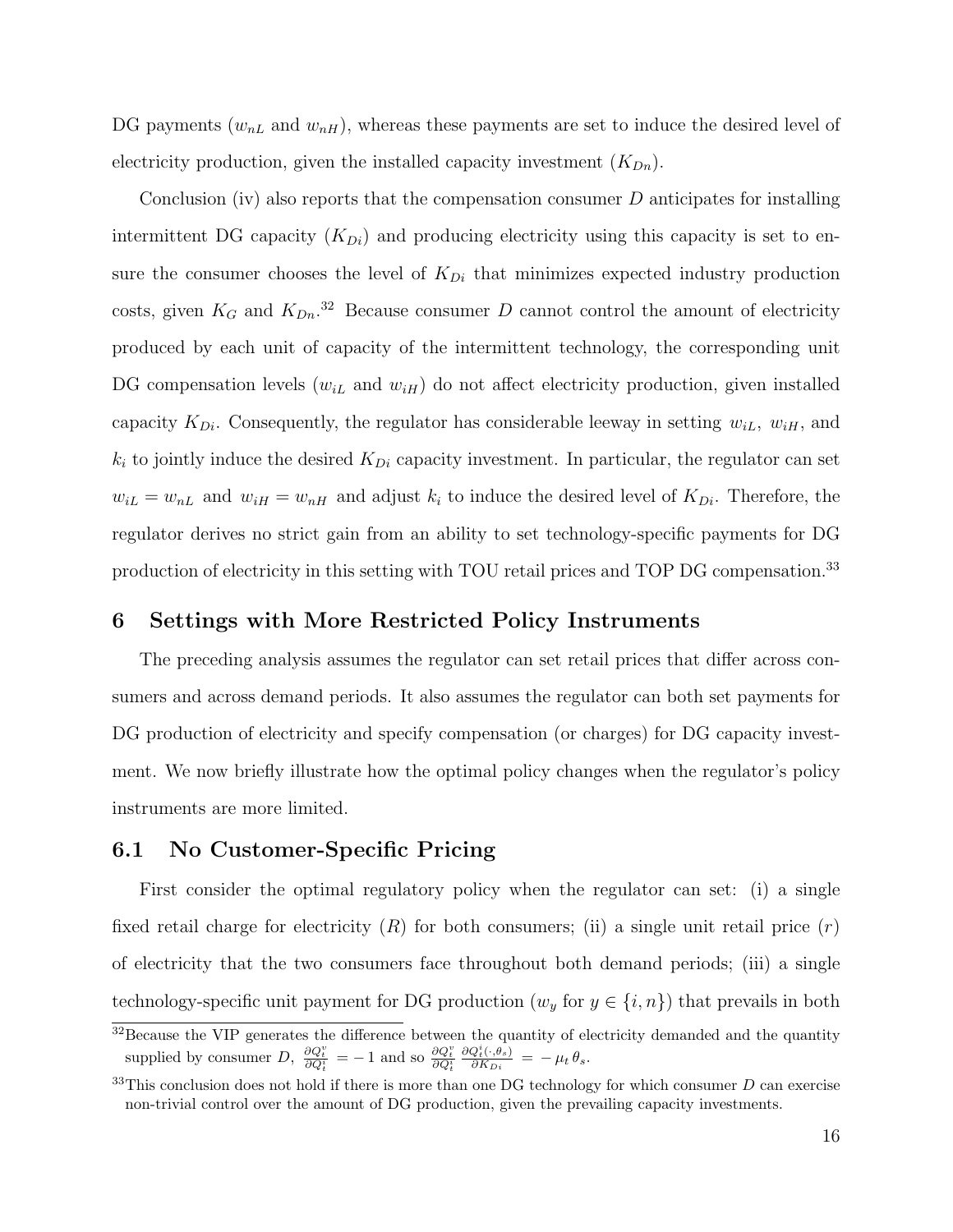demand periods; and (iv) technology-specific unit compensation (or charges) for DG capacity  $(k<sub>i</sub>$  and  $k<sub>n</sub>)$ . Let [RP] denote the regulator's problem in this setting.

**Proposition 4.** At a solution to 
$$
[RP]
$$
: (i)  $\sum_{j \in \{D,N\}} \sum_{t \in \{L,H\}} \int_{\theta_t}^{\overline{\theta}_t} \left[ r - \frac{\partial C_t^G(Q_t^v(\cdot,\theta_s), K_G)}{\partial Q_t^v(\cdot,\theta_s)} \right]$   
\n $\frac{\partial X_t^j(\cdot,\theta_s)}{\partial r} dF_t(\theta_s) = 0$ ; (ii)  $w_n = \sum_{t \in \{L,H\}} \int_{\theta_t}^{\overline{\theta}_t} \frac{\partial C_t^G(Q_t^v(\cdot,\theta_s), K_G)}{\partial Q_t^v(\cdot,\theta_s)} dF_t(\theta_s)$ ; and (iii)  $k_y = \sum_{t \in \{L,H\}} \int_{\theta_t}^{\overline{\theta}_t} \left[ \frac{\partial C_t^G(Q_t^v(\cdot,\theta_s), K_G)}{\partial Q_t^v(\cdot,\theta_s)} - w_y \right] \frac{\partial Q_t^y(K_{D_y}, \theta_s)}{\partial K_{D_y}} dF_t(\theta_s) - \frac{\partial T(\cdot)}{\partial K_{D_y}} \text{ for } y \in \{i, n\}.^{34}$ 

A comparison of Propositions 3 and 4 reveals that similar considerations underlie the optimal regulatory policy regardless of the regulator's ability to set different prices for different customers or in different demand periods. Conclusion (i) in Proposition 4 indicates that the regulator optimally sets the constant unit retail price of electricity  $(r)$  so that the expected weighted deviations between r and the VIP's marginal cost of generating electricity are zero. The weights again reflect the sensitivity of consumer demand to price (for both consumers and in both demand periods).

Conclusion (ii) reports that the optimal unit payment for electricity produced with the non-intermittent technology is equal to the VIP's expected marginal cost of generating electricity (in both demand periods). Conclusion (iii) states that the optimal compensation for DG capacity investment ensures that consumer  $D$ 's marginal expected return to increasing the capacity of each technology is equal to the corresponding marginal reduction in the VIP's costs (which include both generation costs and T&D costs).

Because the established value of  $w_i$  does not affect the amount of electricity produced from a given investment in the capacity of the intermittent technology  $(K_{Di})$ , the regulator can set  $w_i = r$  and adjust  $k_i$  accordingly to induce the optimal  $K_{Di}$  investment. Consequently, net metering for electricity produced with the intermittent DG technology can be optimal. In contrast, net metering for electricity produced with the non-intermittent DG technology generally is not optimal, even in the absence of social losses from externalities.

<sup>&</sup>lt;sup>34</sup>Conclusion (i) in Proposition 3 also holds and the VIP earns zero expected profit at the solution to [RP].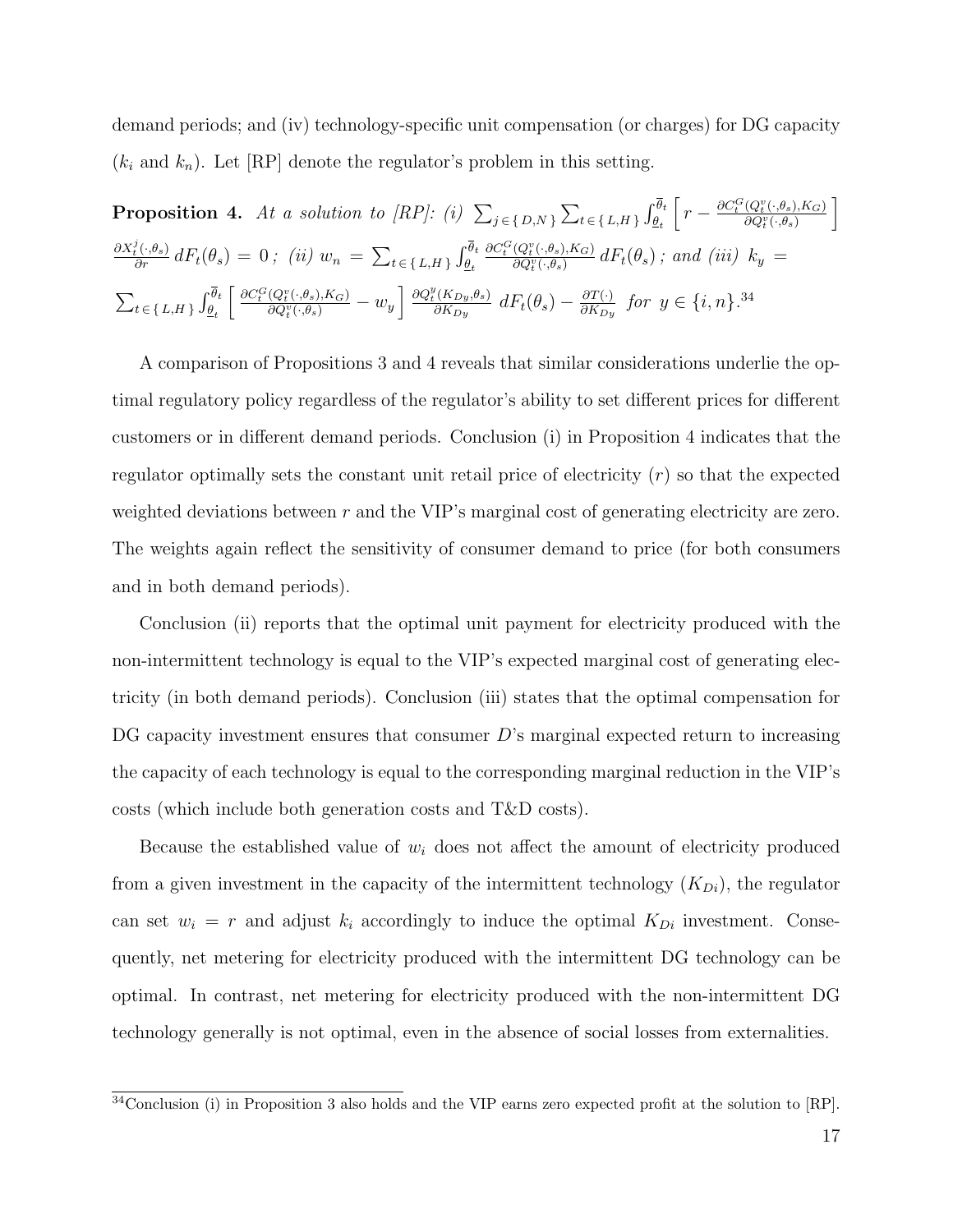# 6.2 No DG Capacity Charges

Although DG capacity charges have been proposed in several jurisdictions, they are not presently deployed ubiquitously.<sup>35</sup> When a regulator is unable to implement capacity charges, she must employ payments for DG production to induce desired investment in DG capacity. Consequently, it typically is no longer optimal to set these payments to induce efficient levels of DG electricity production, given installed generating capacities. To illustrate this more general conclusion, consider the setting with state-specific retail prices and DG payments analyzed in section 3, with the exception that the regulator cannot impose any capacity charges (so  $k_{0y} = k_{yt}(\theta_s) = 0$  for all  $y \in \{i, n\}, t \in \{L, H\}$ , and  $\theta_s \in [\theta_t, \overline{\theta}_t]$ ). Let  $[\text{RP-}\theta_k]$ denote the regulator's problem in this setting.

**Proposition 5.** At a solution to [RP- $\theta$ k], for all  $t \in \{L, H\}$  and  $\theta_s \in [\underline{\theta}_t, \theta_t]$ : (i)  $r_{Dt}(\theta_s) = r_{Nt}(\theta_s) = \frac{\partial C_t^G(Q_t^v(\cdot,\theta_s),K_G)}{\partial Q^v(\cdot,\theta_s)}$  $\frac{(Q_t^v(\cdot,\theta_s),K_G)}{\partial Q_t^v(\cdot,\theta_s)}$ ; and (ii)  $w_{yt}(\theta_s) = \frac{\partial C_t^G(Q_t^v(\cdot,\theta_s),K_G)}{\partial Q_t^v(\cdot,\theta_s)}$  $\frac{\left(Q_t^v(\cdot,\theta_s),K_G\right)}{\partial Q_t^v(\cdot,\theta_s)}-\frac{\partial T(\cdot)}{\partial K_{D_y}}$  $\partial K_{Dy}$  $\partial K_{Dy}$  $\partial w_{yt}(\theta_s)$  $\int \frac{\partial Q_t^y(\cdot,\theta_s)}{\partial \theta_s^y(\cdot,\theta_s)}$  $\partial K_{Dy}$  $\frac{\partial K_{Dy}}{\partial w_{yt}(\theta_s)} + \frac{\partial Q_t^y(\cdot,\theta_s)}{\partial w_{yt}(\theta_s)}$  $\partial w_{yt}(\theta_s)$  $\left(f_t(\theta_s)\right)^{-1}$  for  $y \in \{i, n\}^{0.36}$ 

Conclusion (i) in Proposition 5 indicates that in order to induce the efficient consumption of electricity, the regulator sets the retail price of electricity equal to the VIP's marginal cost of generating electricity in each state in each demand period. To induce consumer  $D$  to produce the efficient level of electricity using the non-intermittent technology, the regulator would like to set each  $w_{nt}(\theta_s)$  payment at this same level. However, these payments would induce consumer  $D$  to install more than the efficient level of capacity of the non-intermittent technology in the absence of a DG capacity charge that reflects the increase in T&D costs the VIP experiences as  $K_{Dn}$  increases. Consequently, as conclusion (ii) in Proposition 5 indicates, the regulator optimally reduces the  $w_{nt}(\theta_s)$  payments below  $\frac{\partial C_{t}^{G}(\cdot)}{\partial \theta^{v}}$  $\frac{C_t^{\vee}(\cdot)}{\partial Q_t^v}$ . The amount of the reduction is proportional to the rate at which an increase in the DG payment increases

<sup>&</sup>lt;sup>35</sup>DG capacity charges have been proposed in Arizona, Hawaii, Kansas, Maine, New Mexico, Oklahoma, Utah, and Wisconsin (NCCETC, 2015d).

<sup>&</sup>lt;sup>36</sup>Conclusion (i) in Proposition 1 also holds and the VIP earns zero expected profit at the solution to  $[RP-\theta k]$ .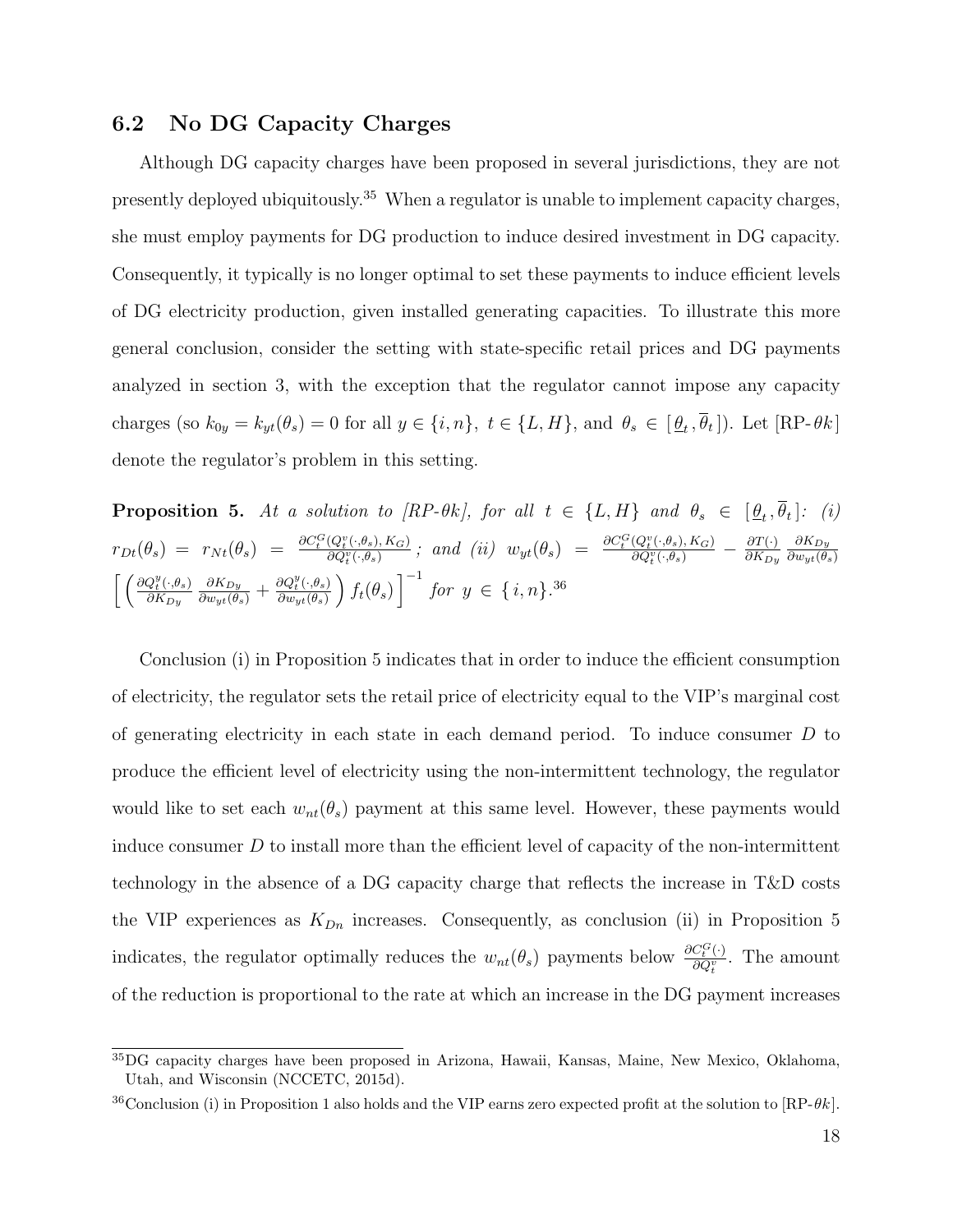the VIP's T&D costs per corresponding unit of increased DG output.<sup>37</sup>,<sup>38</sup>

Proposition 5 indicates that, in contrast to the setting where the regulator can set DG capacity charges, net metering  $(w_{yt}(\theta_t) = r_{yt}(\theta_t))$  is not optimal for either technology, even in the absence of social losses from externalities. Thus, although such relatively simple DG payments can be optimal when the regulator has access to a full array of policy instruments, these payments typically are not optimal when the regulator's instruments are more limited, and so she must employ DG payments both to induce desired DG capacity investment and to affect DG electricity production given the installed capacities.

# 7 Illustrating the Impact of Capacity Charges

We now present numerical solutions to illustrate how the ability to set capacity charges affects the optimal regulatory policy and the financial returns from undertaking DG. For simplicity, we assume there is a single demand period each day and consumer demand for electricity is iso-elastic,<sup>39</sup> so consumer j's demand for electricity in state  $\theta$  with retail price r is  $X^{j}(r, \theta) = m_{j} [1 + \theta] r^{\alpha_{j}}$ , where  $m_{j} > 0$  and  $\alpha_{j} < 0$  for  $j \in \{D, N\}$ .<sup>40</sup> We assume the price

<sup>&</sup>lt;sup>37</sup>The numerator of the last term in conclusion (ii) in Proposition 5 for  $y = n$  is the rate at which the VIP's T&D costs increases as  $w_{nt}(\theta_s)$  increases due to the induced increase in  $K_{Di}$ . The denominator of this term reflects the rate at which output produced using the non-intermittent DG technology  $(Q_t^n(\cdot))$ increases as  $w_{nt}(\theta_s)$  increases. The increase in  $Q_t^n(\cdot)$  arises from two sources. First, the increase in  $w_{nt}(\theta_s)$ induces consumer D to increase  $K_{Dn}$ , which reduces the consumer's marginal cost of producing electricity, which in turn induces increased production. Second, the increase in  $w_{nt}(\theta_s)$  increases the prevailing rate of compensation for electricity production, which induces increased production. The corresponding interpretation when  $y = i$  is analogous except that an increase in  $w_{it}(\theta_s)$  only affects the amount of electricity produced using the intermittent DG technology by inducing consumer D to increase  $K_{Di}$  (i.e.,  $\frac{\partial Q_t^i(\cdot,\theta_s)}{\partial w_{it}(\theta_s)}=0.$ 

<sup>&</sup>lt;sup>38</sup>The central considerations that underlie the findings in Proposition 5 persist in other settings where the regulator's instruments are more limited (e.g., where she can only set TOU retail prices and TOP DG payments).

<sup>&</sup>lt;sup>39</sup>We also assume the regulator cannot impose fixed, state-specific, or customer-specific retail charges. She also cannot implement state-specific DG capacity charges or fixed DG charges that do not vary with the level of installed capacity. The regulator seeks to maximize expected consumer welfare while ensuring nonnegative expected profit for the VIP.

<sup>&</sup>lt;sup>40</sup>This relationship is assumed to hold for  $r \leq r^m$ . We assume  $X^{j}(\cdot) = 0$  for  $r > r^m$  to ensure finite values for  $E\{U^j\}, j \in \{D, N\}$ . We set  $r^m = 800$ , reflecting particularly high estimates of customer valuations of lost load (London Economics International, 2013). Results similar to those reported below hold if the more general iso-elastic demand function  $X^j(r, \theta) = m_j [1 + \theta^s] r^{\alpha_j}$  is employed, where s differs from 1.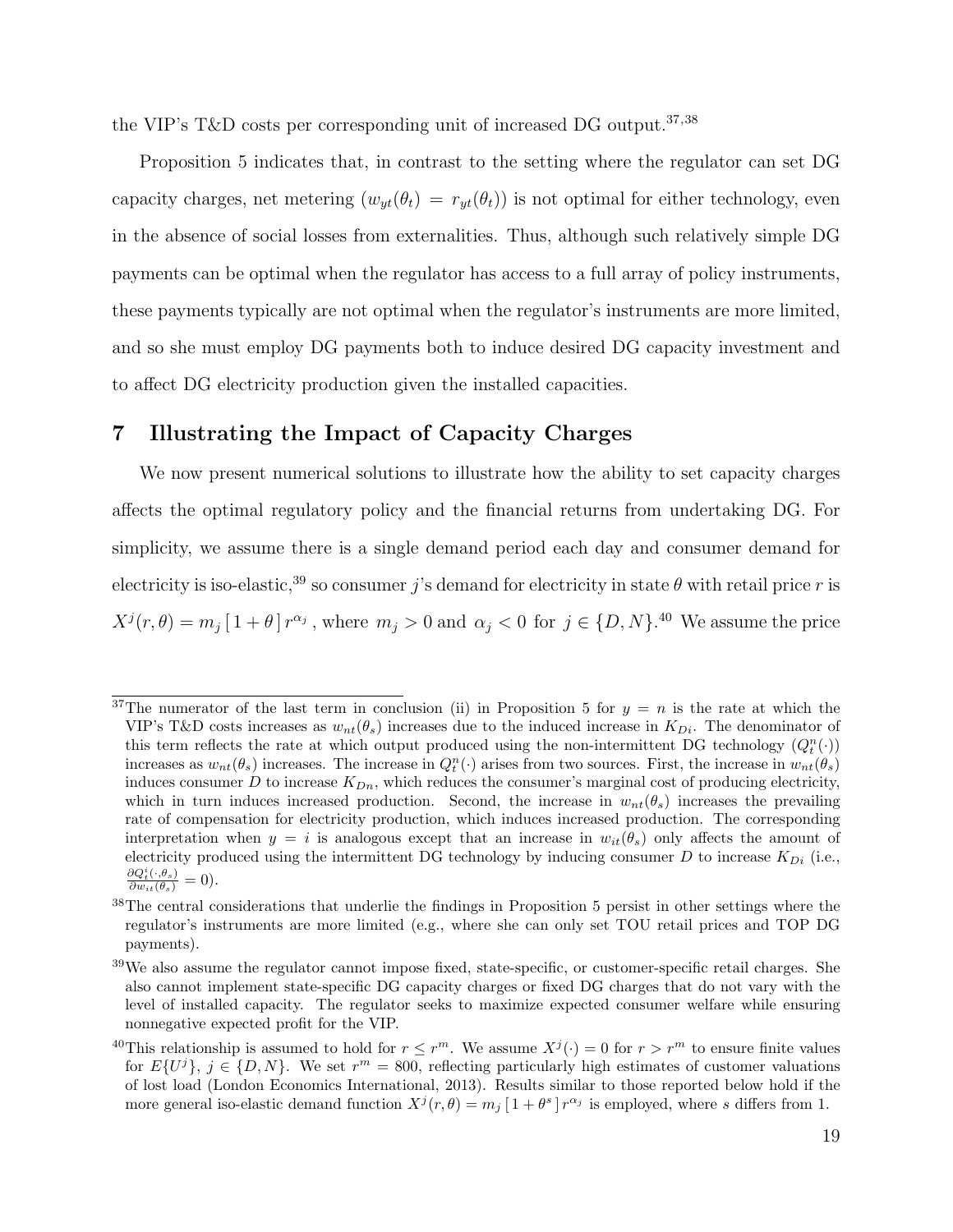elasticity of demand for electricity is  $-0.25$  for both consumers, so  $\alpha_D = \alpha_N = -0.25$ .<sup>41</sup>

We begin by considering a "baseline" setting in which the VIP primarily employs noncoal resources to serve a relatively large number of customers, as in California, for example.<sup>42</sup> In this setting, the demand parameters  $m_D$  and  $m_N$  are chosen to equate the equilibrium expected demand in the model with  $\overline{X} = 25,391$  (MWh), the average hourly consumption of electricity in California in 2014.<sup>43</sup> Formally,  $m_j$  is chosen to ensure  $E\{m_j[1+\theta]\tilde{r}^{\alpha_j}\} =$  $\eta_j \overline{X}$  for  $j \in \{D, N\}$ , where  $\eta_D$  denotes the fraction of demand accounted for by customers who undertake some distributed generation of electricity,  $\eta_N = 1 - \eta_D$ , and  $\tilde{r} = 143.8165$ reflects the average unit retail price of electricity (\$/MWh) in California in 2014 (California Public Utilities Commission, 2015). We initially assume  $\eta_D = 0.1$  to reflect the potential deployment of PV panels in the U.S. in the near future.<sup>44</sup>

Recall that the distribution of the state variable  $(\theta)$  reflects variation in the production of electricity from installed DG capacity. To specify this distribution, we first plot the ratio of the MW's of electricity produced by photo-voltaic (PV) panels to the year-end installed generating capacity ( $\overline{K}_D = 3,254$  MW) of PV panels in California for each of the 8,760 hours in 2014.<sup>45</sup> We then employ maximum likelihood estimation to fit a density function to

<sup>41</sup>Estimates of the short-run price elasticity of demand for electricity for residential consumers range from −0.13 (Paul et al., 2009) to −0.35 (Espey and Espey, 2004). Corresponding long-run estimates reflect more elastic demand (e.g., between −0.40 (Paul, 2009) and −0.85 (Espey and Espey, 2004)). Commercial and industrial customers typically exhibit less elastic demands for electricity (e.g., Wade, 2003; Taylor et al., 2005; Paul et al., 2009). Brown and Sappington (2016) demonstrate how the optimal regulatory policy changes as this parameter and other parameters change. The qualitative results presented in this section generally are robust to considerable variation in parameter values.

<sup>&</sup>lt;sup>42</sup>The ensuing calculations are not intended to characterize actual or likely outcomes in California or any other specific jurisdiction However, the California data is useful in modeling a setting where a VIP generates a relatively large amount of electricity employing primarily non-coal resources.

 $^{43}$  X is the sum of: (i)  $\overline{Q}_v = 24,577$  MWh, the average amount of electricity sold hourly by California utilities in 2014 (California Independent System Operator (CAISO), 2015a); and (ii) the estimated average hourly electricity generated from solar DG in California in 2014. This latter estimate is 25.0% of  $\overline{K}_D$ , the 3, 254 MW of PV capacity installed in California at year end 2014 (California Solar Statistics, 2015). The 25.0% reflects the utilization rate of solar DG capacity in California (CAISO, 2015b).

<sup>44</sup>10.6% of consumers undertook some DG of electricity in Hawaii in 2014. The corresponding percentages are 2% in California and 1.6% in Arizona (EIA, 2015b). Schneider and Sargent (2014) report rapid growth in the installation of solar panels in recent years.

<sup>45</sup>The data on PV output are derived from CAISO (2015b).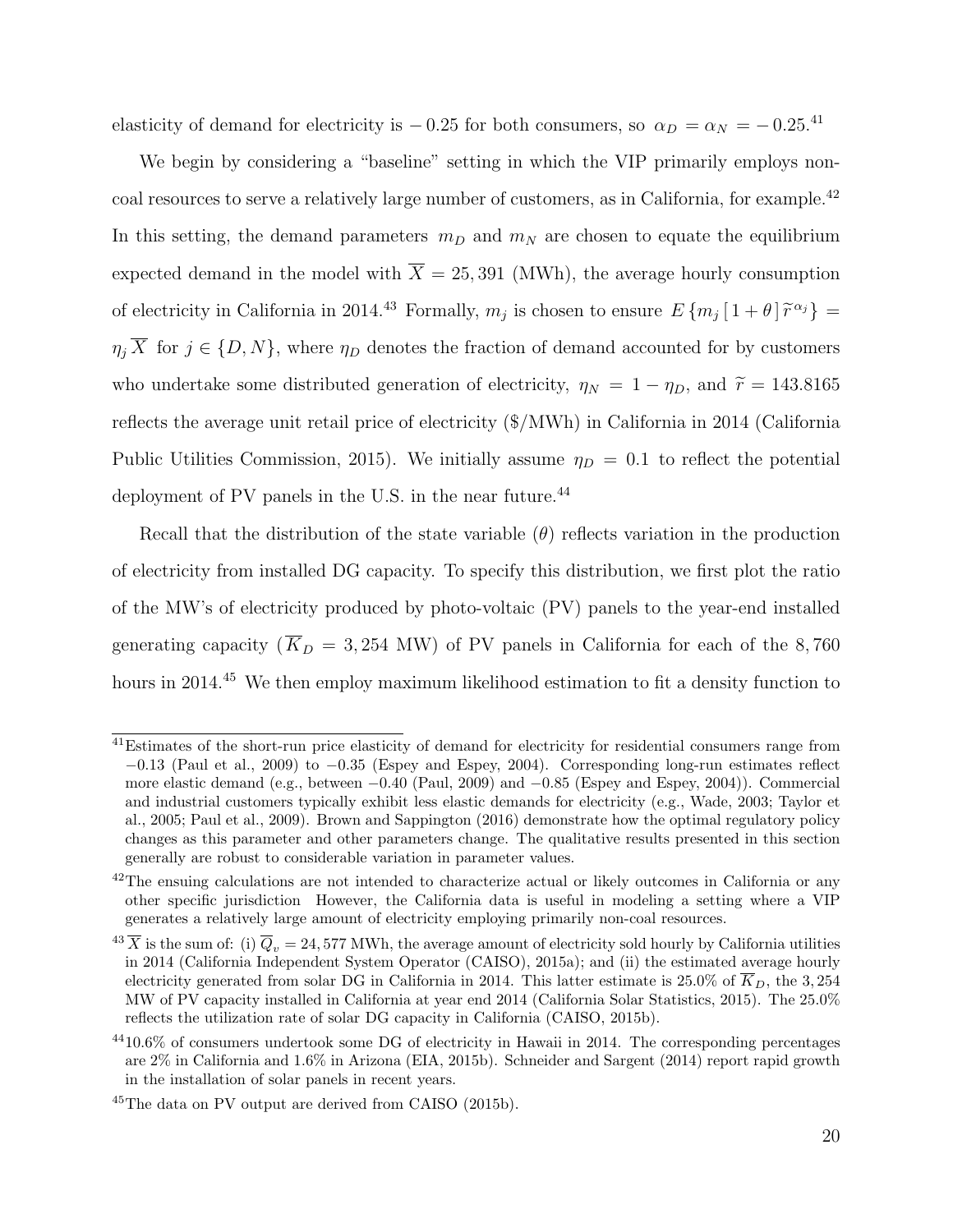the 4,443 (49.4%) of the observations that are strictly positive. Standard tests reveal that the beta distribution with parameters (1.165, 1.204855) fits the data well, and so is used as the density function for  $\theta$  in the ensuing analysis.<sup>46</sup>

The VIP's capacity costs are taken to be quadratic, i.e.,  $C^K(K_G) = a_K K_G + b_K (K_G)^2$ . Estimates of the cost of the generation capacity required to produce a MWh of electricity range from \$16.1/MWh for a conventional combined cycle natural gas unit to \$81.9/MWh for a nuclear facility (EIA, 2015a). We set  $a<sub>K</sub>$  at the lower bound of this range (16.1). We also set  $b_K = 0.00045$  to ensure that the marginal cost of capacity required to generate a MWh of electricity is \$81.9 at the observed level of centralized non-renewable generation capacity in California in 2014 ( $\overline{K}_G = 72,926$  MW) (California Energy Commission, 2015).

For simplicity, the VIP's T&D costs are assumed to be linear, i.e.,  $T(K_G, K_{Di}, K_{Dn}) =$  $a_T^G K_G + a_T^{Di} K_{Di} + a_T^{Dn} K_{Dn}$ . Estimates of these costs vary widely. EIA (2015a) estimates utility transmission capacity costs associated with generating a MWh of electricity are between \$1.2 and \$3.5 for centralized, non-renewable generation, and between \$4.1 and \$6.0 for PV generation. Reflecting the midpoints of these cost estimates, we initially assume  $a_T^G = 2.35$  and  $a_T^{Di} = a_T^{Dn} = 5.05.^{47}$ 

We assume the VIP's cost of generating  $Q^v$  units of electricity when it has  $K_G$  units of capacity to be  $C^G(Q^v, K_G) = \left[ a_v + \frac{c_v}{K_G} \right]$  $K_G$  $\left[ Q^{v}+b_{v}\left( Q^{v}\right) ^{2}\right]$ , where  $a_{v}$ ,  $b_{v}$ , and  $c_{v}$  are positive constants. Thus, increased capacity reduces the VIP's cost of generating electricity at a diminishing rate.<sup>48</sup> We set  $b_v = 0.003$  and  $a_v + \frac{c_v}{K}$  $\frac{c_v}{K_G}$  = 28.53, reflecting Bushnell (2007)'s estimates.<sup>49</sup>  $c_v$  is chosen to equate the observed marginal benefit  $\left(\frac{c_v \overline{Q}^v}{\sqrt{K_v}}\right)$  $\frac{c_v Q}{(\overline{K}_G)^2}$  and marginal cost

<sup>48</sup>Formally,  $\frac{\partial C^{G}(\cdot)}{\partial K_G} = -\frac{c_v Q^v}{(K_G)^2}$  $\frac{c_v Q^v}{(K_G)^2}$  < 0 and  $\frac{\partial^2 C^G(\cdot)}{\partial (K_G)^2}$  $\frac{\partial^2 C^G(\cdot)}{\partial (K_G)^2} = \frac{2 c_v Q^v}{(K_G)^3}$  $\frac{2 c_v Q^v}{(K_G)^3} > 0$ , which implies  $\frac{\partial}{\partial K_G}$  $\partial C^G(\cdot)$  $\frac{C^G(\cdot)}{\partial K_G}\bigg| < 0.$ 

<sup>&</sup>lt;sup>46</sup>The chi-squared, Kolmogorov-Smirnov, and Anderson-Darling tests also reveal that the generalized extreme value (GEV) distribution with parameter values (0.4827, 0.3088, −0.7135) fits the data reasonably well. Findings very similar to those reported below arise when this GEV distribution replaces the identified beta distribution.

<sup>&</sup>lt;sup>47</sup>Alternative estimates for these parameters are considered below.

<sup>&</sup>lt;sup>49</sup>Employing a cost function of the form  $C(Q^v) = aQ^v + b(Q^v)^2$ , Bushnell (2007) estimates  $a = 28.53$  and  $b = 0.003$ .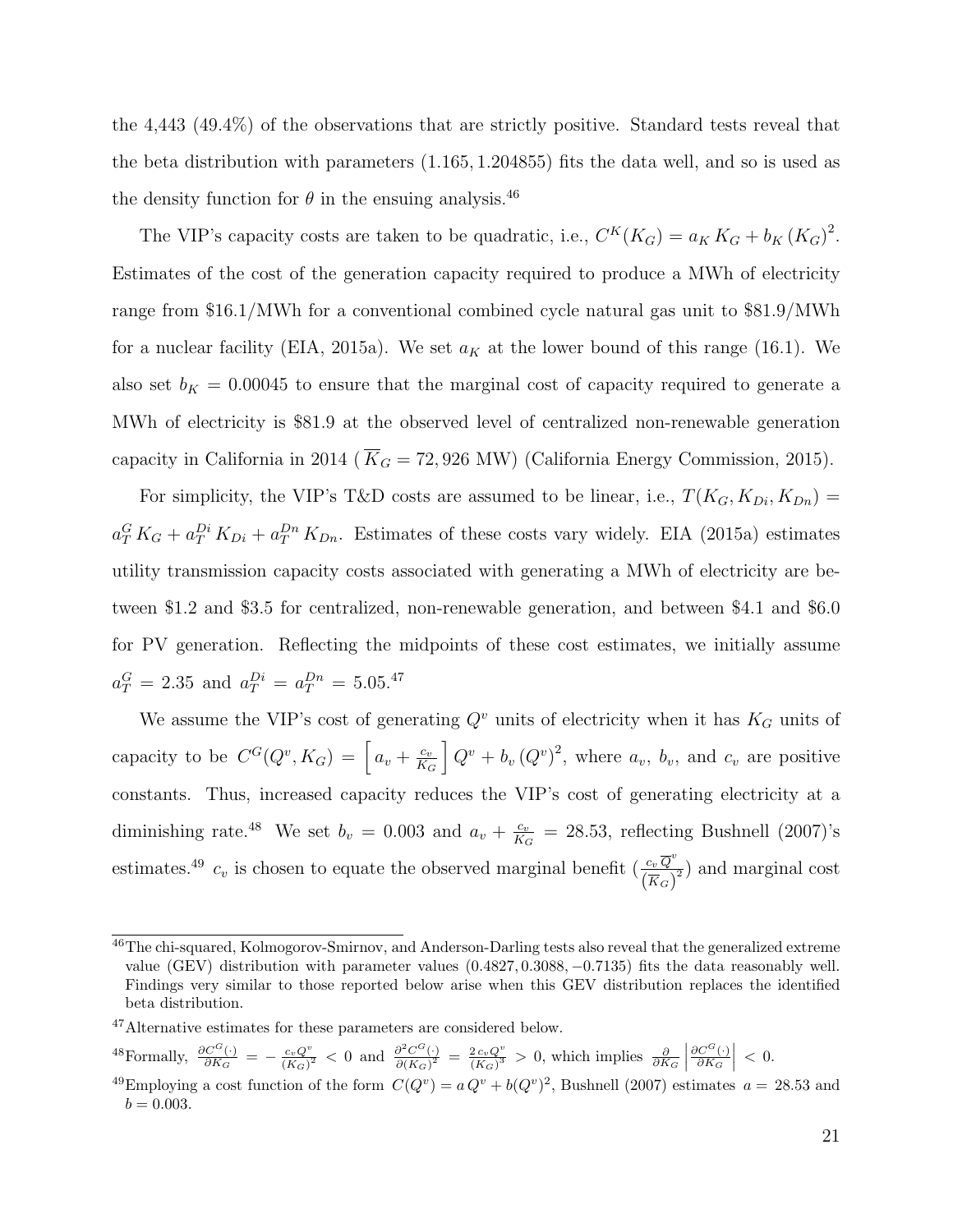$(a_K + 2 b_K \overline{K}_G + a_T^G)$  of VIP capacity.<sup>50</sup>

The cost of installing  $K_{Di}$  units of intermittent DG capacity and  $K_{Dn}$  units of nonintermittent DG capacity is assumed to be  $C_{D}^{K}(K_{Di}, K_{Dn}) = a_{Di} K_{Di} + b_{Di} (K_{Di})^2 + a_{Dn} K_{Dn} +$  $b_{Dn} (K_{Dn})^2$ . Estimates of the unsubsidized cost of residential PV capacity vary between \$100 and \$400/MWh (Branker et al., 2011; EIA, 2015a). When the 30 percent federal income tax credit (ITC) is applied, these estimates decline to between \$70 and \$280/MWh. State subsidies further reduce these estimates to between \$45 and \$255/MWh (NCCETC, 2015a,b,c). We initially set  $a_{Di} = 150$ , the midpoint of this lattermost range. We also set  $b_D = 0.0038$ to ensure ensure that the marginal cost of DG capacity when  $K_{Di} = \overline{K}_D = 3,254$  (i.e.,  $a_D + 2 b_D \overline{K}_D$  is 175, the midpoint of the range of estimated costs after applying the ITC.

Estimates of the cost of DG capacity using natural gas reciprocating engine and gas turbines range from \$34.09 to \$52.81/MWh (PacifiCorp, 2013). We set  $a_{Dn}$  equal to the lower bound of this range (34.09) and select  $b_{Dn}$  to ensure the marginal cost of capacity at the level of combined heat and power (CHP) DG in California,  $\overline{K}_{Dn} = 8,518$  MW (ICF, 2012), reflects the upper bound of this range, so  $a_{Dn} + 2b_{Dn} \overline{K}_{Dn} \approx 52.81$ .

Finally, we assume there are no social losses from externalities due to (solar) distributed generation of electricity. The corresponding losses are assumed to increase linearly with electricity produced by the VIP.<sup>51</sup> Specifically, we assume  $L(Q^v, Q^D) = e_v Q^v$ , where  $e_v =$  $\phi_c e_c + \phi_g e_g + \phi_o e_o$ .  $\phi_c$ ,  $\phi_g$ , and  $\phi_o$  denote the fraction of the VIP's electricity production that is generated by coal, natural gas, and other units, respectively.<sup>52</sup> We initially set  $e_c = 37.231, e_g = 21.029,$  and  $e_o = 0.$   $e_j$  is the estimated unit loss from environmental externalities for technology  $j \in \{c, g, o\}$ . This estimate is the product of \$38, the estimated social cost of a metric ton of  $CO_2$  emissions (EPA, 2013), and the metric tons of  $CO_2$ 

<sup>&</sup>lt;sup>50</sup>Recall that  $\overline{Q}^v = 24,577$  is the average MWh's of electricity sold daily by California utilities in 2014 and  $\overline{K}_G = 72,926$  is the MW of centralized non-renewable generation capacity in California at year-end 2014.

Thus, the initial value for  $c_v$  (and hence  $a_v$ ) reflects the assumption that the welfare-maximizing level of capacity in the model is  $\overline{K}_G$ .

<sup>&</sup>lt;sup>51</sup>For simplicity, we abstract from the non-linearities that arise in practice as different technologies are employed to meet baseload, systematic non-baseload, and peak-load demand for electricity.

<sup>&</sup>lt;sup>52</sup>In practice, other units primarily reflect hydro and nuclear production.  $\phi_o = 1 - \phi_c - \phi_g$ .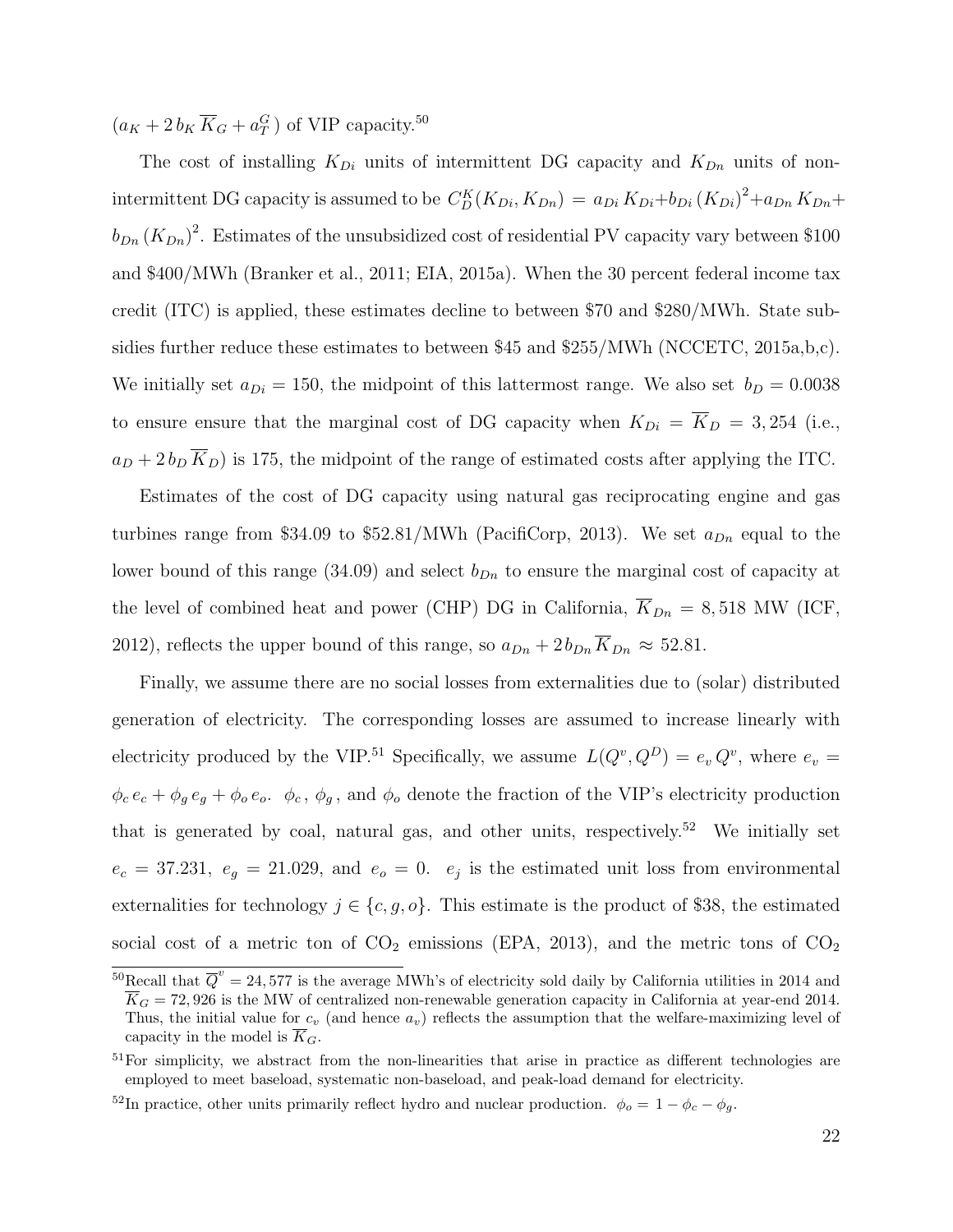emissions that arise when technology j is employed to produce a MWh of electricity.<sup>53</sup> In the current baseline setting, we assume  $\phi_c = 0.064$  and  $\phi_g = 0.445$ , reflecting the fraction of electricity generated by California utilities in 2014 using coal and natural gas generating units, respectively (California Energy Commission, 2015). Consequently,  $e_v = 11.746$ .

Table 1 characterizes the optimal regulatory policy and industry outcomes in the baseline setting both when the regulator can set DG capacity charges (column 3) and when she cannot do so (column 2).<sup>54</sup>  $\pi_{D_y}$  in Table 1 denotes the expected profit from DG employing technology  $y \in \{i, n\}$ , where i denotes "intermittent" and n denotes "non-intermittent."<sup>55</sup> E  $\{S\}$  denotes the expected social losses due to environmental externalities. Because consumer D cannot control the level of DG output from the intermittent technology other than through his choice of capacity  $(K_{Di})$ ,  $w_i$  and  $k_i$  are redundant instruments for the regulator when both are available. In this event, we assume the regulator implements net metering  $(w<sub>i</sub> = r)$  for the intermittent DG ("DG- $i$ ") technology.

Four elements of Table 1 warrant emphasis. First, when DG capacity charges are feasible, the regulator optimally imposes a capacity tax  $(k<sub>i</sub> < 0)$  on the DG-i technology. The tax reduces investment in the technology below the (socially excessive) level that net metering would induce in the absence of a tax. When DG capacity charges are not feasible, the unit payment for  $DG-i$  output  $(w_i)$  is reduced substantially below the unit retail price of electricity  $(r)$  in order to limit excessive investment in DG-i capacity.

Second, the regulator also imposes a capacity tax on the non-intermittent DG ("DG $n$ ") technology when capacity charges are feasible. Doing so limits excessive investment in DG-n capacity that otherwise arises when  $w_n$  is set both to induce an efficient level of

 $53EIA$  (2014a) estimates that 2.16 (1.22) pounds of carbon dioxide are emitted when a KWh of electricity is produced using a coal (natural gas) generating unit. These estimates are multiplied by 1, 000 to convert KWhs to MWhs, and divided by 2, 204.62 to convert pounds to metric tons. Thus,  $e_c = 38 [2.16] \frac{1,000}{2,204.62} = 37.231$  and  $e_g = 38 [1.22] \frac{1,000}{2,204.62} = 21.029$ .

 $54$ Brown and Sappington (2016) review the methodology employed to derive the findings in Table 1.

<sup>&</sup>lt;sup>55</sup>Profit is the difference between: (i) the sum of payments for DG output and any relevant payments for installing DG capacity; and (ii) the sum of DG capacity costs and any relevant variable costs of DG production.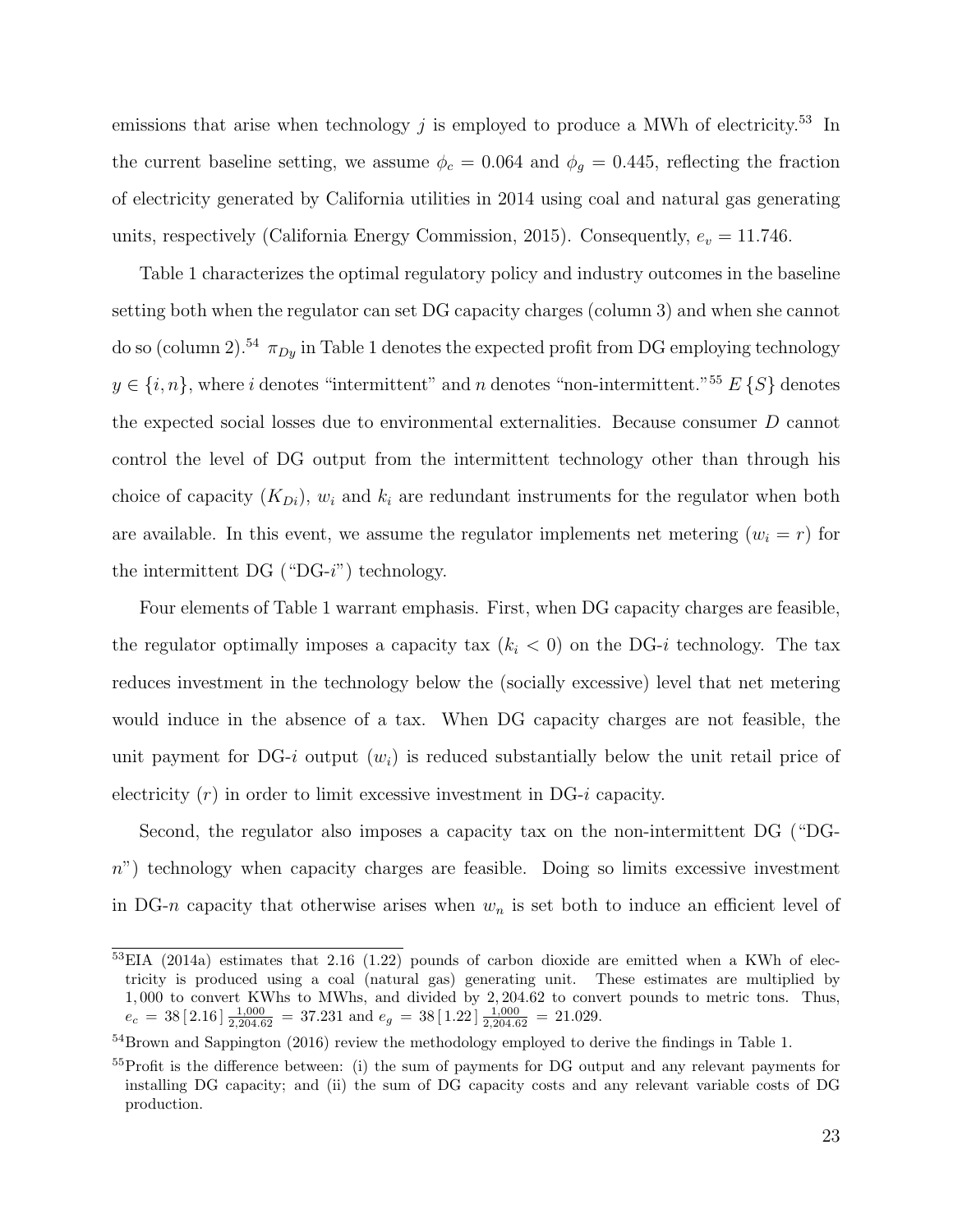$DG-n$  output and motivate investment in  $DG-n$  capacity. The reduction in  $DG-n$  capacity investment that is optimally induced when DG capacity charges are feasible is offset in part by increased centralized generating capacity  $(K_G)$ .

Third, the significant (12.73%) decline in DG-n capacity when capacity charges are feasible results in a substantial  $(23.83\%)$  decline in profit from DG-n operations, which reduces the expected utility of consumer  $D<sup>56</sup>$  Fourth, because electricity production is shifted from the relatively "dirty"  $DG-n$  technology to the relatively "clean" centralized production technology, the expected social losses from environmental externalities decline when capacity charges are feasible.

Outcomes in the baseline setting are sensitive to the presumed impact of DG on the utility's T&D costs. Distinct outcomes can arise if DG reduces, rather than increases, these costs. To illustrate this conclusion, suppose all parameters are as specified in the baseline setting except  $\alpha_T^{Dn}$  is reduced to -11.0, so investment in the DG-n technology reduces the utility's T&D costs substantially.<sup>57</sup> As Table 2 reports, the regulator now implements a capacity payment  $(k_n > 0)$  rather than a capacity tax for the DG-n technology when capacity charges are feasible. Perhaps more surprisingly, the regulator also increases the unit payment for DG output  $(w_n)$ . The capacity payment induces a substantial increase in DG-n capacity, and a corresponding reduction in centralized capacity  $(K_G)$  is implemented. The reduction in  $K_G$  increases the VIP's marginal cost of producing electricity. In light of this higher marginal cost,  $w_n$  is increased to induce more output from the DG-n technology, which admits a reduction in (now relatively costly) output by the VIP.<sup>58</sup>

 $56$ Consumer N's expected utility increases because the unit retail price of electricity declines when the regulator can employ capacity charges to reduce industry production costs. Aggregate expected wefare is little changed, in part because consumer surplus substantially exceeds industry costs under the presumed demand and cost structures.

 $57$ Cohen et al. (2015) report widely varying estimates of the impact of DG on utility T&D costs. Clean Power Research (2014) estimates that these costs decline by \$11.00 for each MWh of PV capacity investment.

<sup>&</sup>lt;sup>58</sup>If  $\alpha_T^{Di} = \alpha_T^{Dn} = -11.0$ , then when capacity charges become feasible, the regulator reduces  $w_n$  as she implements a capacity payment,  $k_n > 0$ . This is the case because the reduction in the VIP's capacity is less pronounced in this setting than in the setting of Table 2, so the corresponding increase in the VIP's marginal cost of producing electricity is less pronounced.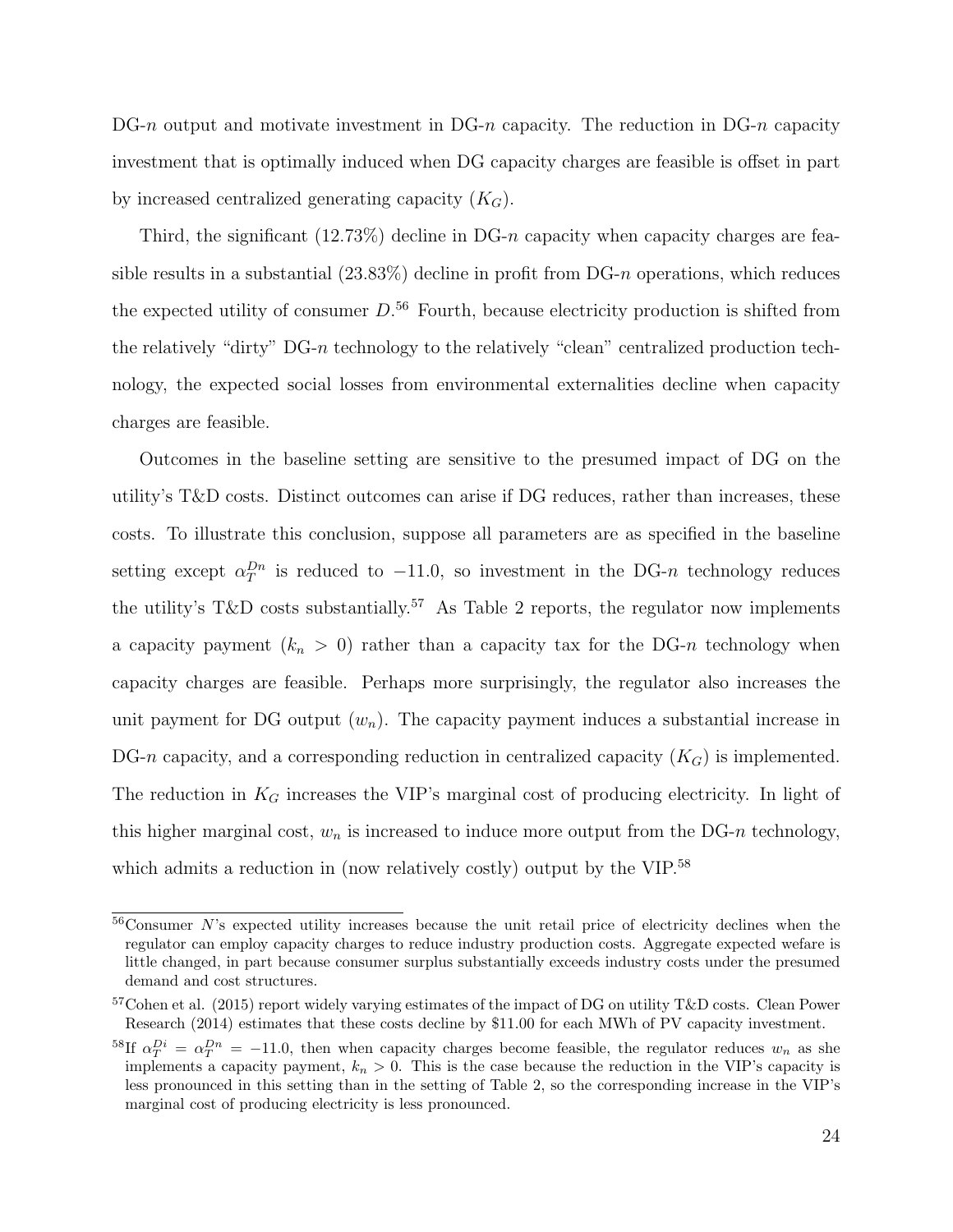The increased investment in  $DG-n$  capacity in this setting when capacity charges are feasible leads to a pronounced  $(106.73\%)$  increase in the profit from DG-n operations. The expected social losses from externalities increase as output is shifted from the VIP's relatively clean technology to the DG- $n$  technology.

To illustrate the different qualitative conclusions that can arise under other circumstances, now consider a "coal-intensive" setting where the VIP primarily employs coal-powered generating units to serve a relatively small market. Specifically, suppose  $\phi_c = 0.9$ ,  $\phi_g = 0.1$ , and the demand parameters  $(m_j)$  are chosen to ensure  $E\{m_j [1 + \theta^{\beta_j}] \tilde{r}^{\alpha_j}\} = \eta_j \tilde{X}$ , where  $\widehat{X} = 21, 404.59$  Further suppose the VIP's capacity parameters  $(a_K = 16.1, b_K = 0.000674)$ ensure that the marginal cost of capacity required to generate a MWh of electricity is approximately 60.4 when  $K_G = \hat{K}_G = 32,854.60,61$ 

Table 3 reports that when capacity charges become feasible in the coal intensive setting, the regulator optimally implements a capacity payment  $(k<sub>i</sub> > 0)$  for the clean DG-i technology and a capacity tax  $(k_n < 0)$  for the less clean DG-n technology. This payment and tax induce increased investment in DG-i capacity and reduced investment in DG-n capacity. On balance, profit from DG operations declines and social losses from externalities increase slightly.

Tables  $1 - 3$  illustrate that the ability to set capacity charges can induce significant changes in industry outcomes and that the nature and extent of the changes can vary substantially across settings. Brown and Sappington (2016) show that significant and varied changes persist in other plausible settings of interest.

<sup>&</sup>lt;sup>59</sup>The smaller level of expected demand  $(\hat{X} < \overline{X})$  reflects the average daily consumption of electricity in Ohio in 2014 (EIA, 2015c).  $e_v = 35.692$  when  $\phi_c = 0.9$  and  $\phi_g = 0.1$ .

 $^{60}$   $\hat{K}_G = 32,854$  MW reflects the level of centralized non-renewable generation capacity in Ohio in 2013 (EIA, 2015c). The estimated cost of capacity required to produce a MWh of electricity using a coal generating unit is \$60.4 (EIA, 2015a).

<sup>&</sup>lt;sup>61</sup>Much as in the baseline setting, we choose  $a_v$ ,  $b_v$ , and  $c_v$  to reflect Bushnell (2007)'s estimates for the serving region of the PJM regional transmission organization (i.e.,  $a = 0$  and  $b = 0.0009$ ), assuming that the welfare-maximizing level of VIP capacity in the model is  $K<sub>G</sub>$ . The values of  $a_n$  and  $b_n$  are set as in the baseline setting, except that the benchmark level of DG-n capacity is reduced to  $K_{Dn} = 3,837.35 =$ 0.1168  $\cdot$   $\hat{K}_G$ , reflecting the same ratio of DG-n to VIP capacity ( $\overline{K}_{Dn}/\overline{K}_G = 0.1168$ ) as in the baseline setting.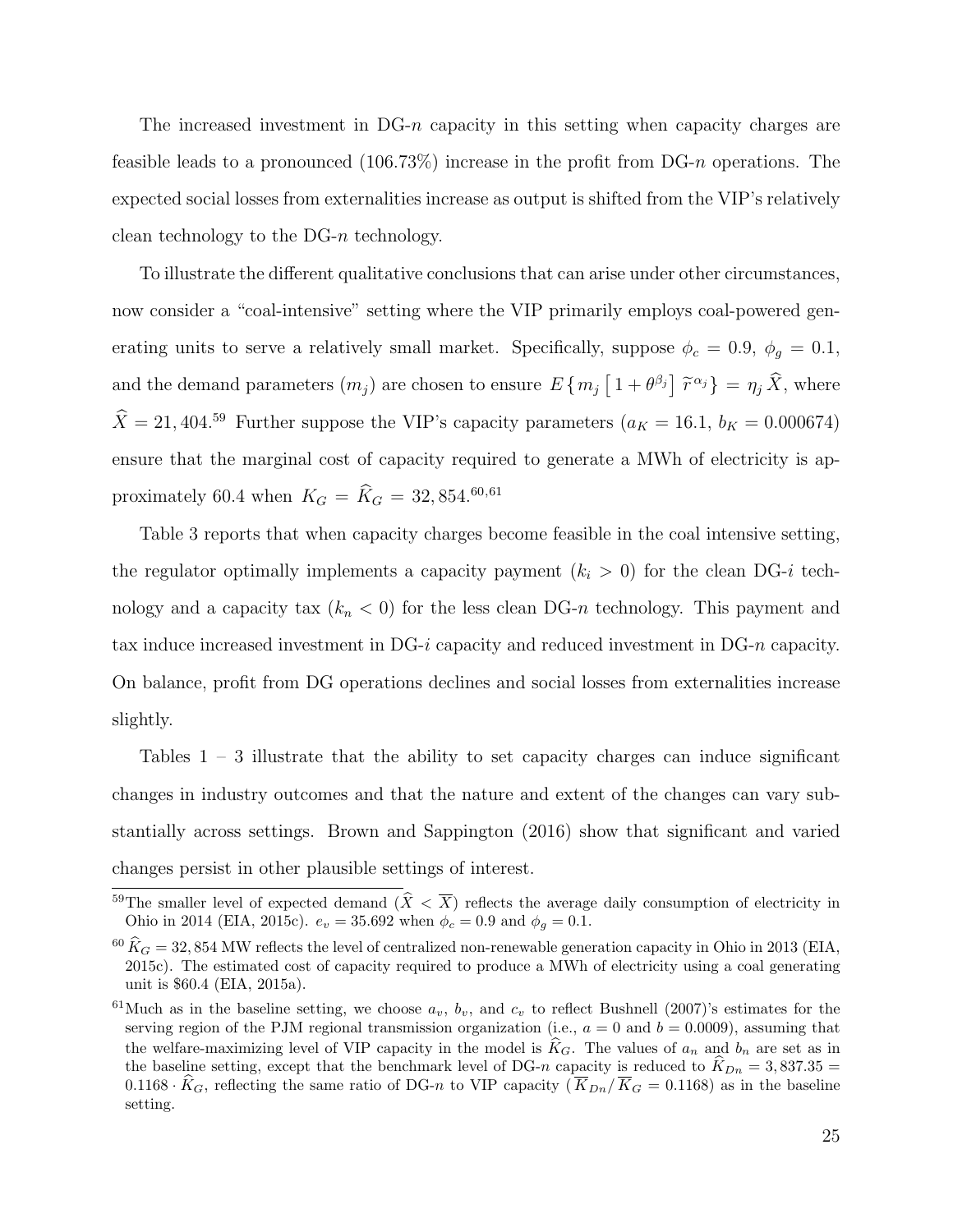### 8 Conclusions

We have examined the optimal design of policies to promote efficient distributed generation (DG) of electricity. Our analysis produced the following seven conclusions that may help to inform the current debate about desirable DG policies.

First, there is no single policy that best promotes efficient DG in all settings. The optimal policy varies with the characteristics of the prevailing environment, including the set of policy instruments available to the regulator and the relevant DG production technologies.

Second, DG capacity charges enhance consumer welfare in the presence of non-intermittent DG production technologies. The capacity charges can be employed to induce efficient investment in DG capacity while payments for electricity produced with the non-intermittent DG technology can be employed to induce efficient production levels.

Third, in the absence of social losses from externalities, retail prices and DG payments for electricity that reflect the VIP's marginal cost of generating electricity induce both the efficient consumption of electricity and the efficient allocation of electricity production among industry suppliers. Therefore, common net metering policies (whereby the unit payment for distributed production of electricity is set equal to the prevailing retail price of electricity) can be part of an optimal policy. This is the case as long as DG capacity charges are set to reflect the impact of increased DG capacity on the VIP's transmission and distribution costs.

Fourth, when state-specific (e.g., real time) prices and DG payments are not feasible but DG capacity charges are feasible, the optimal unit DG payment for electricity reflects the VIP's expected marginal cost of generating electricity. In contrast, the optimal unit retail price of electricity is set so that a weighted average of deviations between price and the VIP's marginal cost of generating electricity is zero. Consequently, net metering typically is not optimal for non-intermittent DG technologies. Net metering can be optimal for intermittent DG technologies because DG payments do not affect the amount of electricity produced with the installed capacity of such technologies. Therefore, DG capacity charges can be set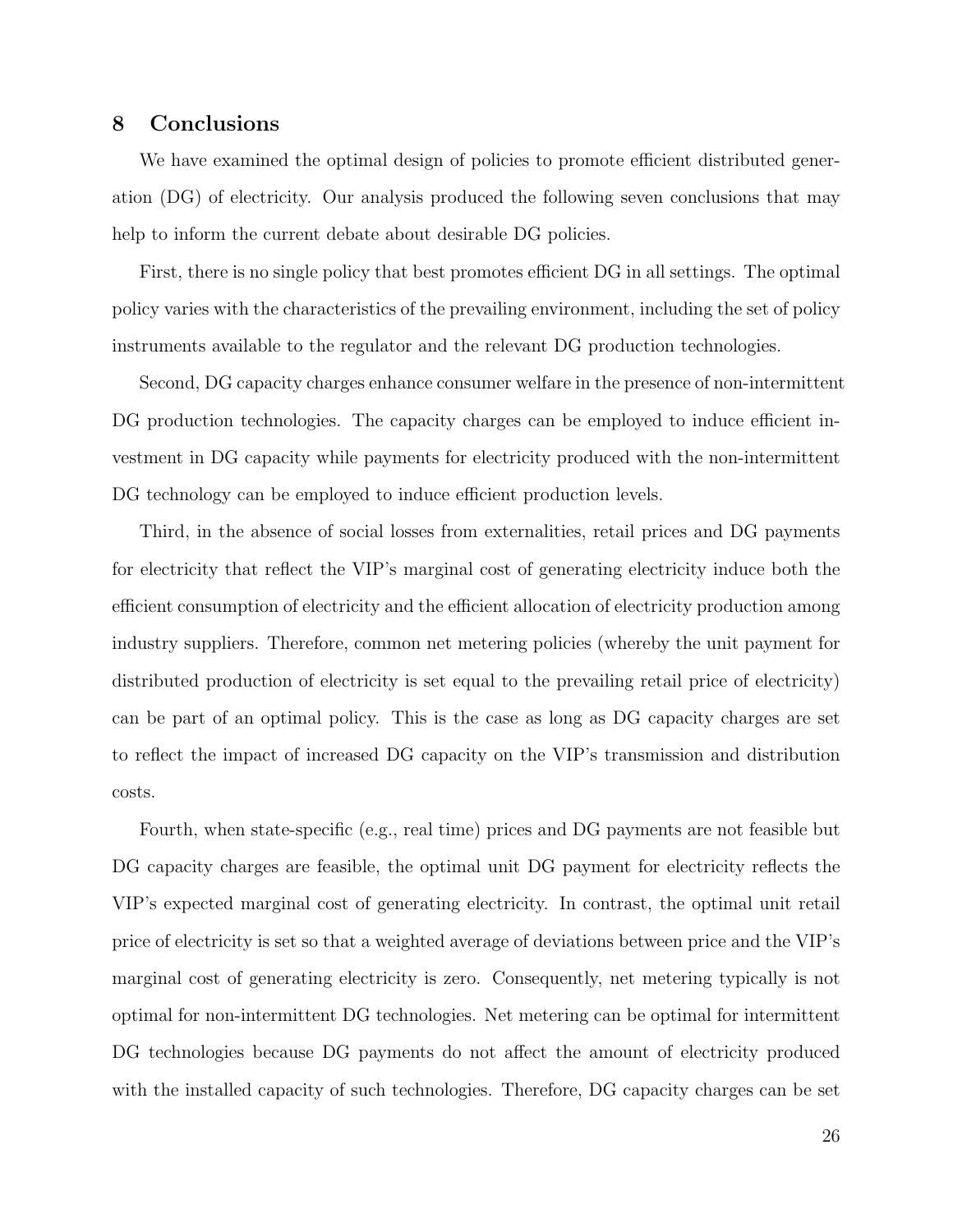to induce efficient intermittent capacity investment, given unit DG payments that reflect prevailing retail prices of electricity.

Fifth, net metering typically is not optimal even for intermittent DG technologies when the regulator is unable to set DG capacity charges. In this case, unit DG payments for electricity must be designed to induce efficient DG capacity investment whereas retail prices optimally are designed to induce efficient electricity consumption.

Sixth, fixed retail charges for electricity can play an important role in inducing efficient electricity consumption, particularly when they do not affect the demand for electricity. Such fixed charges enable the regulator to set unit retail electricity prices to reflect the VIP's marginal cost of production while ensuring a normal expected profit for the VIP.<sup>62</sup>

Seventh, the presence of social losses from externalities affects optimal retail prices and DG payments in intuitive ways. In particular, retail prices of electricity are increased above the VIP's marginal cost of generating electricity to reflect the marginal social loss from externalities associated with the VIP's electricity generation. In addition, the unit DG payment for electricity is increased above the VIP's marginal cost of generating electricity to the extent that losses from externalities decline as production is shifted from the VIP to distributed generators. These changes imply that common net metering policies typically are not optimal unless distributed generation of electricity entails no social losses from externalities.

In closing, we note that although we have considered a fairly broad set of policy instruments for the regulator, an even more comprehensive set of instruments warrants formal investigation. Additional instruments of potential interest include demand charges (e.g., Hledik, 2014; Faruqui and Hledik, 2015) and policies that promote demand response (e.g., Chao, 2011; Brown and Sappington, 2015b) and energy conservation (e.g., Brennan, 2010b; Chu and Sappington, 2013). Future research also might consider the changes that arise in the presence of limited consumer information and differential concerns about the welfare of different consumers (e.g., residential vs. industrial consumers or residential consumers who

<sup>&</sup>lt;sup>62</sup>Fixed DG capacity charges ( $k_{0i}$  and  $k_{0n}$ ) also can serve this function if they do not induce consumers to forego efficient DG capacity investment.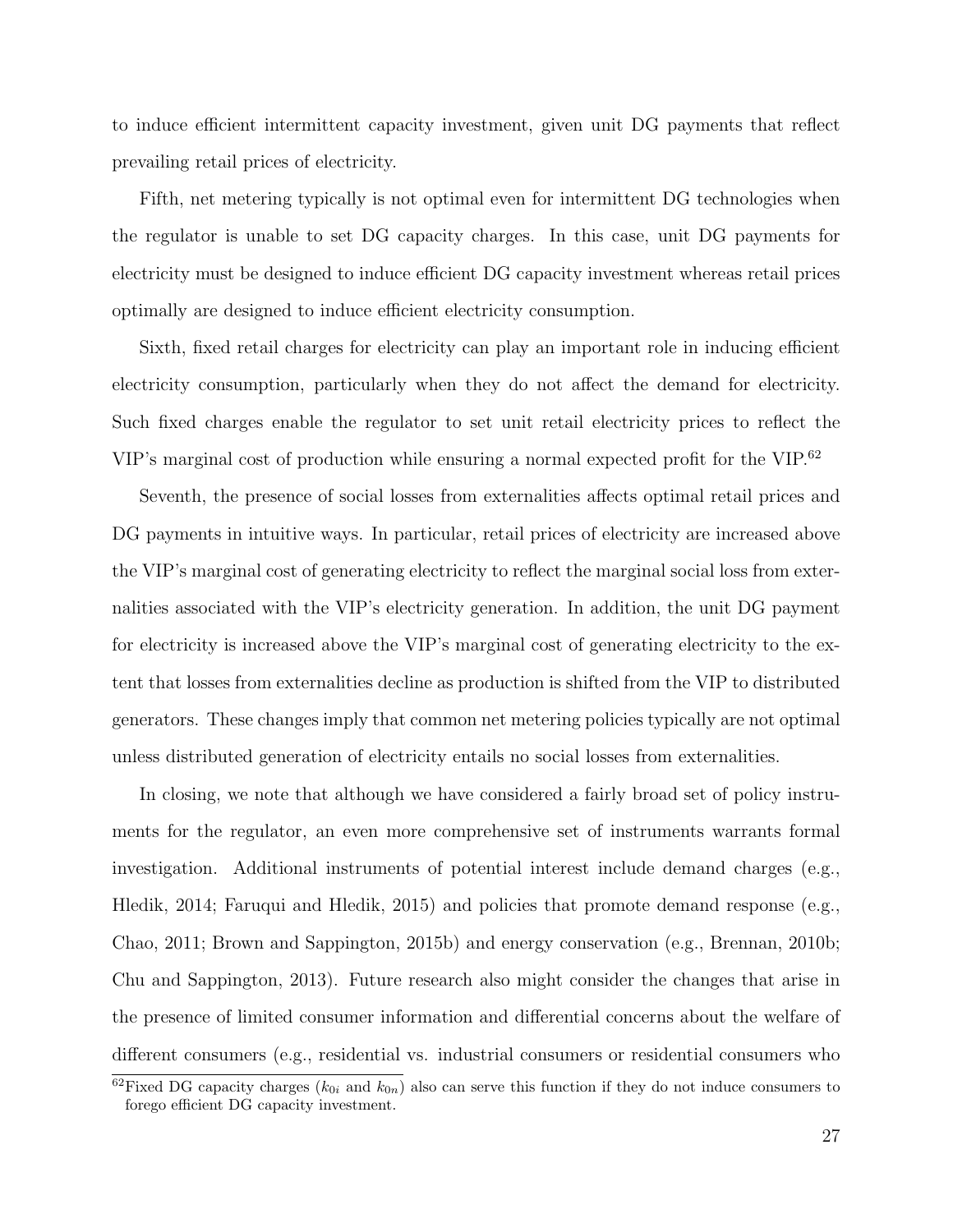| Variable                | No DG Charges  | DG Charges     | Change      | $%$ Change |
|-------------------------|----------------|----------------|-------------|------------|
| $\mathcal{r}$           | 271.23         | 271.03         | $-0.20$     | $-0.07$    |
| $w_i$                   | 186.04         | 271.03         | 84.99       | 45.68      |
| $w_n$                   | 155.36         | 157.48         | 2.12        | 1.36       |
| $k_i$                   | $\theta$       | $-20.64$       | N/A         | N/A        |
| $k_n$                   | $\overline{0}$ | $-3.19$        | N/A         | N/A        |
| $K_{Di}$                | 4,742.54       | 4,744.53       | 1.99        | 0.04       |
| $K_{Dn}$                | 4,777.62       | 4,169.66       | $-607.96$   | $-12.73$   |
| $K_G$                   | 63, 838.65     | 64, 378.74     | 540.09      | 0.85       |
| $\pi_{Di}$              | 20,755.65      | 20, 773.10     | 17.45       | 0.08       |
| $\pi_{Dn}$              | 30, 441.31     | 23, 186.81     | $-7,254.50$ | $-23.83$   |
| $E\left\{U^D\right\}$   | 507, 287.91    | 500, 475.09    | $-6,812.81$ | $-1.34$    |
| $E\left\{U^{N}\right\}$ | 4, 104, 818.49 | 4, 108, 636.58 | 3,818.09    | 0.09       |
| $E\{S\}$                | 273, 488.68    | 269, 849.18    | $-3,639.50$ | $-1.33$    |

can invest in DG technologies vs. those who cannot).<sup>63</sup>

Table 1. Outcomes in the Baseline Setting.

 $63$ It can be shown that the key qualitative conclusions drawn above continue to hold when the regulator seeks to maximize a weighted average of the welfare of consumer  $D$  and the welfare of consumer  $N$ , while ensuring a reservation level of expected welfare for both cosumers. In this setting, fixed retail charges are set to deliver a higher level of welfare to the favored consumer while ensuring the less-favored consumer secures his reservation welfare level. Binding limits on feasible fixed retail charges would introduce additional changes to the optimal unit retail prices of electricity.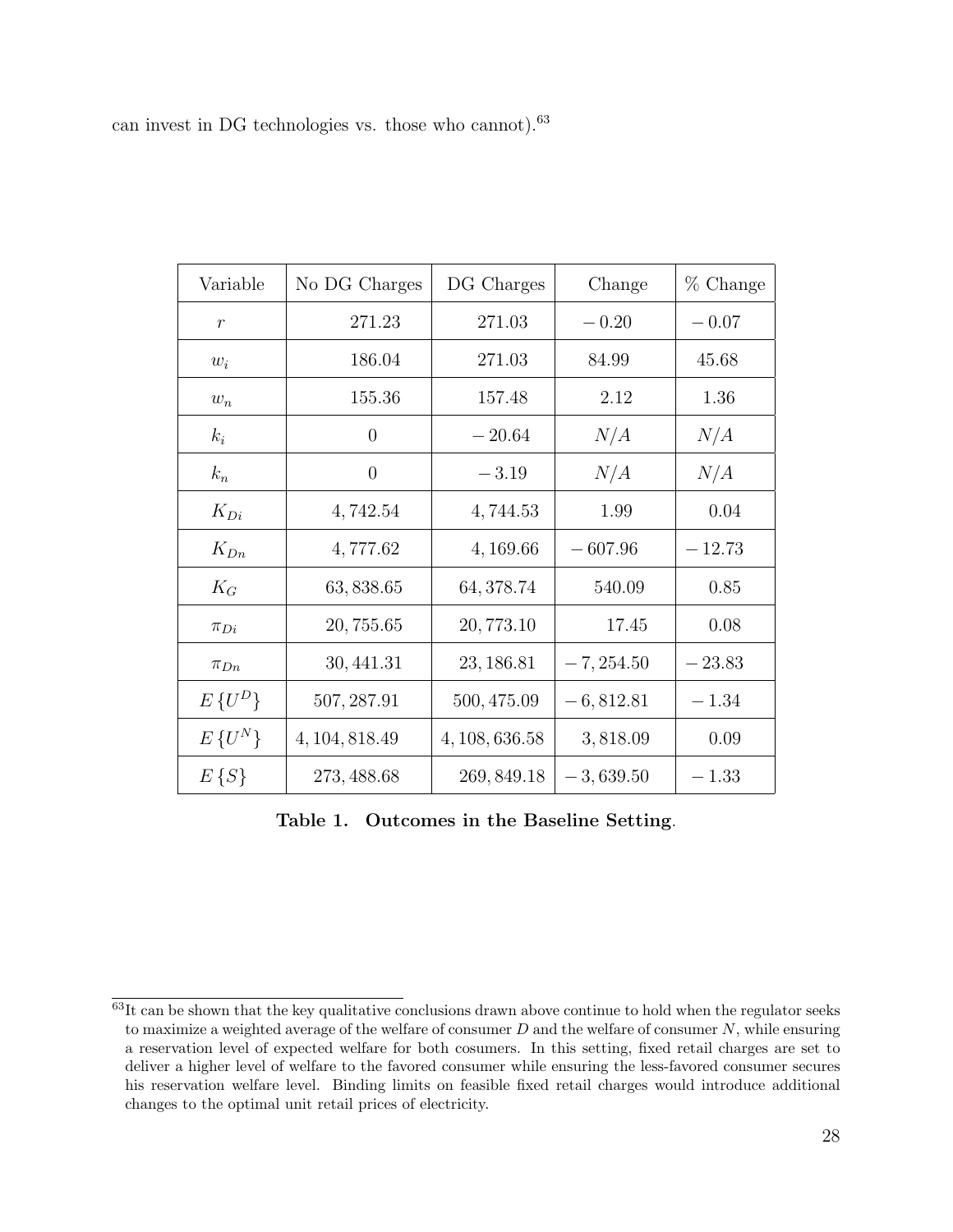| Variable                 | No DG Charges  | DG Charges     | Change       | $%$ Change |
|--------------------------|----------------|----------------|--------------|------------|
| $\boldsymbol{r}$         | 268.07         | 270.69         | 2.62         | 0.98       |
| $w_i$                    | 187.51         | 270.69         | 83.17        | 44.36      |
| $w_n$                    | 164.72         | 166.41         | 1.69         | 1.02       |
| $k_i$                    | $\overline{0}$ | $-19.23$       | N/A          | N/A        |
| $k_n$                    | $\overline{0}$ | 7.42           | N/A          | N/A        |
| $K_{Di}$                 | 4,936.16       | 5, 179.84      | 243.68       | 4.94       |
| $K_{Dn}$                 | 7,453.82       | 10,071.28      | 2,617.46     | 35.12      |
| $K_G$                    | 60, 472.43     | 57, 254.87     | $-3,217.55$  | $-5.32$    |
| $\pi_{Di}$               | 22, 485.03     | 27, 432.55     | 4,947.52     | 22.00      |
| $\pi_{Dn}$               | 74,096.70      | 153, 183.58    | 79,068.88    | 106.73     |
| $E\left\{U^D\right\}$    | 559, 526.75    | 637, 876.55    | 78, 349.80   | 14.00      |
| $E\left\{ U^{N}\right\}$ | 4, 166, 505.22 | 4, 115, 343.82 | $-51,161.40$ | $-1.23$    |
| $E\{S\}$                 | 295, 705.45    | 313, 969.18    | 18, 262.73   | 6.18       |

Table 2. Outcomes in the Baseline Setting, Except  $\alpha_T^{Dn} = -11.0$ .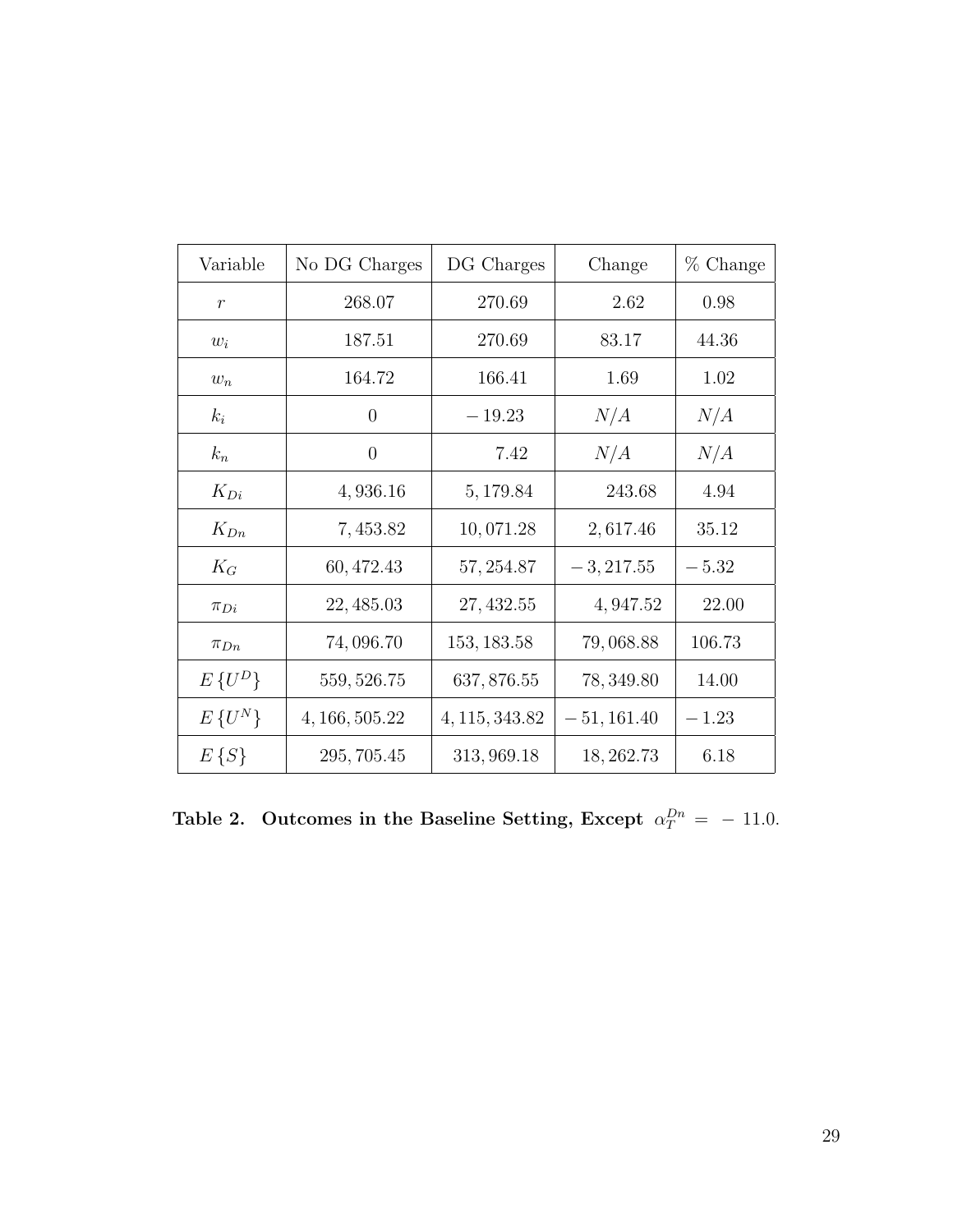| Variable                 | No DG Charges  | DG Charges   | Change      | % Change |
|--------------------------|----------------|--------------|-------------|----------|
| $\mathcal{r}$            | 196.85         | 196.73       | $-0.11$     | $-0.06$  |
| $w_i$                    | 223.80         | 196.73       | $-27.07$    | $-12.10$ |
| $w_n$                    | 184.40         | 185.16       | 0.76        | 0.41     |
| $k_i$                    | $\theta$       | 6.62         | N/A         | N/A      |
| $k_n$                    | $\overline{0}$ | $-1.07$      | N/A         | N/A      |
| $K_{Di}$                 | 9,711.10       | 9,734.95     | 23.85       | 0.25     |
| $K_{Dn}$                 | 6,170.57       | 6, 107.17    | $-63.40$    | $-1.03$  |
| $K_G$                    | 27, 350.57     | 27, 374.23   | 23.66       | 0.09     |
| $\pi_{Di}$               | 87,026.54      | 87, 454.55   | 428.00      | 0.49     |
| $\pi_{Dn}$               | 112, 719.09    | 110, 414.88  | $-2,304.20$ | $-2.04$  |
| $E\left\{U^D\right\}$    | 725, 364.95    | 723, 712.61  | $-1,652.34$ | $-0.23$  |
| $E\left\{ U^{N}\right\}$ | 4,730,573.92   | 4,732,588.64 | 2,014.72    | 0.04     |
| $E\{S\}$                 | 539, 439.40    | 539, 776.65  | 337.25      | 0.06     |

Table 3. Outcomes in the Coal Intensive Setting.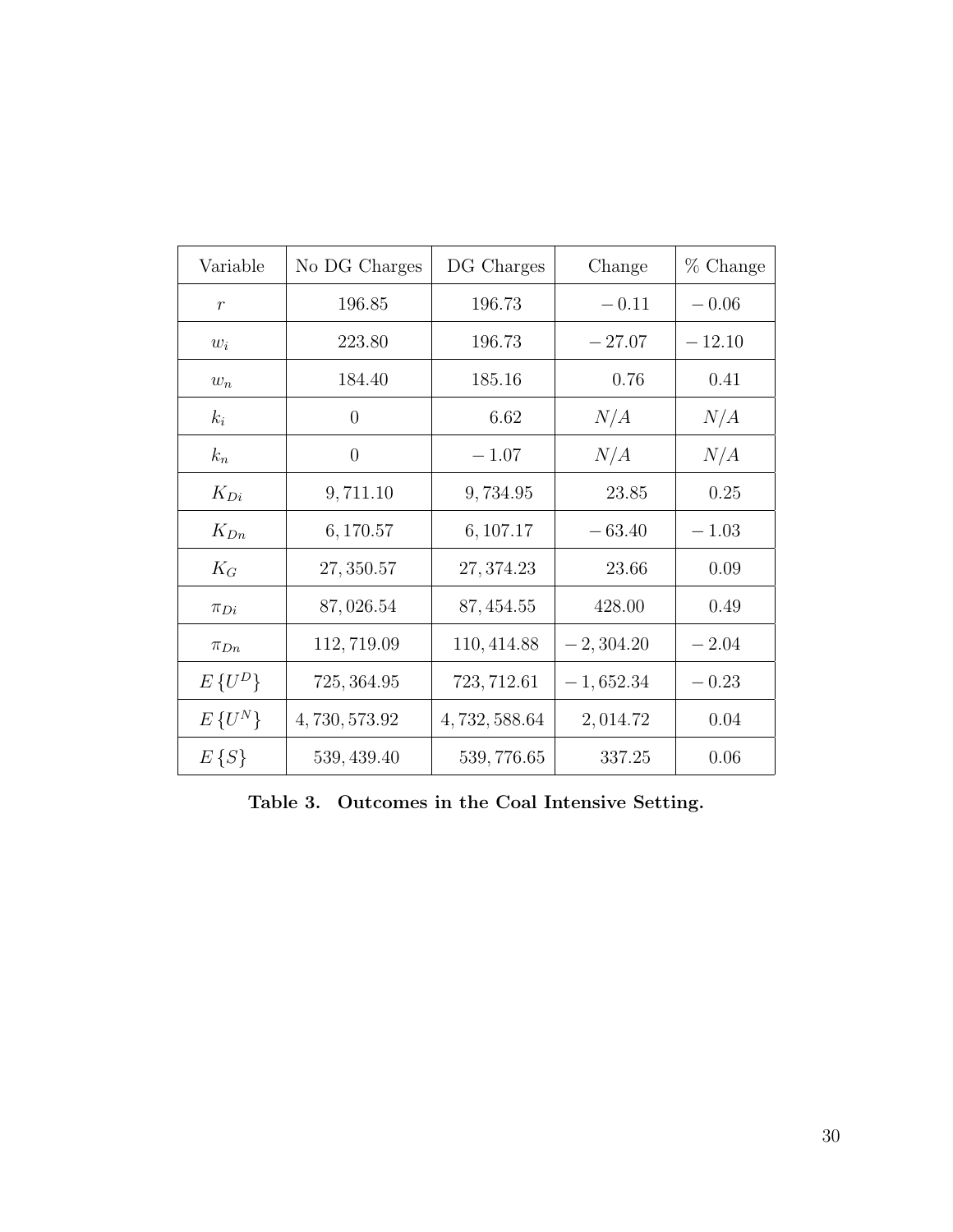#### Appendix

Part A of this Appendix states and proves Proposition 6 and compares the findings in Propositions 3 and 6. Part B of this Appendix provides proofs of the propositions in the text.

#### A. TOU Prices and TOP DG Payments with Externalities.

Let  $[RP-te]$  denote the regulator's problem in the setting where the regulator sets TOU retail prices and TOP DG payments (and DG capacity charges) and where social losses from externalities  $(S_t(Q_t^v, Q_t^i, Q_t^n))$  are present. This problem is [RP- $\theta e$ ] with the additional restrictions specified in condition (8).

**Proposition 6.** At the solution to  $[RP-te]$ , conclusion (i) in Proposition 3 holds. In addition, for  $t, t' \in \{L, H\}$   $(t' \neq t)$ :

(i) 
$$
\int_{\theta_t}^{\overline{\theta}_t} \left[ r_{jt} - \left( \frac{\partial C_t^G(Q_t^v(\cdot, \theta_s), K_G)}{\partial Q_t^v(\cdot, \theta_s)} + S_{tv}(\cdot) \right) \right] \frac{\partial X_t^j(\cdot, \theta_s)}{\partial r_{jt}} dF_t(\theta_s)
$$

$$
+ \int_{\theta_{t'}}^{\overline{\theta}_{t'}} \left[ r_{jt'} - \left( \frac{\partial C_t^G(Q_t^v(\cdot, \theta_{s'}), K_G)}{\partial Q_t^v(\cdot, \theta_{s'})} + S_{t'v}(\cdot) \right) \right] \frac{\partial X_{t'}^j(\cdot, \theta_{s'})}{\partial r_{jt}} dF_{t'}(\theta_{s'}) = 0 ;
$$
  
(ii) 
$$
w_{nt} = \int_{\theta_t}^{\overline{\theta}_t} \left[ \frac{\partial C_t^G(Q_t^v(\cdot, \theta_s), K_G)}{\partial Q_t^v(\cdot, \theta_s)} + S_{tv}(\cdot) - S_{tn}(\cdot) \right] dF_t(\theta_s); \text{ and}
$$
  
(iii) 
$$
k_y = \sum_{t \in \{L, H\}} \int_{\theta_t}^{\overline{\theta}_t} \left[ \frac{\partial C_t^G(\cdot)}{\partial Q_t^v(\cdot, \theta_s)} - w_{yt} + S_{tv}(\cdot) - S_{ty}(\cdot) \right] \frac{\partial Q_t^y(\cdot, \theta_s)}{\partial K_{Dy}} dF_t(\theta_s) - \frac{\partial T(\cdot)}{\partial K_{Dy}}
$$
  
for  $y \in \{i, n\}.$ 

**Proof.** Let  $\lambda \geq 0$  denote the Lagrange multiplier associated with constraint (5). Then (1),  $(2), (3), (8),$  and the Envelope Theorem imply that that a solution to [RP-te], for  $y \in \{i, n\}$ ,  $j \in \{N, D\}$ , and  $t, t' \in \{L, H\}$  ( $t' \neq t$ ):

$$
K_G: \quad \lambda \left[ \sum_{t \in \{L, H\}} \int_{\theta_t}^{\overline{\theta}_t} \left( -\frac{\partial C_t^G(Q_t^v(\cdot, \theta_s), K_G)}{\partial Q_t^v} \frac{dQ_t^v(\cdot)}{dK_G} - \frac{\partial C_t^G(\cdot)}{\partial K_G} \right) dF_t(\theta_s) - C^{K'}(K_G) - \frac{\partial T(\cdot)}{\partial K_G} \right] - \sum_{t \in \{L, H\}} \int_{\theta_t}^{\overline{\theta}_t} S_{tv}(\cdot) \frac{dQ_t^v(\cdot, \theta_s)}{dK_G} dF_t(\theta_s) = 0; \quad (9)
$$

$$
k_y: K_{Dy} - \sum_{t \in \{L, H\}} \int_{\underline{\theta}_t}^{\overline{\theta}_t} \left( S_{ty}(\cdot) \frac{\partial Q_t^y(\cdot, \theta_s)}{\partial K_{Dy}} \frac{\partial K_{Dy}}{\partial k_y} + S_{tv}(\cdot) \frac{dQ_t^v(\cdot, \theta_s)}{dk_y} \right) dF_t(\theta_s)
$$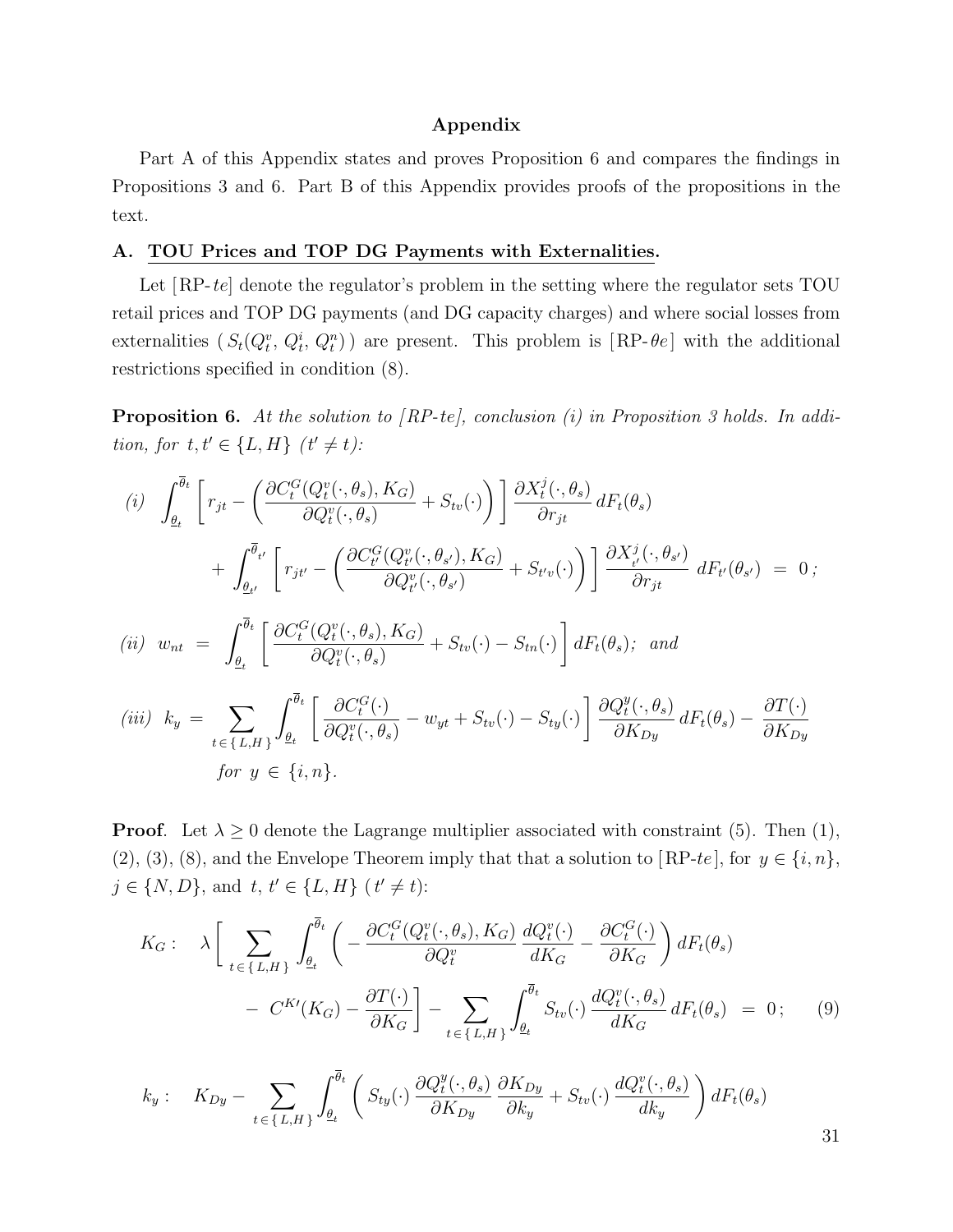$$
- \lambda \left[ \sum_{t \in \{L, H\}} \int_{\underline{\theta}_t}^{\overline{\theta}_t} \left( w_{yt} \frac{\partial Q_t^y(\cdot)}{\partial K_{Dy}} \frac{\partial K_{Dy}}{\partial k_y} + \frac{\partial C_t^G(\cdot)}{\partial Q_t^v} \frac{dQ_t^v(\cdot)}{dk_y} \right) dF_t(\theta_s) + K_{Dy} + k_y \frac{\partial K_{Dy}}{\partial k_y} + \frac{\partial T(\cdot)}{\partial K_{Dy}} \frac{\partial K_{Dy}}{\partial k_y} \right] = 0; \quad (10)
$$

$$
w_{yt}: \int_{\theta_t}^{\overline{\theta}_t} Q_t^y(\cdot,\theta_s) dF_t(\theta_s) - \int_{\theta_t}^{\overline{\theta}_t} \left( S_{ty}(\cdot) + S_{tv}(\cdot) \frac{\partial Q_t^v(\cdot,\theta_s)}{\partial Q_t^y} \right) \frac{\partial Q_t^y(\cdot,\theta_s)}{\partial w_{yt}} dF_t(\theta_s)
$$

$$
- \sum_{t' \in \{L,H\}} \int_{\theta_{t'}}^{\overline{\theta}_{t'}} \left( S_{t'y}(\cdot) + S_{t'v}(\cdot) \frac{\partial Q_t^v(\cdot,\theta_{s'})}{\partial Q_{t'}^y} \right) \frac{\partial Q_{t'}^y(\cdot,\theta_{s'})}{\partial K_{Dy}} \frac{\partial K_{Dy}}{\partial w_{yt}} dF_{t'}(\theta_{s'})
$$

$$
- \lambda \left[ \sum_{t' \in \{L,H\}} \int_{\theta_{t'}}^{\overline{\theta}_{t'}} \left( w_{yt'} \frac{\partial Q_{t'}^y(\cdot,\theta_{s'})}{\partial K_{Dy}} + \frac{\partial C_{t'}^G(\cdot)}{\partial Q_{t'}^v} \frac{\partial Q_{t'}^v(\cdot,\theta_{s'})}{\partial Q_{t'}^y} \frac{\partial Q_{t'}^y(\cdot)}{\partial K_{Dy}} \right) \frac{\partial K_{Dy}}{\partial w_{yt}} dF_{t'}(\theta_{s'})
$$

$$
+ \int_{\theta_t}^{\overline{\theta}_t} \left( Q_t^y(\cdot,\theta_s) + w_{yt} \frac{\partial Q_t^y(\cdot)}{\partial w_{yt}} + \frac{\partial C_t^G(\cdot)}{\partial Q_t^v} \frac{\partial Q_t^v(\cdot,\theta_s)}{\partial Q_t^y} \frac{\partial Q_t^y(\cdot)}{\partial w_{yt}} \right) dF_t(\theta_s)
$$

$$
+ k_y \frac{\partial K_{Dy}}{\partial w_{yt}} + \frac{\partial T(\cdot)}{\partial K_{Dy}} \frac{\partial K_{Dy}}{\partial w_{yt}} \right] = 0;
$$
(11)

$$
R_j: \quad -1 + \lambda = 0;
$$
\n
$$
\int_{\overline{\theta}_t} \int \left[ \frac{\partial V_t^j(X_t^j(\cdot, \theta_s), \theta_s)}{\partial X_t^j(\cdot)} \right] \frac{\partial X_t^j(\cdot)}{\partial X_t^j(\cdot)} \frac{\partial V_t^j(\cdot)}{\partial X_t^j(\cdot)} \frac{\partial V_t^j(\cdot)}{\partial X_t^j(\cdot)} \frac{\partial V_t^j(\cdot)}{\partial X_t^j(\cdot)} \frac{\partial V_t^j(\cdot)}{\partial X_t^j(\cdot)} \frac{\partial V_t^j(\cdot)}{\partial X_t^j(\cdot)} \frac{\partial V_t^j(\cdot)}{\partial X_t^j(\cdot)} \frac{\partial V_t^j(\cdot)}{\partial X_t^j(\cdot)} \frac{\partial V_t^j(\cdot)}{\partial X_t^j(\cdot)} \frac{\partial V_t^j(\cdot)}{\partial X_t^j(\cdot)} \frac{\partial V_t^j(\cdot)}{\partial X_t^j(\cdot)} \frac{\partial V_t^j(\cdot)}{\partial X_t^j(\cdot)} \frac{\partial V_t^j(\cdot)}{\partial X_t^j(\cdot)} \frac{\partial V_t^j(\cdot)}{\partial X_t^j(\cdot)} \frac{\partial V_t^j(\cdot)}{\partial X_t^j(\cdot)} \frac{\partial V_t^j(\cdot)}{\partial X_t^j(\cdot)} \frac{\partial V_t^j(\cdot)}{\partial X_t^j(\cdot)} \frac{\partial V_t^j(\cdot)}{\partial X_t^j(\cdot)} \frac{\partial V_t^j(\cdot)}{\partial X_t^j(\cdot)} \frac{\partial V_t^j(\cdot)}{\partial X_t^j(\cdot)} \frac{\partial V_t^j(\cdot)}{\partial X_t^j(\cdot)} \frac{\partial V_t^j(\cdot)}{\partial X_t^j(\cdot)} \frac{\partial V_t^j(\cdot)}{\partial X_t^j(\cdot)} \frac{\partial V_t^j(\cdot)}{\partial X_t^j(\cdot)} \frac{\partial V_t^j(\cdot)}{\partial X_t^j(\cdot)} \frac{\partial V_t^j(\cdot)}{\partial X_t^j(\cdot)} \frac{\partial V_t^j(\cdot)}{\partial X_t^j(\cdot)} \frac{\partial V_t^j(\cdot)}{\partial X_t^j(\cdot)} \frac{\partial V_t^j(\cdot)}{\partial X_t^j(\cdot)} \frac{\partial V_t^j(\cdot)}{\partial X_t^j(\cdot)} \frac{\partial V_t^j(\cdot)}{\partial X_t^j(\cdot)} \frac{\partial V_t^j(\cdot)}{\partial X_t^j(\cdot)} \frac{\partial V_t^j(\cdot)}{\partial X_t^j(\cdot)} \frac{\partial V_t^j(\cdot)}{\partial X_t^j(\cdot)} \frac{\partial V_t
$$

$$
r_{jt}: \int_{\theta_{t}}^{\overline{\theta}_{t}} \left( \left[ \frac{\partial V_{t}^{j}(X_{t}^{j}(\cdot,\theta_{s}),\theta_{s})}{\partial X_{t}^{j}} - r_{jt} \right] \frac{\partial X_{t}^{j}(\cdot)}{\partial r_{jt}} - X_{t}^{j}(\cdot) \right) dF_{t}(\theta_{s})
$$
  
+ 
$$
\int_{\theta_{t'}}^{\overline{\theta}_{t'}} \left( \frac{\partial V_{t}^{j}(X_{t}^{j}(\cdot,\theta_{s'},\theta_{s'})}{\partial X_{t}^{j}} - r_{jt'} \right) \frac{\partial X_{t}^{j}(\cdot,\theta_{s'})}{\partial r_{jt}} dF_{t'}(\theta_{s'})
$$
  
- 
$$
\int_{\theta_{t}}^{\overline{\theta}_{t}} \left( S_{tv}(\cdot) \frac{\partial Q_{t}^{v}(\cdot,\theta_{s})}{\partial X_{t}} \frac{\partial X_{t}(\cdot,\theta_{s})}{\partial X_{t}^{j}} \frac{\partial X_{t}^{j}(\cdot,\theta_{s})}{\partial r_{jt}} \right) dF_{t}(\theta_{s})
$$
  
- 
$$
\int_{\theta_{t'}}^{\overline{\theta}_{t'}} \left( S_{t'v}(\cdot) \frac{\partial Q_{t}^{v}(\cdot,\theta_{s'})}{\partial X_{t'}} \frac{\partial X_{t'}(\cdot,\theta_{s'})}{\partial X_{t'}^{j}} \frac{\partial X_{t}^{j}(\cdot,\theta_{s'})}{\partial r_{jt}} \right) dF_{t'}(\theta_{s'})
$$
  
+ 
$$
\lambda \left[ \int_{\theta_{t}}^{\overline{\theta}_{t}} \left( r_{jt} \frac{\partial X_{t}^{j}(\cdot,\theta_{s})}{\partial r_{jt}} + X_{t}^{j}(\cdot) \right) dF_{t}(\theta_{s}) + \int_{\theta_{t'}}^{\overline{\theta}_{t'}} r_{jt'} \frac{\partial X_{t}^{j}(\cdot,\theta_{s'})}{\partial r_{jt}} dF_{t'}(\theta_{s'})
$$
  
- 
$$
\int_{\theta_{t}}^{\overline{\theta}_{t}} \frac{\partial C_{t}^{G}(Q_{t}^{v}(\cdot,\theta_{s}), K_{G})}{\partial Q_{t}^{v}} \frac{\partial Q_{t}^{v}(\cdot,\theta_{s})}{\partial r_{jt}} \frac{\partial X_{t}^{j}(\cdot,\theta_{s})}{\partial r_{jt}} dF_{t}(\theta_{s})
$$

32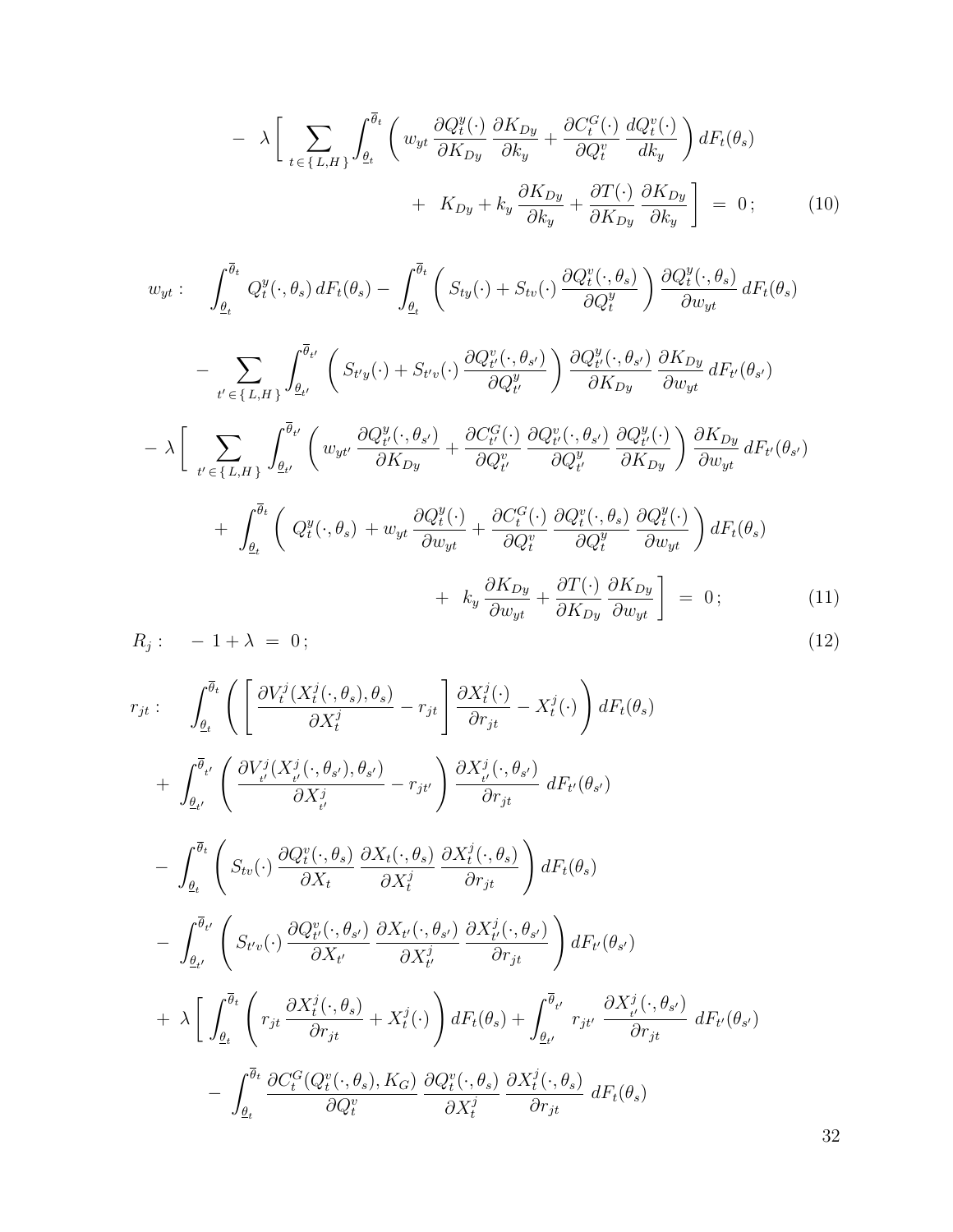$$
- \int_{\underline{\theta}_{t'}}^{\overline{\theta}_{t'}} \frac{\partial C_{t'}^G(Q_{t'}^v(\cdot, \theta_{s'}), K_G)}{\partial Q_{t'}^v} \frac{\partial Q_{t'}^v(\cdot, \theta_{s'})}{\partial X_{t'}^j} \frac{\partial X_{t'}^j(\cdot, \theta_{s'})}{\partial r_{jt}} dF_{t'}(\theta_{s'}) \Big] = 0. \tag{13}
$$

(12) implies that  $\lambda = 1$ .  $\frac{\partial V_t^j(X_t^j(\cdot,\theta_s),\theta_s)}{\partial X_t^j}$  $\frac{\partial \chi_i^{\tau}(\cdot,\theta_s),\theta_s}{\partial \chi_i^j} = r_{jt}$  for  $j \in \{D, N\}$  and  $t \in \{L, H\}$  since  $V_t^j$  $t^{\prime\prime}(x,\theta_s)$  is the gross surplus consumer j derives from output x in state  $\theta_s$  in period t. Also,  $\frac{\partial X_t}{\partial X_t^j} = \frac{\partial Q_t^v}{\partial X_t^j} = 1$  because  $Q_t^v = X_t^N + X_t^D - Q_t^i - Q_t^n$  and  $X_t = X_t^N + X_t^D$ . Therefore, (13) implies that conclusion (i) in the proposition holds.

Since  $\lambda = 1$  and  $\frac{dQ_v^v}{dK_G} = 0$ , (9) implies that conclusion (i) in Proposition 3 holds.

Observe that  $\lambda = 1$ ,  $\frac{dQ_t^v(\cdot,\theta_s)}{dK_{\text{max}}}$  $\frac{\partial_t^v(\cdot,\theta_s)}{dK_{Di}} = -\mu_t \theta_s, \frac{\partial K_{Di}}{\partial k_i}$  $\frac{K_{Di}}{\partial k_i}$  is not a function of  $\theta_s$ , and  $k_i$  only affects  $Q_t^v$  through  $K_{Di}$ . Therefore, for  $y = i$ , (10) can be written as conclusion (iii) in the proposition. The proof of conclusion (iii) for  $y = n$  is analogous.

Observe that  $\lambda = 1$ ,  $\frac{\partial K_{D_n}}{\partial w_{nt}}$  is not a function of  $\theta_{t'}$  for any  $t' \in \{L, H\}$ , and  $\frac{\partial Q_t^v}{\partial Q_t^n} = -1$ . Therefore, for  $y = n$ , (11) can be written as:

$$
-\left[\sum_{t' \in \{L,H\}} \int_{\theta_{t'}}^{\overline{\theta}_{t'}} \left(w_{nt'} - \frac{\partial C_{t'}^G(\cdot)}{\partial Q_{t'}^v} + S_{t'n}(\cdot) - S_{t'v}(\cdot)\right) \frac{\partial Q_{t'}^n(\cdot, \theta_{s'})}{\partial K_{Dn}} dF_{t'}(\theta_{s'}) + k_n + \frac{\partial T(\cdot)}{\partial K_{Dn}}\right] \frac{\partial K_{Dn}}{\partial w_{nt}} - \int_{\theta_{t}}^{\overline{\theta}_{t}} \left(w_{nt} - \frac{\partial C_{t}^G(\cdot)}{\partial Q_{t}^v} + S_{tn}(\cdot) - S_{tv}(\cdot)\right) \frac{\partial Q_{t}^n(\cdot, \theta_{s})}{\partial w_{nt}} dF_{t}(\theta_{s}) = 0
$$
  

$$
\Rightarrow \int_{\theta_{t}}^{\overline{\theta}_{t}} \left[w_{nt} - \frac{\partial C_{t}^G(\cdot)}{\partial Q_{t}^v} + S_{tn}(\cdot) - S_{tv}(\cdot)\right] \frac{\partial Q_{t}^n(\cdot, \theta_{s})}{\partial w_{nt}} dF_{t}(\theta_{s}) = 0.
$$
 (14)

(14) reflects conclusion (iii) in the proposition for  $y = n$ . Since  $\frac{\partial Q_l^n(\cdot,\theta_s)}{\partial w_l}$  $\frac{\partial_t^{\alpha}(\cdot,\theta_s)}{\partial w_{nt}}$  is not a function of  $\theta_s$ , (14) implies that conclusion (ii) in the proposition holds.  $\blacksquare$ 

A comparison of Propositions 3 and 6 reveals that the presence of social losses from externalities affects the optimal regulatory policy under TOU retail pricing and TOP DG compensation much as they do under state-specific retail pricing and DG compensation. In particular, retail prices are increased to discourage the purchase of electricity from the VIP as the social losses from externalities associated with electricity production by the VIP increase. In addition, DG payments for electricity produced using the non-intermittent technology increase as marginal social losses from externalities associated with this production decline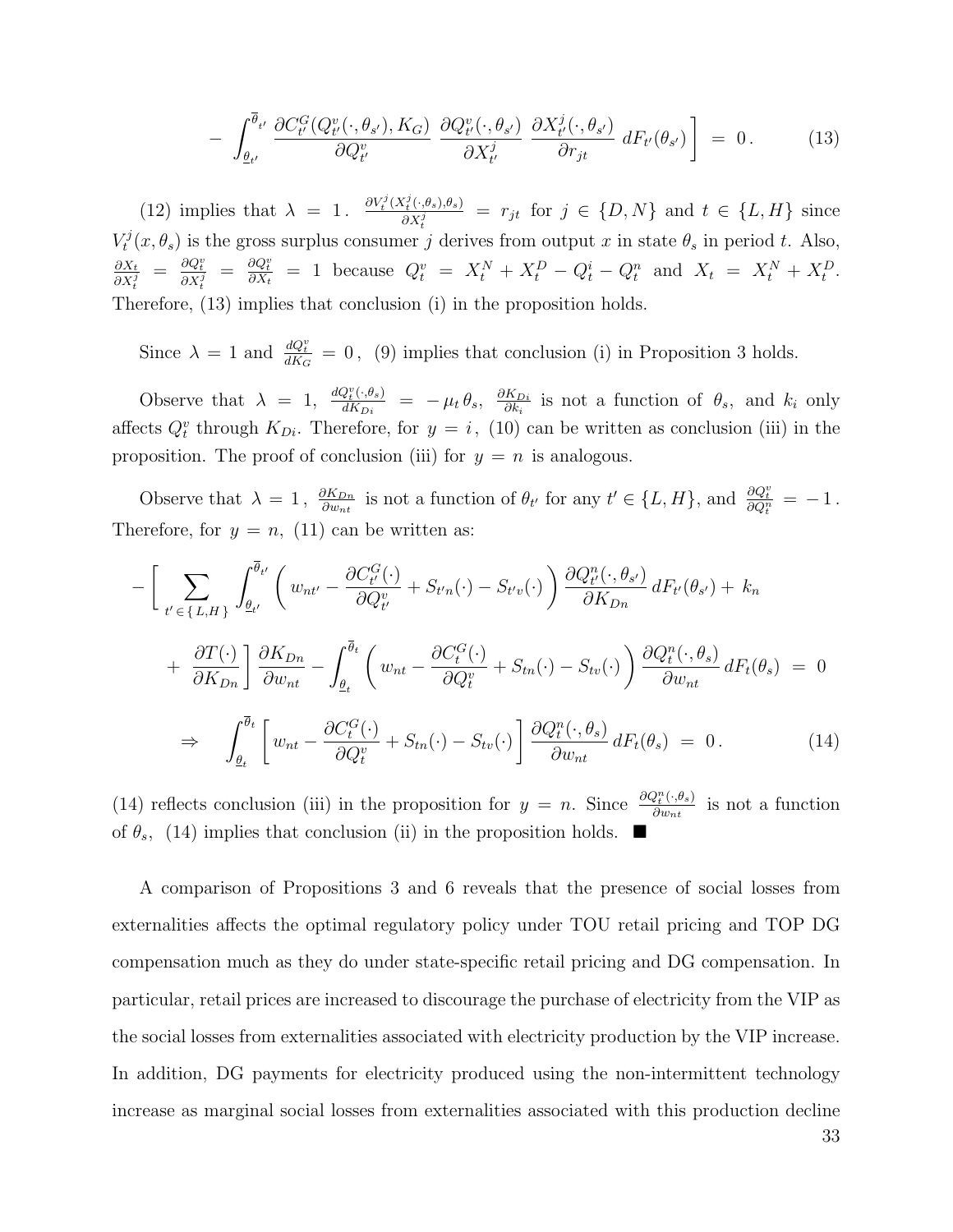relative to the marginal social losses associated with electricity production by the VIP, ceteris paribus. Furthermore, DG capacity charges are reduced as marginal losses from externalities associated with DG production decline relative to the corresponding losses associated with electricity production by the VIP.

#### B. Proofs of the Propositions in the Text.

Proof of Proposition 1. The proof follows immediately from the proof of Proposition 2.  $\blacksquare$ 

#### Proof of Proposition 2.

Let  $\lambda \geq 0$  denote the Lagrange multiplier associated with constraint (5). Then (1), (2), (3), and the Envelope Theorem imply that at a solution to [RP- $\theta e$ ], for  $y \in \{i, n\}$  and  $j \in \{N, D\}$ :

$$
k_{y}: K_{Dy} - \sum_{t \in \{L,H\}} \int_{\underline{\theta}_{t}}^{\overline{\theta}_{t}} \left( S_{ty}(\cdot) \frac{\partial Q_{t}^{y}(\cdot, \theta_{s})}{\partial K_{Dy}} \frac{\partial K_{Dy}}{\partial k_{y}} + S_{tv}(\cdot) \frac{\partial Q_{t}^{v}(\cdot, \theta_{s})}{\partial Q_{t}^{y}} \frac{\partial Q_{t}^{y}(\cdot)}{\partial K_{Dy}} \frac{\partial K_{Dy}}{\partial k_{y}} \right) dF_{t}(\theta_{s})
$$

$$
- \lambda \left[ \sum_{t \in \{L,H\}} \int_{\underline{\theta}_{t}}^{\overline{\theta}_{t}} \left( w_{yt}(\theta_{s}) \frac{\partial Q_{t}^{y}(\cdot, \theta_{s})}{\partial K_{Dy}} \frac{\partial K_{Dy}}{\partial k_{y}} + \frac{\partial C_{t}^{G}(\cdot)}{\partial Q_{t}^{v}} \frac{dQ_{t}^{v}(\cdot, \theta_{s})}{dk_{y}} \right) dF_{t}(\theta_{s}) + K_{Dy} + k_{y} \frac{\partial K_{Dy}}{\partial k_{y}} + \frac{\partial T(\cdot)}{\partial K_{Dy}} \frac{\partial K_{Dy}}{\partial k_{y}} \right] = 0;
$$
(15)

$$
w_{yt}(\theta_s): Q_t^y(\cdot,\theta_s) f_t(\theta_s) - \left[S_{ty}(\cdot) \left(\frac{\partial Q_t^y(\cdot,\theta_s)}{\partial w_{yt}(\theta_s)} + \frac{\partial Q_t^y(\cdot)}{\partial K_{Dy}} \frac{\partial K_{Dy}}{\partial w_{yt}(\theta_s)}\right) \right]
$$
  
+ 
$$
S_{tv}(\cdot) \left(\frac{\partial Q_t^v(\cdot)}{\partial Q_t^y} \frac{\partial Q_t^y(\cdot)}{\partial w_{yt}(\theta_s)} + \frac{\partial Q_t^v(\cdot,\theta_s)}{\partial Q_t^y} \frac{\partial Q_t^y(\cdot)}{\partial K_{Dy}} \frac{\partial K_{Dy}}{\partial w_{yt}(\theta_s)}\right) \right] f_t(\theta_s)
$$
  
- 
$$
\lambda \left[ \left(w_{yt}(\theta_s) \frac{\partial Q_t^y(\cdot,\theta_s)}{\partial K_{Dy}} \frac{\partial K_{Dy}}{\partial w_{yt}(\theta_s)} + \frac{\partial C_t^G(\cdot)}{\partial Q_t^v} \frac{\partial Q_t^v(\cdot,\theta_s)}{\partial Q_t^y} \frac{\partial Q_t^y(\cdot)}{\partial K_{Dy}} \frac{\partial K_{Dy}}{\partial w_{yt}(\theta_s)} \right]
$$
  
+ 
$$
Q_t^y(\cdot,\theta_s) + w_{yt}(\theta_s) \frac{\partial Q_t^y(\cdot,\theta_s)}{\partial w_{yt}(\theta_s)} + \frac{\partial C_t^G(\cdot)}{\partial Q_t^v} \frac{\partial Q_t^v(\cdot,\theta_s)}{\partial Q_t^y} \frac{\partial Q_t^y(\cdot)}{\partial w_{yt}(\theta_s)}\right) f_t(\theta_s)
$$
  
+ 
$$
k_y \frac{\partial K_{Dy}}{\partial w_{yt}(\theta_s)} + \frac{\partial T(\cdot)}{\partial K_{Dy}} \frac{\partial K_{Dy}}{\partial w_{yt}(\theta_s)} \right] = 0;
$$
(16)

34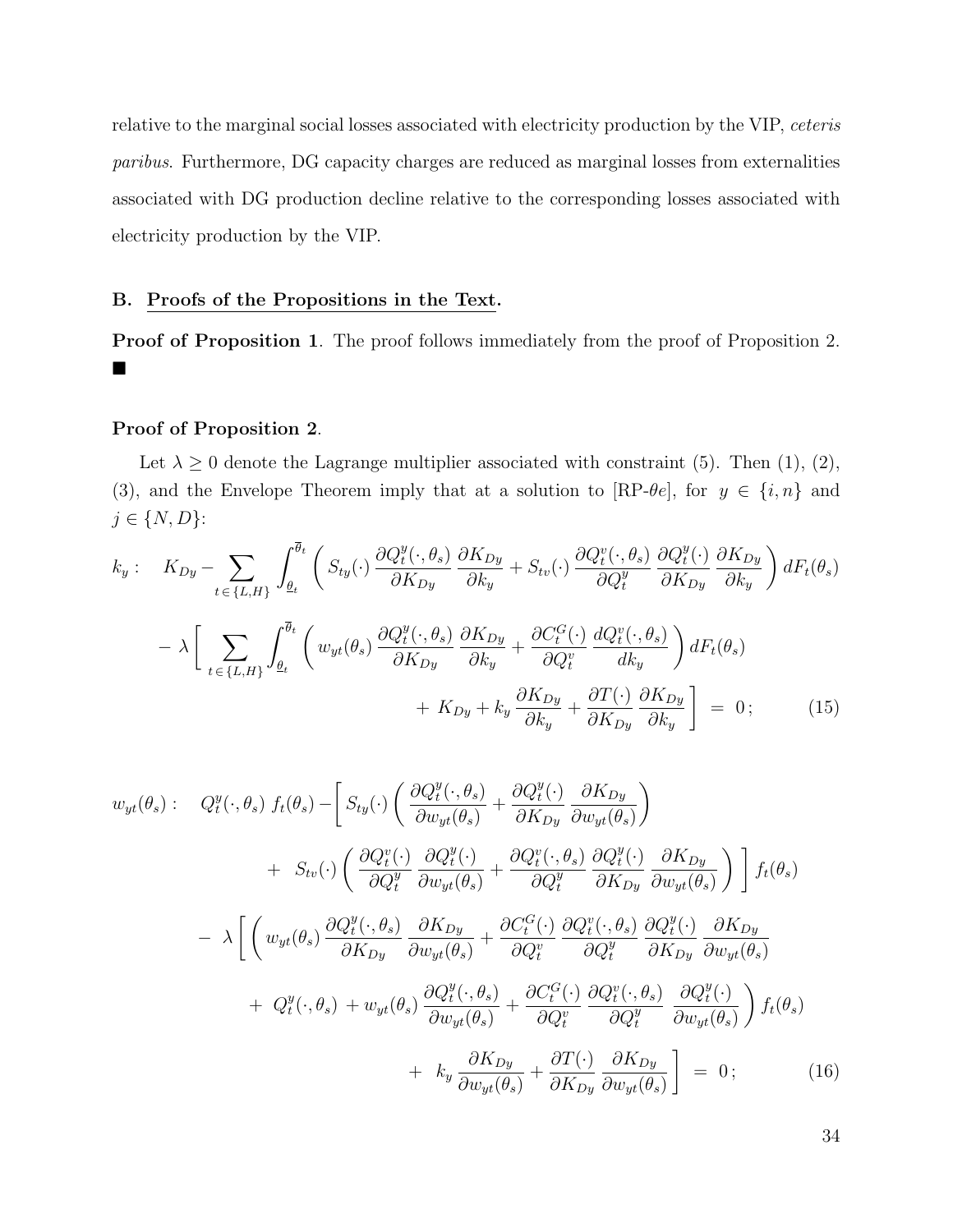$$
r_{jt}(\theta_s): \left[ \left( \frac{\partial V_t^j(X_t^j(\cdot,\theta_s),\theta_s)}{\partial X_t^j(\cdot,\theta_s)} - r_{jt}(\theta_s) \right) \frac{\partial X_t^j(\cdot)}{r_{jt}(\theta_s)} - X_t^j(\cdot) \right] f_t(\theta_s)
$$
  
+ 
$$
\int_{\theta_{t'}}^{\overline{\theta}_{t'}} \left[ \frac{\partial V_t^j(X_t^j(\cdot,\theta_{s'},\theta_{s'})}{\partial X_t^j(\cdot,\theta_{s'})} - r_{jt'}(\theta_{s'}) \right] \frac{\partial X_t^j(\cdot,\theta_{s'})}{\partial r_{jt}(\theta_s)} dF_{t'}(\theta_{s'})
$$
  
- 
$$
\left[ S_{tv}(\cdot) \frac{\partial Q_t^v(\cdot,\theta_s)}{\partial X_t^j} \frac{\partial X_t^j(\cdot,\theta_s)}{\partial r_{jt}(\theta_s)} f_t(\theta_s) + \int_{\underline{\theta}_{t'}}^{\overline{\theta}_{t'}} S_{tv}(\cdot) \frac{\partial Q_t^v(\cdot,\theta_{s'})}{\partial X_{t'}} \frac{\partial X_t^j(\cdot,\theta_{s'})}{\partial r_{jt}(\theta_s)} dF_{t'}(\theta_{s'}) \right]
$$
  
+ 
$$
\lambda \left[ r_{jt}(\theta_s) \frac{\partial X_t^j(\cdot,\theta_s)}{\partial r_{jt}(\theta_s)} + X_t^j(\cdot,\theta_s) - \frac{\partial C_t^G(\cdot)}{\partial Q_t^v} \frac{\partial Q_t^v(\cdot,\theta_s)}{\partial X_t^j(\cdot,\theta_s)} \frac{\partial X_t^j(\cdot,\theta_s)}{\partial r_{jt}(\theta_s)} \right] f_t(\theta_s)
$$
  
+ 
$$
\lambda \int_{\underline{\theta}_{t'}}^{\overline{\theta}_{t'}} \left[ r_{jt'}(\theta_{s'}) \frac{\partial X_t^j(\cdot,\theta_{s'})}{\partial r_{jt}(\theta_s)} - \frac{\partial C_t^G(\cdot)}{\partial Q_t^v(\cdot,\theta_{s'})} \frac{\partial Q_t^v(\cdot,\theta_{s'})}{\partial X_t^j(\cdot,\theta_{s'})} \frac{\partial X_t^j(\cdot,\theta_{s'})}{\partial r_{jt}(\theta_s)} \right] dF_{t'}(\theta_{s'}) = 0. \quad (17)
$$

(9) and (12) also hold. Therefore,  $\lambda = 1$  and conclusion (i) in Proposition 1 holds. Also,  $\frac{\partial Q_t^v}{\partial X_t^j} = 1$  and  $\frac{\partial V_t^j(X_t^j(\cdot,\theta_t),\theta_s)}{\partial X_t^j}$  $\frac{\partial \chi_i^{\tau}(\cdot,\theta_t),\theta_s}{\partial \chi_i^j} = r_{jt}(\theta_s)$  for  $j \in \{D, N\}$ . Therefore, from (17), for each  $\theta_s \in [\underline{\theta}_t, \theta_t]$ :

$$
\left[r_{jt}(\theta_s) - \frac{\partial C_t^G(Q_t^v(\cdot, \theta_s), K_G)}{\partial Q_t^v(\cdot, \theta_s)} - S_{tv}(\cdot)\right] \frac{\partial X_t^j(\cdot, \theta_s)}{\partial r_{jt}(\theta_s)} f_t(\theta_s)
$$
  
+ 
$$
\int_{\underline{\theta_{t'}}}^{\overline{\theta}_{t'}} \left[r_{jt'}(\theta_{s'}) - \frac{\partial C_t^G(Q_t^v(\cdot, \theta_{s'}), K_G)}{\partial Q_{t'}^v(\cdot, \theta_{s'})} - S_{t'v}(\cdot)\right] \frac{\partial X_{t'}^j(\cdot, \theta_{s'})}{\partial r_{jt}(\theta_s)} dF_{t'}(\theta_{s'}) = 0. \quad (18)
$$

(18) is satisfied if:

$$
r_{jt}(\theta_s) = \frac{\partial C_t^G(Q_t^v(\cdot, \theta_s), K_G)}{\partial Q_t^v(\cdot, \theta_s)} + S_{tv}(\cdot) \text{ for all } \theta_s \in [\underline{\theta}_t, \overline{\theta}_t].
$$
 (19)

Observe that  $\lambda = 1$ ,  $\frac{\partial K_{Di}}{\partial k_{it}}$  is not a function of  $\theta_s$ , and  $k_i$  only affects  $Q_t^v$  through  $K_{Di}$ . Therefore, for  $y = i$ , (15) can be written as:

$$
\left[\sum_{t \in \{L,H\}} \int_{\theta_t}^{\overline{\theta}_t} \left( w_{it}(\theta_s) \mu_t \theta_s + \frac{\partial C_t^G(\cdot)}{\partial Q_t^v} \frac{dQ_t^v(\cdot, \theta_s)}{dK_{Di}} + S_{ti}(\cdot) \frac{\partial Q_t^i(\cdot, \theta_s)}{\partial K_{Di}} + S_{tv}(\cdot) \frac{dQ_t^v(\cdot)}{dK_{Di}} \right) dF_t(\theta_s) + k_i + \frac{\partial T(\cdot)}{\partial K_{Di}} \right] \frac{\partial K_{Di}}{\partial k_i} = 0. \tag{20}
$$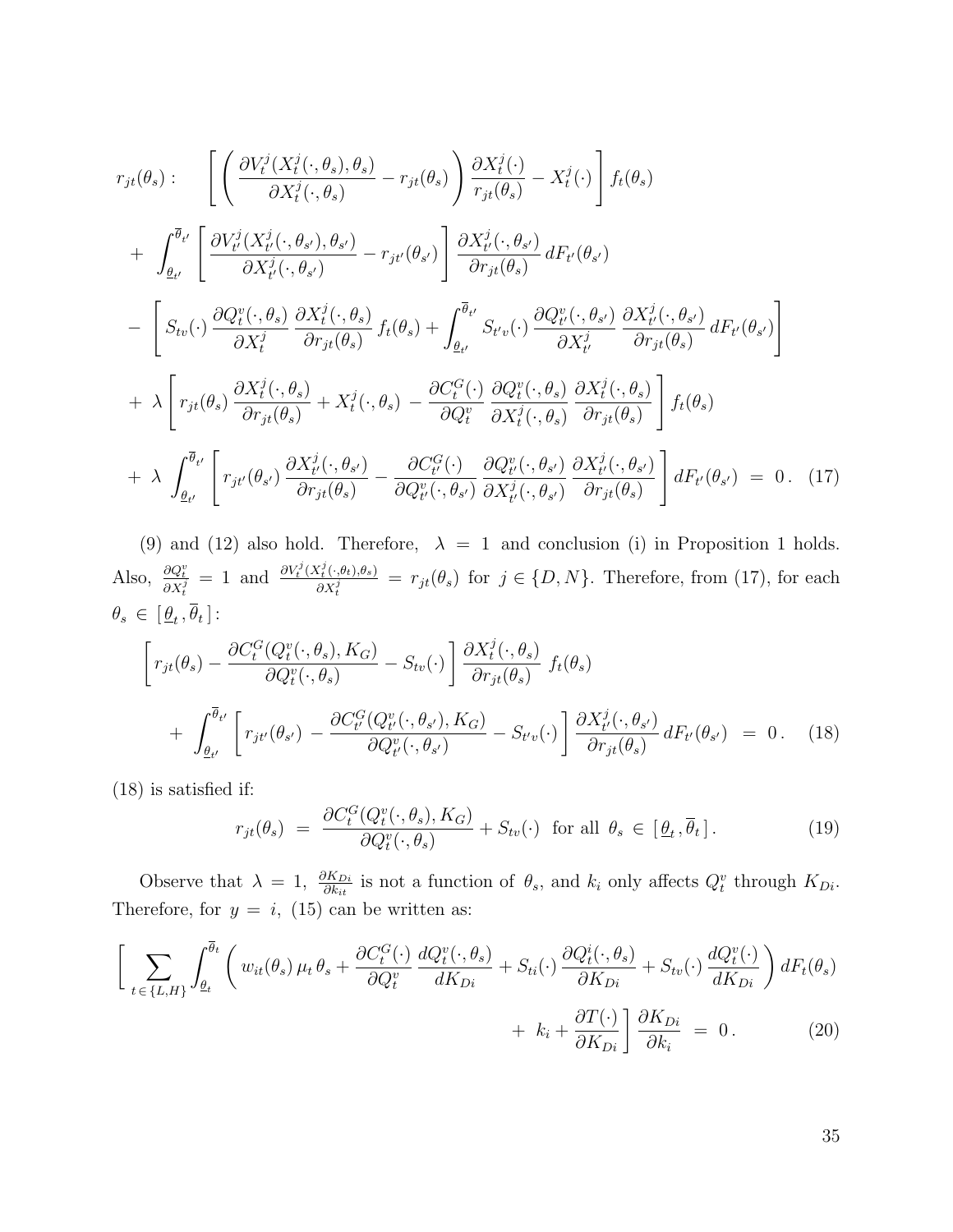Since  $\frac{dQ_t^v(\cdot,\theta_s)}{dK_{\text{max}}}$  $\frac{Q_t^v(\cdot,\theta_s)}{dK_{Di}} = -\mu_t \theta_s$  and  $\frac{\partial Q_t^i(\cdot,\theta_s)}{\partial K_{Di}}$  $\frac{\partial \mathcal{L}_{\ell}(\cdot,\theta_s)}{\partial K_{Di}} = \mu_t \theta_s$ , (20) can be written as:

$$
k_i = -\frac{\partial T(\cdot)}{\partial K_{Di}} + \sum_{t \in \{L, H\}} \int_{\underline{\theta}_t}^{\overline{\theta}_t} \left[ \frac{\partial C_t^G(Q_t^v(\cdot, \theta_s), K_G)}{\partial Q_t^v} - w_{it}(\theta_s) + S_{tv}(\cdot) - S_{ti}(\cdot) \right] \mu_t \theta_s dF_t(\theta_s).
$$
 (21)

Observe that  $\lambda = 1$ ,  $\frac{\partial K_{D_n}}{\partial k_{nt}}$  is not a function of  $\theta_s$ , and  $k_{nt}$  only affects  $Q_t^v$  through  $K_{D_n}$ and the corresponding impact on  $Q_t^n$ . Therefore, for  $y = n$ , (15) can be written as:

$$
- \left[ \sum_{t \in \{L,H\}} \int_{\underline{\theta}_t}^{\overline{\theta}_t} \left( w_{nt}(\theta_s) + \frac{\partial C_t^G(\cdot)}{\partial Q_t^v} \frac{\partial Q_t^v(\cdot, \theta_s)}{\partial Q_t^n} + S_{tn}(\cdot) + S_{tv}(\cdot) \frac{\partial Q_t^v(\cdot)}{\partial Q_t^n} \right) \frac{\partial Q_t^n(\cdot, \theta_s)}{\partial K_{Dn}} dF_t(\theta_s) + k_n + \frac{\partial T(\cdot)}{\partial K_{Dn}} \right] \frac{\partial K_{Dn}}{\partial k_n} = 0. \tag{22}
$$

Since  $\frac{\partial Q_t^v}{\partial Q_t^m}$  = -1, (22) can be written as:

$$
k_n = -\frac{\partial T(\cdot)}{\partial K_{Dn}} + \sum_{t \in \{L, H\}} \int_{\underline{\theta}_t}^{\overline{\theta}_t} \left[ \frac{\partial C_t^G(Q_t^v(\cdot, \theta_s), K_G)}{\partial Q_t^v} - w_{nt}(\theta_s) + S_{tv}(\cdot) - S_{tn}(\cdot) \right] \cdot \frac{\partial Q_t^n(\cdot, \theta_s)}{\partial K_{Dn}} dF_t(\theta_s). \tag{23}
$$

Observe that  $\lambda = 1$ ,  $\frac{\partial Q_t^i(\cdot, \theta_s)}{\partial K_{\infty}}$  $\frac{Q_t^i(\cdot,\theta_s)}{\partial K_{Di}} \;=\; \mu_t \, \theta_s, \; \frac{\partial Q_t^i(\cdot,\theta_s)}{\partial w_{it}(\theta_s)} \;=\; 0, \text{ and } \; \frac{\partial Q_t^v(\cdot,\theta_s)}{\partial K_{Di}}$  $\frac{\partial_t^2(\cdot,\theta_s)}{\partial K_{Di}} = -\mu_t \theta_s$ . Therefore, for  $y = i$ , (16) can be written as:

$$
\left[ \left( w_{it}(\theta_s) - \frac{\partial C_t^G(\cdot)}{\partial Q_t^v} + S_{ti}(\cdot) - S_{tv}(\cdot) \right) \mu_t \, \theta_s \, f_t(\theta_s) + k_i + \frac{\partial T(\cdot)}{\partial K_{Di}} \right] \frac{\partial K_{Di}}{\partial w_{it}(\theta_s)} = 0 \, .
$$

Therefore, for all  $\theta_s \in [\underline{\theta}_t, \theta_t]$ :

$$
k_i = -\frac{\partial T(\cdot)}{\partial K_{Di}} + \left[ \frac{\partial C_t^G(Q_t^v(\cdot, \theta_s), K_G)}{\partial Q_t^v} - w_{it}(\theta_s) + S_{tv}(\cdot) - S_{ti}(\cdot) \right] \mu_t \theta_s f_t(\theta_s). \tag{24}
$$

Observe that (21) and (24) are satisfied if:

$$
w_{it}(\theta_s) = \frac{\partial C_t^G(Q_t^v(\cdot, \theta_s), K_G)}{\partial Q_t^v} + S_{tv}(\cdot) - S_{ti}(\cdot) \text{ for all } \theta_s \in [\underline{\theta}_t, \overline{\theta}_t]. \tag{25}
$$

(24) implies that if (25) holds, then:

$$
k_i = -\frac{\partial T(\cdot)}{\partial K_{Di}}.\tag{26}
$$

36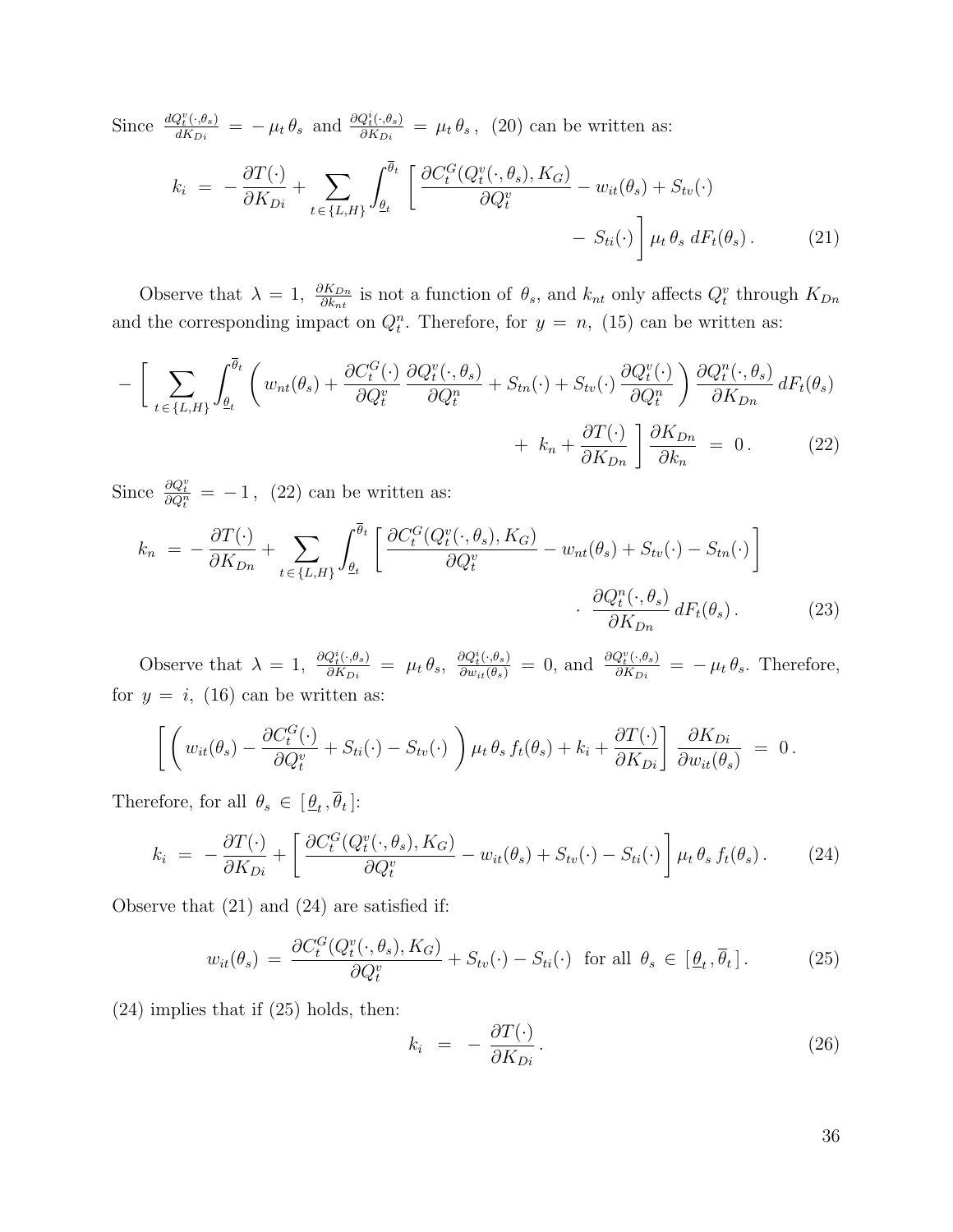Recall that  $\lambda = 1$  and  $\frac{\partial Q_t^v}{\partial Q_t^v} = -1$ . Therefore, for  $y = n$ , (16) can be written as:

$$
\begin{aligned}\n\left[w_{nt}(\theta_s) - \frac{\partial C_t^G(\cdot)}{\partial Q_t^v} + S_{tn}(\cdot) - S_{tv}(\cdot)\right] \frac{\partial Q_t^n(\cdot, \theta_s)}{\partial K_{Dn}} \frac{\partial K_{Dn}}{\partial w_{nt}(\theta_s)} f_t(\theta_s) \\
+ \left[w_{nt}(\theta_s) - \frac{\partial C_t^G(\cdot)}{\partial Q_t^v} + S_{tn}(\cdot) - S_{tv}(\cdot)\right] \frac{\partial Q_t^n(\cdot, \theta_s)}{\partial w_{nt}(\theta_s)} f_t(\theta_s) \\
+ k_n \frac{\partial K_{Dn}}{\partial w_{nt}(\theta_s)} + \frac{\partial T(\cdot)}{\partial K_{Dn}} \frac{\partial K_{Dn}}{\partial w_{nt}(\theta_s)} = 0.\n\end{aligned}
$$

Therefore, for each  $\theta_s \in [\underline{\theta}_t, \overline{\theta}_t]$ :

$$
\left[ \left( w_{nt}(\theta_s) - \frac{\partial C^G(\cdot)}{\partial Q^v} + S_{tn}(\cdot) - S_{tv}(\cdot) \right) \frac{\partial Q_t^n(\cdot, \theta_s)}{\partial K_{Dn}} f_t(\theta_s) + k_n + \frac{\partial T(\cdot)}{\partial K_{Dn}} \right] \frac{\partial K_{Dn}}{\partial w_{nt}(\theta_s)} + \left[ w_{nt}(\theta_s) - \frac{\partial C_t^G(\cdot)}{\partial Q_t^v} + S_{tn}(\cdot) - S_{tv}(\cdot) \right] \frac{\partial Q_t^n(\cdot, \theta_s)}{\partial w_n(\theta_s)} f_t(\theta_s) = 0. \tag{27}
$$

Since  $\frac{\partial Q_t^n(\cdot,\theta_s)}{\partial K_n}$  $\frac{Q_t^n(\cdot,\theta_s)}{\partial K_{D_n}} > 0$ ,  $\frac{\partial Q_t^n(\cdot,\theta_s)}{\partial w_n(\theta_s)} > 0$ , and  $\frac{\partial K_{D_n}}{\partial w_{nt}(\theta_s)} > 0$  for all  $\theta_s \in [\theta_t, \overline{\theta}_t]$ , (27) implies that if  $w_{nt}(\theta_s) > \frac{\partial C_t^G(\cdot)}{\partial O_v^v}$  $\frac{C_t^G(\cdot)}{\partial Q_t^v} + S_{tn}(\cdot) - S_{tv}(\cdot)$ , then  $k_n + \frac{\partial T(\cdot)}{\partial K_{Dr}}$  $\frac{\partial I(\cdot)}{\partial K_{Dn}}$  < 0. (27) also implies that if  $w_{nt}(\theta_s) < \frac{\partial C_t^G(\cdot)}{\partial O_v^v}$  $\frac{C_t^G(\cdot)}{\partial Q_t^v} + S_{tn}(\cdot) - S_{tv}(\cdot)$ , then  $k_n + \frac{\partial T(\cdot)}{\partial K_{D_n}}$  $\frac{\partial T(\cdot)}{\partial K_{D_n}} > 0$ . Therefore, because  $k_n + \frac{\partial T(\cdot)}{\partial K_{D_n}}$  $\frac{\partial I(\cdot)}{\partial K_{Dn}}$  does not vary with  $\theta_s$ , it must be the case that:

$$
w_{nt}(\theta_s) = \frac{\partial C_t^G(Q_t^v(\cdot,\theta_s), K_G)}{\partial Q_t^v} + S_{tv}(\cdot) - S_{tn}(\cdot) \text{ for all } \theta_s \in [\underline{\theta}_t, \overline{\theta}_t]. \tag{28}
$$

(23) and (28) imply:

$$
k_n = -\frac{\partial T(\cdot)}{\partial K_{Dn}}.\tag{29}
$$

Proof of Proposition 3. The proof follows immediately from the proof of Proposition 6.  $\blacksquare$ 

#### Proof of Proposition 4.

Let  $\lambda \geq 0$  denote the Lagrange multiplier associated with constraint (5). Then (1), (2), (3), and the Envelope Theorem imply that at a solution to [RP], for  $y \in \{i, n\}$ ,  $j \in \{N, D\}$ , and  $t \in \{L, H\}$ :

$$
K_G: \quad \lambda \left[ \sum_{t \in \{L, H\}} \int_{\underline{\theta}_t}^{\overline{\theta}_t} \left( -\frac{\partial C_t^G(\cdot)}{\partial Q_t^v} \frac{d Q_t^v(\cdot, \theta_s)}{d K_G} - \frac{\partial C_t^G(\cdot)}{\partial K_G} \right) dF_t(\theta_s) \right]
$$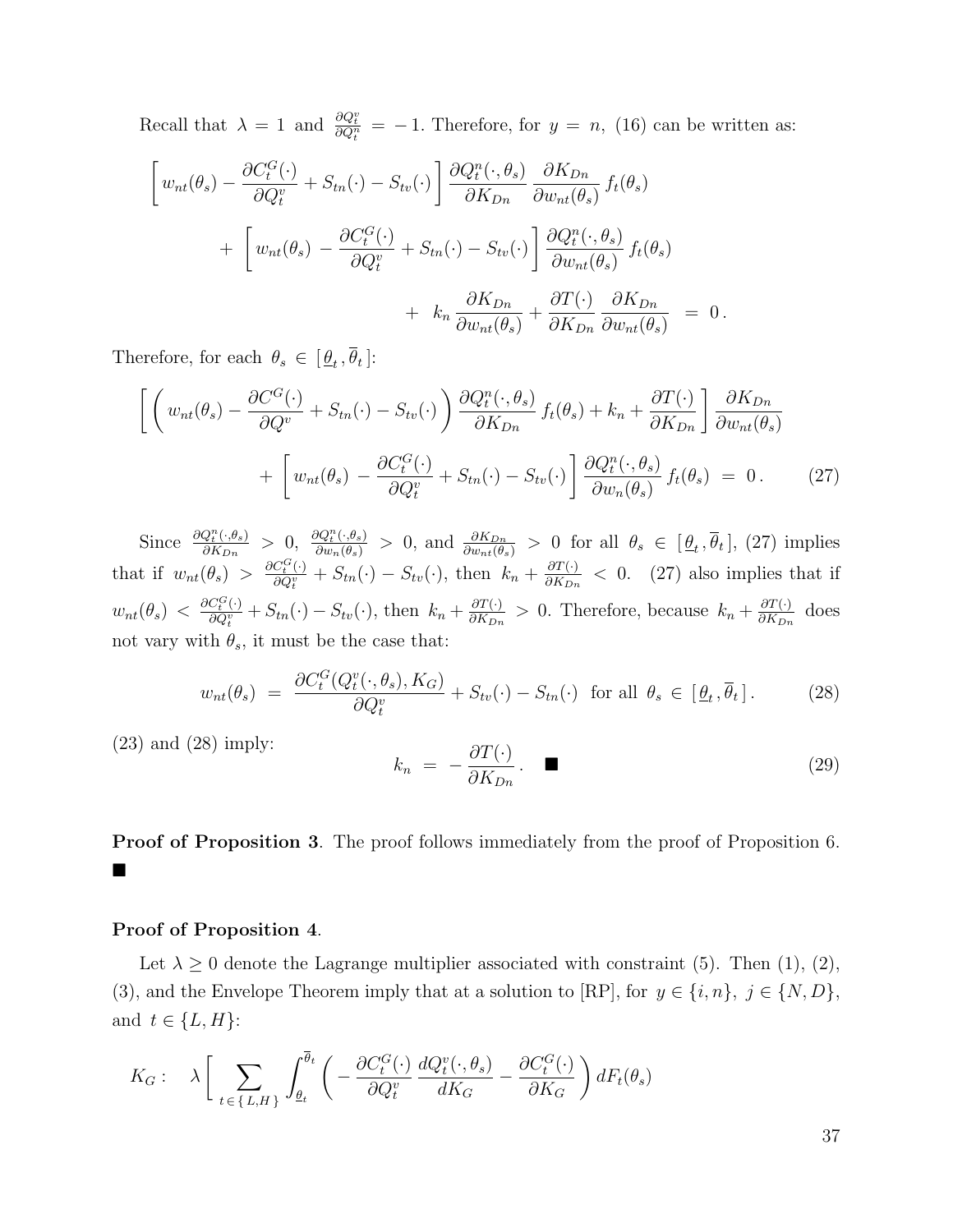$$
- C^{K'}(K_G) - \frac{\partial T(\cdot)}{\partial K_G} = 0; \qquad (30)
$$

$$
k_y: K_{Dy} - \lambda \left[ \sum_{t \in \{L, H\}} \int_{\underline{\theta}_t}^{\overline{\theta}_t} \left( w_y \frac{\partial Q_t^y(\cdot, \theta_s)}{\partial K_{Dy}} \frac{\partial K_{Dy}}{\partial k_y} + \frac{\partial C_t^G(\cdot)}{\partial Q_t^v} \frac{dQ_t^v(\cdot, \theta_s)}{dk_y} \right) dF_t(\theta_s) + K_{Dy} + k_y \frac{\partial K_{Dy}}{\partial k_y} + \frac{\partial T(\cdot)}{\partial K_{Dy}} \frac{\partial K_{Dy}}{\partial k_y} \right] = 0; \tag{31}
$$

$$
w_y: \sum_{t \in \{L,H\}} \int_{\theta_t}^{\theta_t} Q_t^y dF_t(\theta_s)
$$
  

$$
- \lambda \left[ \sum_{t \in \{L,H\}} \int_{\theta_t}^{\overline{\theta}_t} \left( w_y \frac{\partial Q_t^y(\cdot, \theta_s)}{\partial K_{Dy}} \frac{\partial K_{Dy}}{\partial w_y} + \frac{\partial C_t^G(\cdot)}{\partial Q_t^v} \frac{\partial Q_t^v(\cdot, \theta_s)}{\partial Q_t^y} \frac{\partial Q_t^y(\cdot)}{\partial K_{Dy}} \frac{\partial K_{Dy}}{\partial w_y} + Q_t^y + w_y \frac{\partial Q_t^y}{\partial w_y} + \frac{\partial C_t^G(\cdot)}{\partial Q_t^v} \frac{\partial Q_t^v(\cdot)}{\partial Q_t^y} \frac{\partial Q_t^y(\cdot)}{\partial w_y} \right) dF_t(\theta_s)
$$
  

$$
+ k_y \frac{\partial K_{Dy}}{\partial w_y} + \frac{\partial T(\cdot)}{\partial K_{Dy}} \frac{\partial K_{Dy}}{\partial w_y} \right] = 0;
$$
 (32)

$$
r: \sum_{j \in \{D,N\}} \sum_{t \in \{L,H\}} \int_{\theta_t}^{\overline{\theta}_t} \left( \left[ \frac{\partial V_t^j(X_t^j(\cdot,\theta_s),\theta_s)}{\partial X_t^j} - r \right] \frac{\partial X_t^j(\cdot)}{\partial r_j} - X_t^j(\cdot) \right) dF_t(\theta_s)
$$

$$
+ \lambda \left[ \sum_{j \in \{D,N\}} \sum_{t \in \{L,H\}} \int_{\theta_t}^{\overline{\theta}_t} \left( r \frac{\partial X_t^j(\cdot,\theta_s)}{\partial r_j} + X_t^j(\cdot) - \frac{\partial C_t^C(\cdot)}{\partial Q_t^v} \frac{\partial Q_t^v(\cdot,\theta_s)}{\partial X_t^j} \frac{\partial X_t^j(\cdot,\theta_s)}{\partial r} \right) dF_t(\theta_s) \right] = 0. \tag{33}
$$

(12) also holds, so  $\lambda = 1$ . Also,  $\frac{\partial Q_t^v}{\partial X_t^j} = 1$  and  $\frac{\partial V_t^j(X_t^j(r, \theta_s), \theta_s)}{\partial X_t^j}$  $\frac{\partial \{x_i^i(r,\theta_s),\theta_s\}}{\partial X_i^j} = r$  for  $j \in \{D, N\}$  and  $t \in \{L, H\}$ . Therefore, (33) implies that conclusion (i) of the proposition holds.

Since  $\lambda = 1$  and  $\frac{dQ_v^v}{dK_G} = 0$ , (30) implies that conclusion (i) in Proposition 3 holds.  $\lambda = 1$ ,  $\frac{\partial K_{Dn}}{\partial k_n}$  is not a function of  $\theta_s$ , and  $k_n$  only affects  $Q_t^v$  through  $K_{Dn}$  and the corresponding impact on  $Q_t^n$ . Therefore, for  $y = n$ , (31) can be written as:

$$
- \left[ \sum_{t \in \{L,H\}} \int_{\underline{\theta}_t}^{\overline{\theta}_t} \left( w_n + \frac{\partial C_t^G(\cdot)}{\partial Q_t^v} \frac{\partial Q_t^v(\cdot, \theta_s)}{\partial Q_t^n} \right) \frac{\partial Q_t^n}{\partial K_{Dn}} dF_t(\theta_s) + k_n + \frac{\partial T(\cdot)}{\partial K_{Dn}} \right] \frac{\partial K_{Dn}}{\partial k_n} = 0.
$$

Therefore, since  $\frac{\partial Q_t^v}{\partial Q_t^n}$  = -1, conclusion (iii) in the proposition holds for  $y = n$ . The proof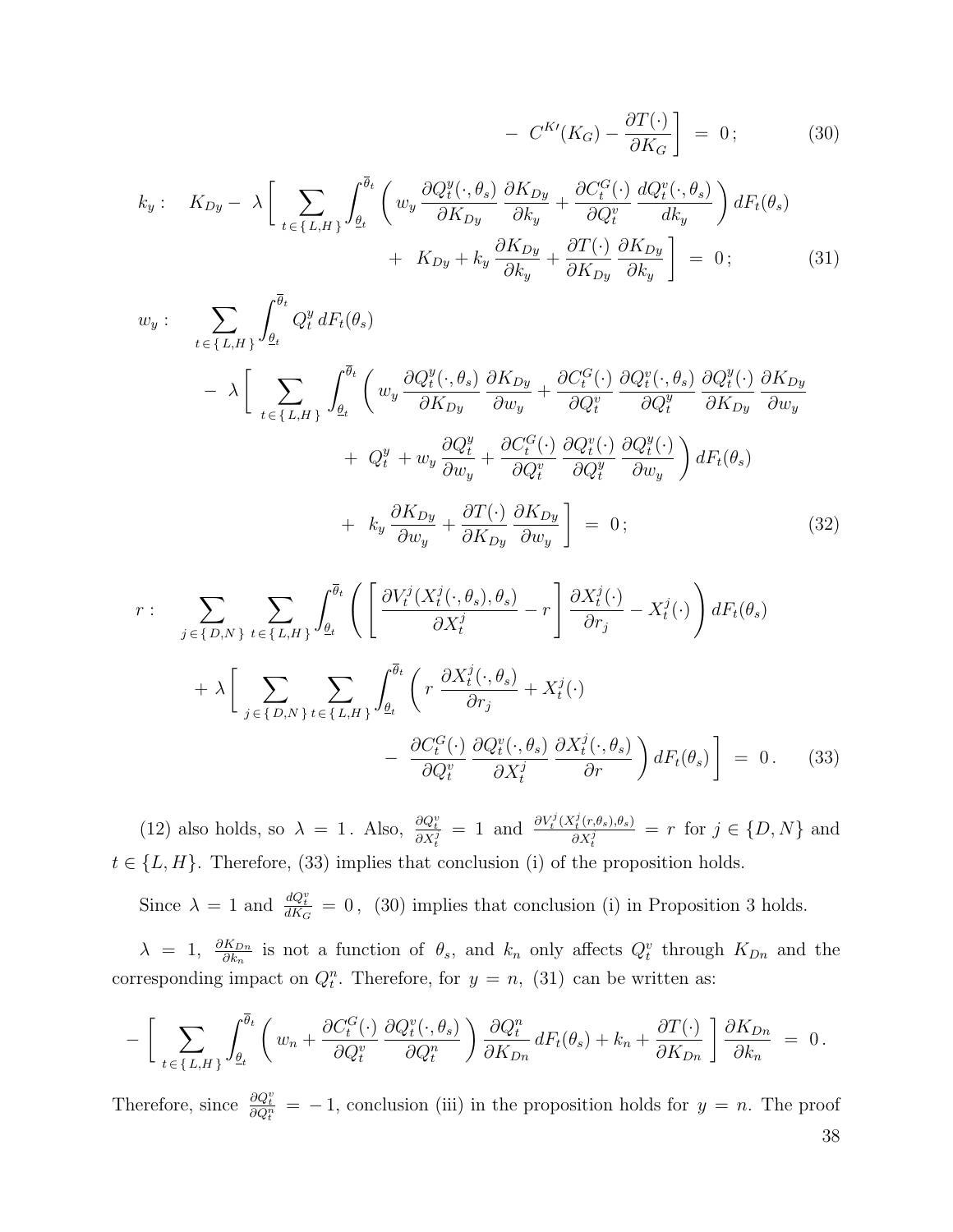of conclusion (iii) for  $y = i$  is analogous.

Recall that  $\lambda = 1$ ,  $\frac{\partial K_{D_n}}{\partial w_n}$  is not a function of  $\theta_t$ , and  $\frac{\partial Q_t^v}{\partial Q_t^n} = -1$ . Therefore, for  $y = n$ , (32) can be written as:

$$
-\left[\sum_{t\in\{L,H\}}\int_{\theta_t}^{\overline{\theta}_t} \left(w_n - \frac{\partial C_t^G(\cdot)}{\partial Q_t^v}\right) \frac{\partial Q_t^n(\cdot,\theta_s)}{\partial K_{Dn}} dF_t(\theta_s) + k_n + \frac{\partial T(\cdot)}{\partial K_{Dn}}\right] \frac{\partial K_{Dn}}{\partial w_n}
$$

$$
-\sum_{t\in\{L,H\}}\int_{\theta_t}^{\overline{\theta}_t} \left(w_n - \frac{\partial C_t^G(\cdot)}{\partial Q_t^v}\right) \frac{\partial Q_t^n(\cdot,\theta_s)}{\partial w_n} dF_t(\theta_s) = 0
$$

$$
\Rightarrow \sum_{t\in\{L,H\}}\int_{\theta_t}^{\overline{\theta}_t} \left[w_n - \frac{\partial C_t^G(Q_t^v(\cdot,\theta_s), K_G)}{\partial Q_t^v}\right] \frac{\partial Q_t^n(\cdot,\theta_s)}{\partial w_n} dF_t(\theta_s) = 0. \tag{34}
$$

(34) reflects conclusion (iii) in the proposition for  $y = n$ . Since  $\frac{\partial Q_t^n}{\partial w_n}$  is not a function of  $\theta_s$ , (34) implies that conclusion (ii) of the proposition holds.  $\blacksquare$ 

#### Proof of Proposition 5.

Let  $\lambda \geq 0$  denote the Lagrange multiplier associated with constraint (5). Then (1), (2), (3), and the Envelope Theorem imply that at a solution to [RP- $\theta k$ ], for  $j \in \{N, D\}$ ,  $t, t' \in \{L, H\} \ (t' \neq t), \text{ and } y \in \{i, n\}:$ 

$$
r_{jt}(\theta_s): \left[ \left( \frac{\partial V_t^j(X_t^j(\cdot,\theta_s),\theta_s)}{\partial X_t^j(\cdot,\theta_s)} - r_{jt}(\theta_s) \right) \frac{\partial X_t^j}{r_{jt}(\theta_s)} - X_t^j(\cdot) \right] f_t(\theta_s)
$$
  
+ 
$$
\int_{\underline{\theta}_{t'}}^{\overline{\theta}_{t'}} \left[ \frac{\partial V_t^j(X_{t'}^j(\cdot,\theta_{s'},\theta_{s'})}{\partial X_{t'}^j(\cdot,\theta_{s'})} - r_{jt'}(\theta_{s'}) \right] \frac{\partial X_{t'}^j(\cdot,\theta_{s'})}{\partial r_{jt}(\theta_s)} dF_{t'}(\theta_{s'})
$$
  
+ 
$$
\lambda \left[ r_{jt}(\theta_s) \frac{\partial X_t^j(\cdot,\theta_s)}{\partial r_{jt}(\theta_s)} + X_t^j(\cdot,\theta_s) - \frac{\partial C_t^G(\cdot)}{\partial Q_t^v} \frac{\partial Q_t^v(\cdot,\theta_s)}{\partial X_t^j(\cdot,\theta_s)} \frac{\partial X_t^j(\cdot,\theta_s)}{\partial r_{jt}(\theta_s)} \right] f_t(\theta_s)
$$
  
+ 
$$
\lambda \int_{\underline{\theta}_{t'}}^{\overline{\theta}_{t'}} \left[ r_{jt'}(\theta_{s'}) \frac{\partial X_{t'}^j(\cdot,\theta_{s'})}{\partial r_{jt}(\theta_s)} - \frac{\partial C_t^G(\cdot)}{\partial Q_{t'}^v(\cdot,\theta_{s'})} \frac{\partial Q_{t'}^v(\cdot,\theta_{s'})}{\partial X_{t'}^j(\cdot,\theta_{s'})} \frac{\partial X_{t'}^j(\cdot,\theta_{s'})}{\partial r_{jt}(\theta_s)} \right] dF_{t'}(\theta_{s'}) = 0; \quad (35)
$$

$$
w_{yt}(\theta_s): \quad Q_t^y(\cdot,\theta_s) f_t(\theta_s)
$$
  
-  $\lambda \left[ \left( w_{yt}(\theta_s) \frac{\partial Q_t^y(\cdot,\theta_s)}{\partial K_{Dn}} \frac{\partial K_{Dn}}{\partial w_{yt}(\theta_s)} + \frac{\partial C_t^G(\cdot)}{\partial Q_t^v} \frac{\partial Q_t^v(\cdot,\theta_s)}{\partial Q_t^y} \frac{\partial Q_t^y(\cdot)}{\partial K_{Dn}} \frac{\partial K_{Dn}}{\partial w_{yt}(\theta_s)} \right] \right]$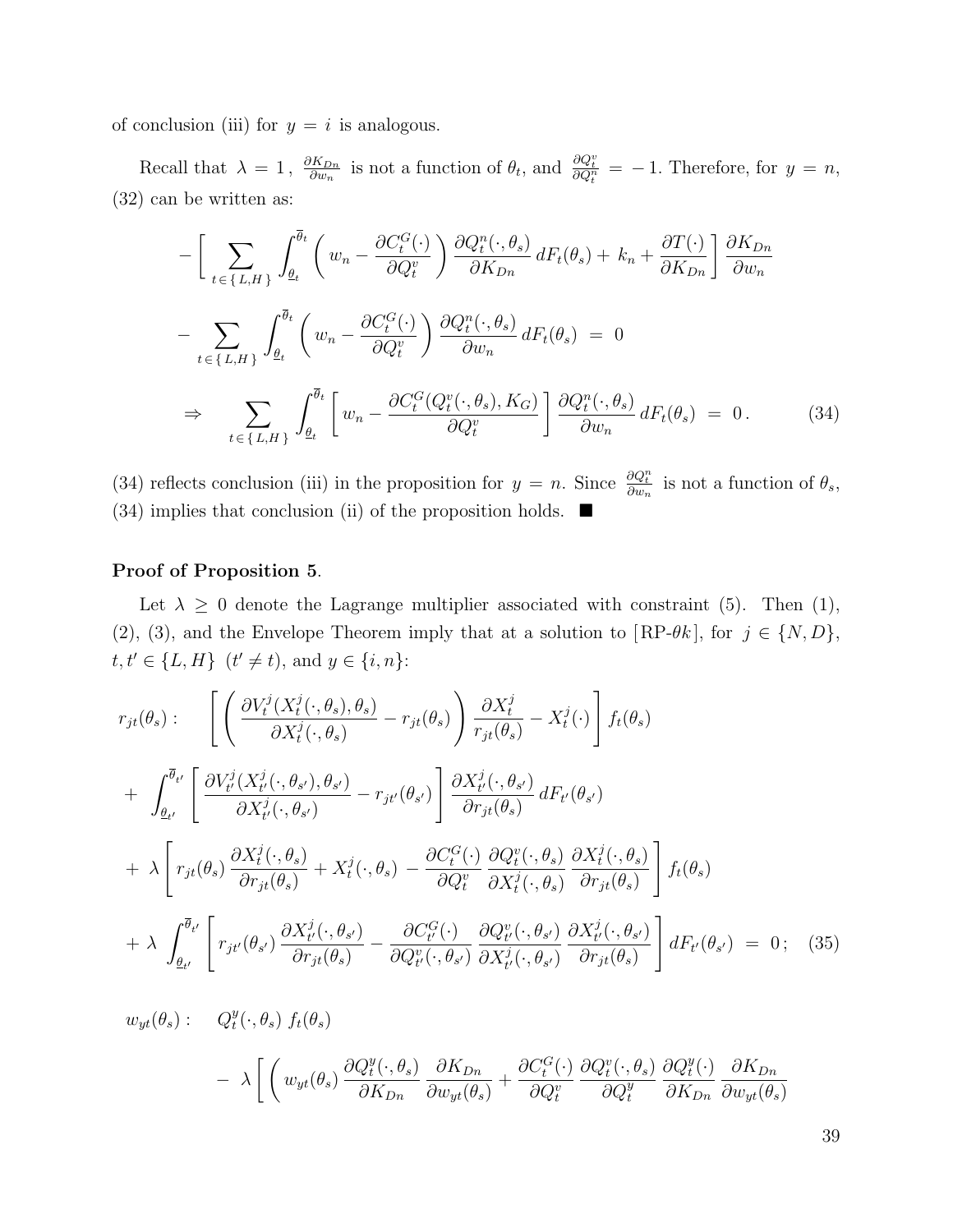+ 
$$
Q_t^y(\cdot, \theta_s)
$$
 +  $w_{yt}(\theta_s) \frac{\partial Q_t^y(\cdot)}{\partial w_{yt}(\theta_s)} + \frac{\partial C_t^G(\cdot)}{\partial Q_t^v} \frac{\partial Q_t^v(\cdot)}{\partial Q_t^y} \frac{\partial Q_t^y(\cdot)}{\partial w_{yt}(\theta_s)} \bigg) f_t(\theta_s)$   
+  $\frac{\partial T(\cdot)}{\partial K_{Dy}} \frac{\partial K_{Dy}}{\partial w_{yt}(\theta_s)} \bigg] = 0.$  (36)

Since  $\lambda = 1$  and  $\frac{\partial Q_t^v}{\partial Q_t^n} = -1$ , (36) for  $y = n$  can be written as:

$$
\left[ \left( w_{nt}(\theta_s) - \frac{\partial C^G(\cdot)}{\partial Q^v} \right) \frac{\partial Q_t^n(\cdot, \theta_s)}{\partial K_{Dn}} f_t(\theta_s) + \frac{\partial T(\cdot)}{\partial K_{Dn}} \right] \frac{\partial K_{Dn}}{\partial w_{nt}(\theta_s)} + \left[ w_{nt}(\theta_s) - \frac{\partial C_t^G(\cdot)}{\partial Q_t^v} \right] \frac{\partial Q_t^n(\cdot)}{\partial w_n(\theta_s)} f_t(\theta_s) = 0 \text{ for each } \theta_s \in [\underline{\theta}_t, \overline{\theta}_t].
$$

Therefore, conclusion (ii) of the proposition for  $y = n$  holds for each  $\theta_s \in [\theta_t, \theta_t]$ . The corresponding proof for  $y = i$  is analogous.

 $\partial V_t^j(X_t^j(r,\theta_s),\theta_s)$  $\frac{\partial \sigma_t^j(r,\theta_s),\theta_s}{\partial X_t^j} = r_{jt}(\theta_s)$  for each  $j \in \{D, N\}$  and  $t \in \{L, H\}$ . Also  $\frac{\partial Q_t^v}{\partial X_t^j} = 1$ . Therefore, since  $\lambda = 1$ , (35) implies that for each  $\theta_s \in [\underline{\theta}_t, \theta_t]$ :

$$
\left[r_{jt}(\theta_s) - \frac{\partial C_t^G(Q_t^v(\cdot,\theta_s), K_G)}{\partial Q_t^v(\cdot,\theta_s)}\right] \frac{\partial X_t^j(\cdot,\theta_s)}{\partial r_{jt}(\theta_s)} f_t(\theta_s)
$$
  
+ 
$$
\int_{\theta_{t'}}^{\overline{\theta}_{t'}} \left[r_{jt'}(\theta_{s'}) - \frac{\partial C_t^G(Q_t^v(\cdot,\theta_{s'}), K_G)}{\partial Q_{t'}^v(\cdot,\theta_{s'})}\right] \frac{\partial X_{t'}^j(\cdot,\theta_{s'})}{\partial r_{jt}(\theta_s)} dF_{t'}(\theta_{s'}) = 0.
$$
 (37)

 $(37)$  is satisfied if conclusion (i) in the proposition holds.  $\blacksquare$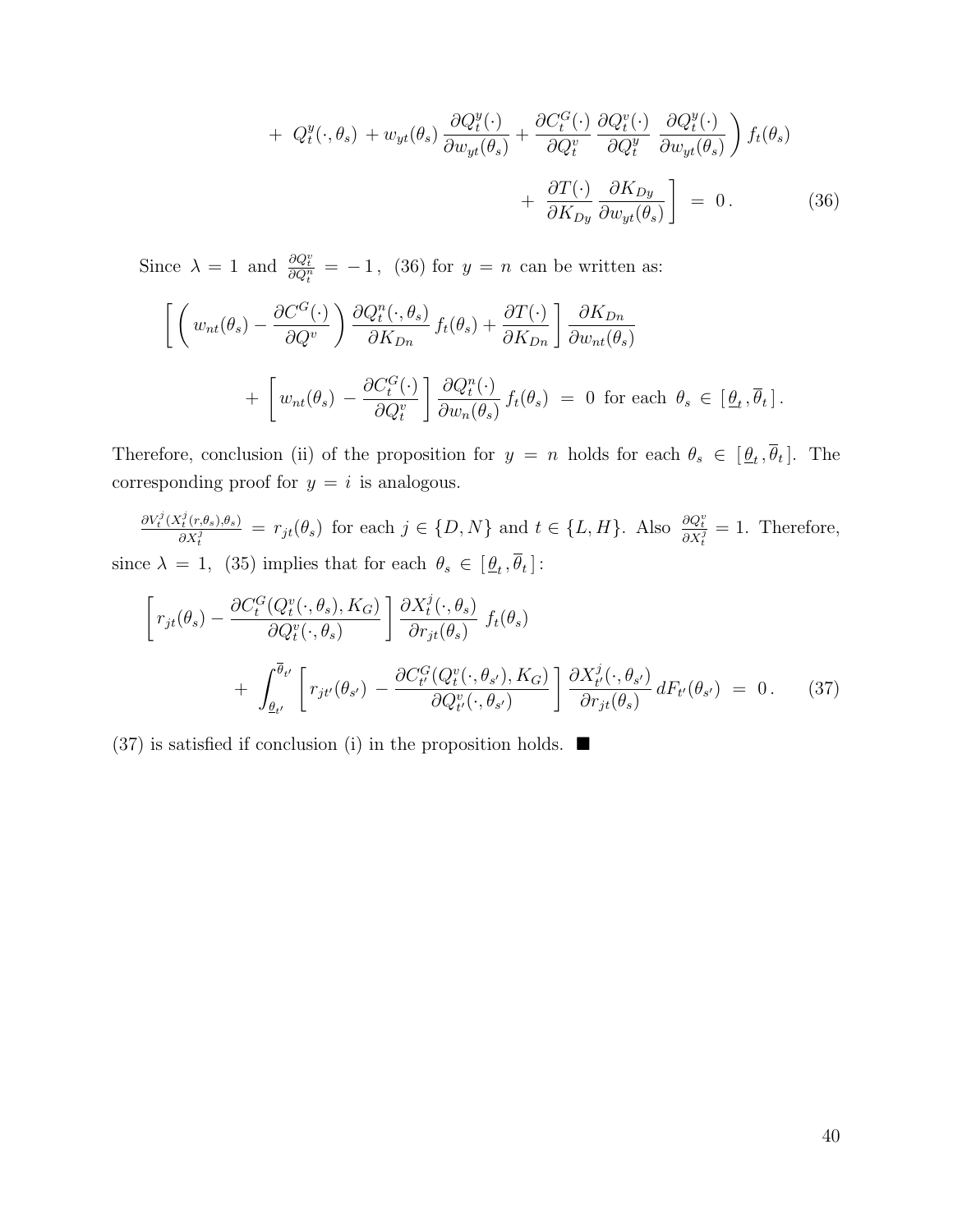# References

American Council for an Energy-Efficient Economy, Distributed Generation (http://www. aceee.org/topics/distributed-generation), visited June 24, 2015.

Barbose, Galen, Samantha Weaver, and Naim Darghouth, Tracking the Sun VII: An Historical Summary of the Installed Price of Photovoltaics in the United States from 1998 to 2013. Lawrence Berkeley National Laboratory, September 2014.

Baumol, William and David Bradford, "Optimal Departures from Marginal Cost Pricing," American Economic Review, 60(3), June 1970, 265-283.

Borenstein, Severin, "The Private Net Benefits of Residential Solar PV: And Who Gets Them," Energy Institute at Haas, Working Paper 259, May 2015 (http://ei.haas.berkeley. edu/research/ papers/WP259.pdf).

Branker, K., M. Pathak, and J. Pearce, "A Review of Solar Photovoltaic Levelized Cost of Electricity," Renewable and Sustainable Energy Reviews, 15(9), December 2011, 4470-4482.

Brennan, Timothy, "Decoupling in Electric Utilities," Journal of Regulatory Economics, 38(1), August 2010a, 49-69.

Brennan, Timothy, "Optimal Energy Efficiency Policies and Regulatory Demand-Side Management Tests: How Well Do They Match?" Energy Policy, 38(8), August 2010b, 3874-3885.

Brown, David and David Sappington, "On the Design of Distributed Generation Policies: Are Common Net Metering Policies Optimal?" University of Alberta working paper, October 2015a (https://uofa.ualberta.ca/arts/about/people-collection/david-brown).

Brown, David and David Sappington, "On the Optimal Design of Demand Response Policies," University of Alberta working paper, November 2015b (https://uofa.ualberta.ca/arts/ about/people-collection/david-brown).

Brown, David and David Sappington, "Technical Appendix to Accompany 'Optimal Policies to Promote Efficient Distributed Generation of Electricity'," January 2016 (https://uofa.ual berta.ca/arts/about/people-collection/david-brown).

Brown, Toby and Ahmad Faruqui, "Structure of Electricity Distribution Network Tariffs: Recovery of Residual Costs," The Brattle Group Report Prepared for Australian Energy Market Commission, August 2014 (http://www.ksg.harvard.edu/hepg/Papers/2014/Brattle%20rep ort%20on% 20structure%20of%20DNSP%20tariffs%20and%20residual%20cost.pdf).

Bushnell, James, "Oligopoly Equilibria in Electricity Contract Markets," Journal of Regulatory Economics, 32(3), December 2007, 225-245.

California Energy Commission, California Energy Almanac, "Electricity Generation Capacity & Energy," (http://energyalmanac.ca.gov/electricity/electric generation capacity.html), visited September 10, 2015.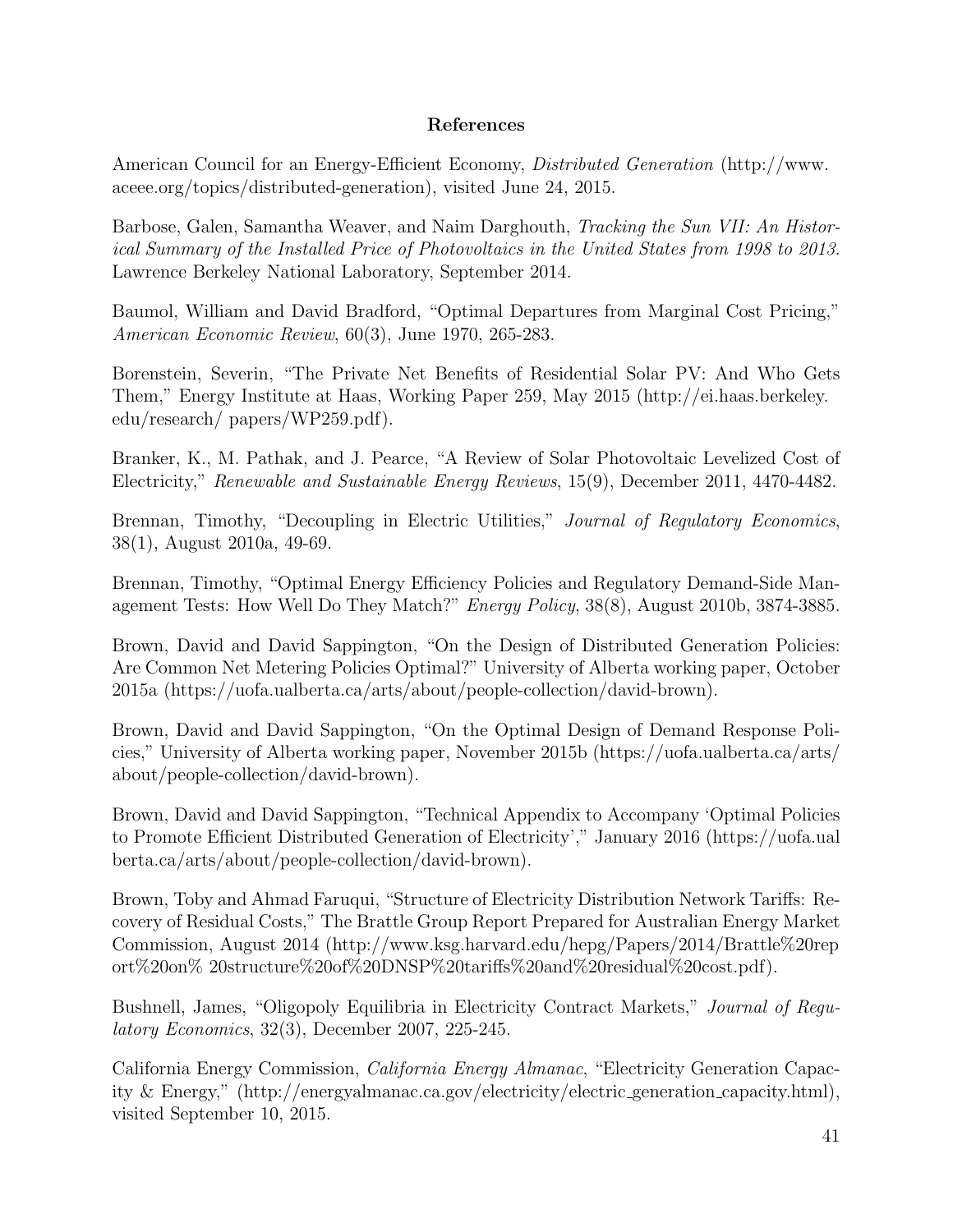California Independent System Operator, Open Access Same-time Information System, 2015a, (http://oasis.caiso.com), visited September 15, 2015a.

California Independent System Operator, "Renewables Watch: Reports and Data," 2015b (http://www.caiso.com/market/Pages/ReportsBulletins/DailyRenewablesWatch.aspx).

California Public Utilities Commission, Utility Tariff Information (http://www.cpuc.ca.gov/ PUC/energy/Electric+Rates/utiltariffs/index.htm), visited October 12, 2015.

California Solar Statistics, Geographical Statistics (https://www.californiasolarstatistics.ca. gov/reports/locale stats), visited September 10, 2015.

Chao, Hung-Po, "Demand Response in Wholesale Electricity Markets: The Choice of the Consumer Baseline," Journal of Regulatory Economics, 39(1), February 2011, 68-88.

Chu, Leon-Yang and David Sappington, "Motivating Energy Suppliers to Promote Energy Conservation," Journal of Regulatory Economics, 43(3), June 2013, 229-247.

Clean Power Research, Minnesota Value of Solar: Methodology, Prepared for Minnesota Department of Commerce, Division of Energy Resources, January 30, 2014 (https://www.clean power.com/wp-content/uploads/MN-VOS-Methodology-2014-01-30-FINAL.pdf).

Cohen, M., P. Kauzmann, and D. Callaway, "Economic Effects of Distributed PV Generation on California's Distribution System," Energy Institute at Haas Working Paper 260, June 2015 (http://ei.haas.berkeley.edu/research/papers/WP260.pdf).

Costello, Kenneth, "Major Challenges of Distributed Generation for State Utility Regulators," The Electricity Journal, 28(3), April 2015, 8-25.

Couture, Toby and Yves Gagnon, "An Analysis of Feed-in Tariff Remuneration Models: Implications for Renewable Energy Investment," Energy Policy, 38(3), February 2010, 955- 965.

Darghouth, Naïm, Galen Barbose, and Ryan Wiser, "The Impact of Rate Design and Net Metering on the Bill Savings from Distributed PV for Residential Customers in California," Energy Policy, 39(9), September 2011, 5243-5253.

Darghouth, Naïm, Galen Barbose, and Ryan Wiser, "Customer-Economics of Residential Photovoltaic Systems (Part 1): The Impact of High Renewable Energy Penetrations on Electricity Bill Savings with Net Metering," Energy Policy, 67(4), April 2014, 290-300.

DNV GL Energy, A Review of Distributed Energy Resources. Prepared by DNV GL Energy for the New York Independent System Operator, September 2014 (www.nyiso.com/ public/webdocs/media room/publications presentations/Other Reports/Other Reports/A Review of Distributed Energy Resources September 2014.pdf).

Espey, James and Molly Espey, "Turning on the Lights: A Meta-Analysis of Residential Electricity Demand Elasticities," Journal of Agricultural and Applied Economics, 36(1), April 2004, 65-81.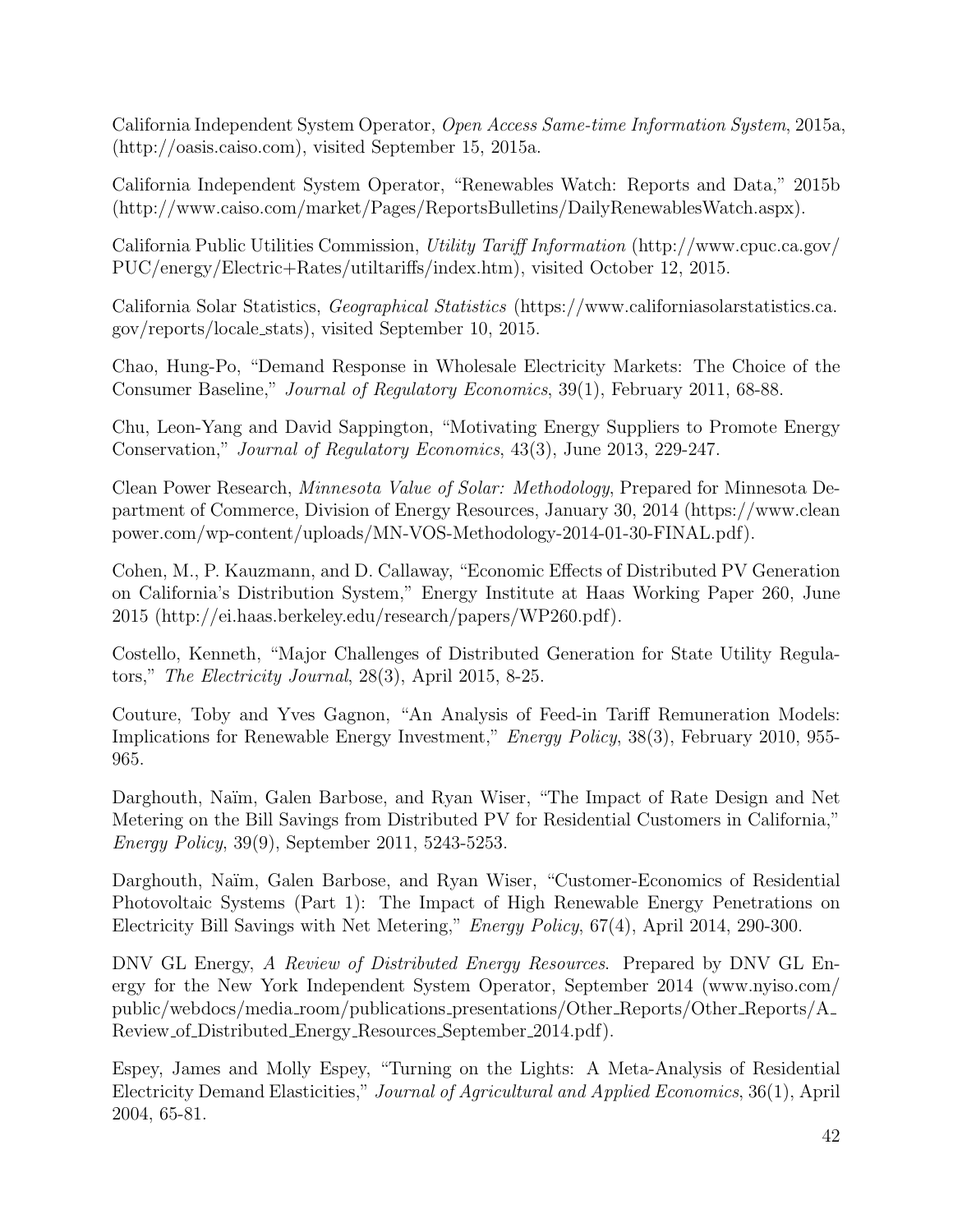Farrell, John, "Could Minnesota's "Value of Solar" Make Everyone a Winner?" Renewable Energy World.Com, March 22, 2014a (http://www.renewableenergyworld.com/rea/blog/post /2014/03/could-minnesotas-value-of-solar-make-everyone-a-winner).

Farrell, John, "Minnesota's Value of Solar: Can a Northern State's New Solar Policy Defuse Distributed Generation Battles?" Institute for Local Self-Reliance Report, April 2014b (http: //www.ilsr.org/wp-content/uploads/2014/04/MN-Value-of-Solar-from-ILSR.pdf).

Faruqui, Ahmad and Ryan Hledik, "An Evaluation of SRP's Electric Rate Proposal for Residential Customers with Distributed Generation," The Brattle Group Report Prepared for Salt River Project, January 2015 (http://www.srpnet.com/prices/priceprocess/pdfx/DGRate Review.pdf).

Hledik, Ryan, "Rediscovering Residential Demand Charges," The Electricity Journal, 27(7), August - September 2014, 82-96.

ICF International, Combined Heat and Power Policy Analysis and 2011 – 2030 Market Assessment. Prepared for the California Energy Commission, February 2012 (http://www.ener gy.ca.gov/2012publications/CEC-200-2012-002/CEC-200-2012-002.pdf).

Kind, Peter, "Disruptive Challenges: Financial Implications and Strategic Responses to a Changing Retail Electric Business," Report prepared for the Edison Electric Institute, January 2013 (http://www.eei.org/ourissues/finance/Documents/disruptivechallenges.pdf).

Linvill, Carl, John Shenot, Jim Lazar, "Designing Distributed Generation Tariffs Well: Fair Compensation in a Time of Transition," The Regulatory Assistance Project, November 2013 (http://idahocleanenergy.org/wp-content/uploads/2013/01/2013-12-rap-carl-dg-tariffs-6898. pdf).

Lively, Mark and Lorraine Cifuentes, "Curing the Death Spiral: Seeking a Rate Design that Recovers Cost Fairly from Customers with Rooftop Solar," Public Utilities Fortnightly, August 2014.

London Economics International, "Estimating the Value of Lost Load," Briefing Paper Prepared for the Electric Reliability Council of Texas, June 17, 2013 (http://www.ercot.com/con tent/gridinfo/resource/2015/mktanalysis/ERCOT ValueofLostLoad LiteratureReviewand Macroeconomic.pdf).

Maine Public Utilities Commission (MPUC), "Central Maine Power Company Request for New Alternative Rate Plan: Revenue Allocation and Rate Design," Docket No. 2013 – 00168, 2013.

North Carolina Clean Energy Technology Center (NCCETC), Personal Tax Credit by State, 2015a (http://programs.dsireusa.org/system/program?type=31&technology=7&).

NCCETC, Solar Rebate Program by State, 2015b (http://programs.dsireusa.org/system/pro  $gram?type=88\&technology=7\&$ ).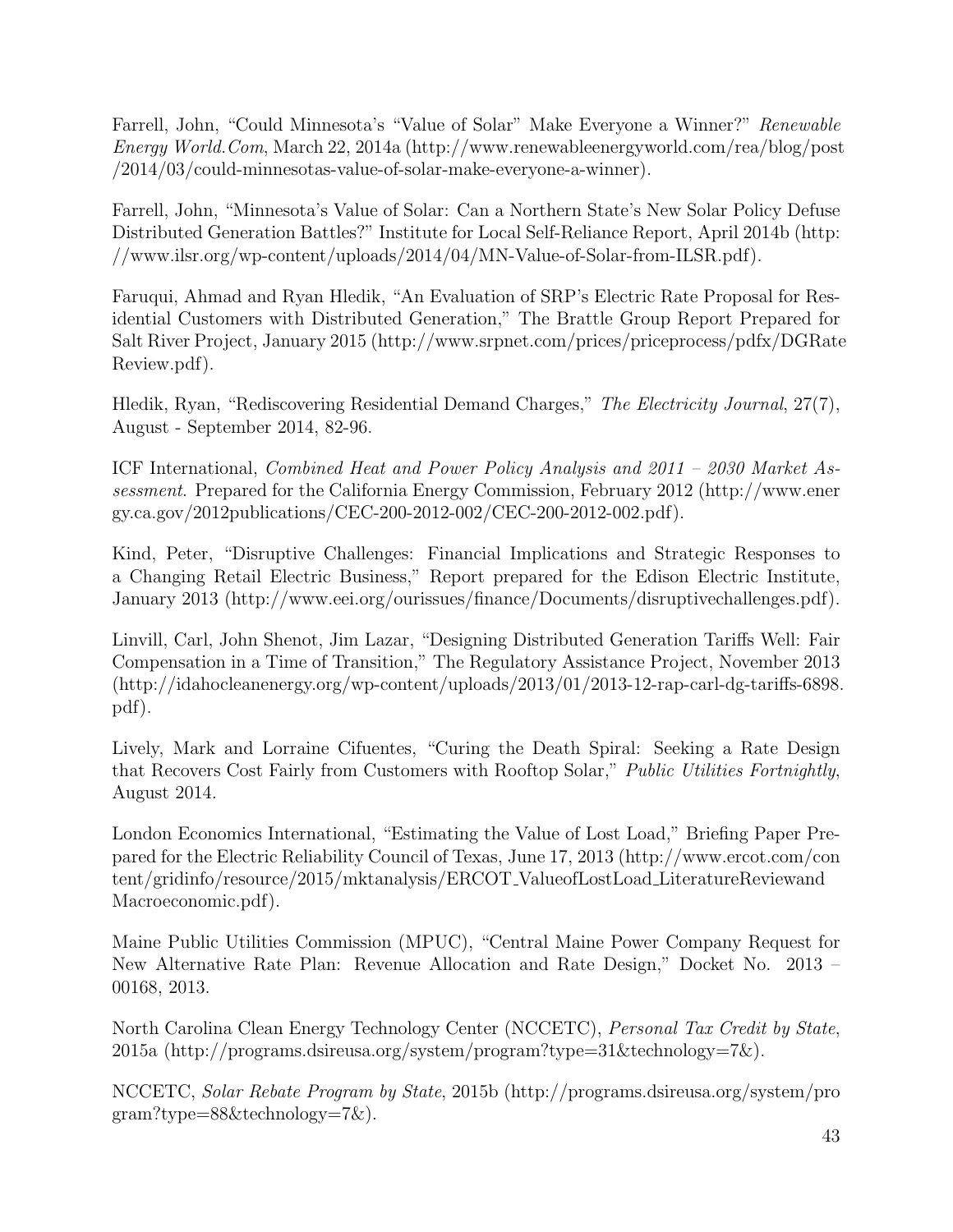NCCETC, Solar Renewable Energy Credit Program by State, 2015c (http://programs.dsireusa. org/system/program?type=85&).

NCCETC, The 50 States of Solar: A Quarterly Look at America's Fast-Evolving Distributed Solar Policy & Regulatory Conversation, 2015d (http://nccleantech.ncsu.edu/wpcontent/uploads/50-States-of-Solar-Issue2-Q2-2015-FINAL 3.pdf).

PacifiCorp, Integrated Resource Plan, Volume 1, April 30, 2013 (http://www.pacificorp.com/ content/dam/pacificorp/doc/Energy Sources/Integrated Resource Plan/2013IRP/Pacifi Corp-2013IRP Vol1-Main 4-30-13.pdf).

Parsons and Brinckerhoff, Electricity Transmission Costing Study. An Independent Report Endorsed by the Institution of Engineering and Technology, 2012 (http://renewablesgrid.eu/uploads/media/Electricity Transmission Costing Study Parsons Brinckerhoff.pdf).

Paul, Anthony, Erica Myers, and Karen Palmer, "A Partial Adjustment Model of U.S. Electricity Demand by Region, Season, and Sector," Resources for the Future Discussion Paper RFF DP 08-50, April 2009 (http://www.rff.org/files/sharepoint/WorkImages/Download/RF F-DP-08-50.pdf).

Perez-Arriaga, Ignacio and Ashwini Bharatkumar, "A Framework for Redesigning Distribution Network Use of System Charges Under High Penetration of Distributed Energy Resources: New Principles for New Problems," MIT Center for Energy and Environmental Policy Research Working Paper 2014-006, October 2014.

Poullikkas, Andreas, "A Comparative Assessment of Net Metering and Feed in Tariff Schemes for Residential PV Systems," Sustainable Energy Technologies and Assessments, 3, September 2013, 1-8.

Ramsey, Frank, "A Contribution to the Theory of Taxation," Economic Journal, 37(1), March 1927, 47-61.

Raskin, David, "The Regulatory Challenge of Distributed Generation," Harvard Business Law Review Online, 4, 2013, 38-51.

Schneider, Jordan and Rob Sargent, "Lighting the Way: The Top Ten States that Helped Drive America's Solar Energy Boom in 2013," PennEnvironment Research & Policy Center Report, August 2014 (http://environmentamericacenter.org/sites/environment/files/reports/ EA Lightingtheway scrn.pdf).

Shlatz, Eugene, Nathan Buch, and Melissa Chan, Distributed Generation Integration Cost Study: Analytical Framework. California Energy Commission Report, CEC-200-2013-007, Prepared by Navigant Consulting Inc., November 2013 (www.energy.ca.gov/2013publications /CEC-200-2013-007/CEC-200-2013-007.pdf).

Solar Energy Industries Association, Solar State by State (http://www.seia.org/policy /statesolar-policy, visited June 17, 2015).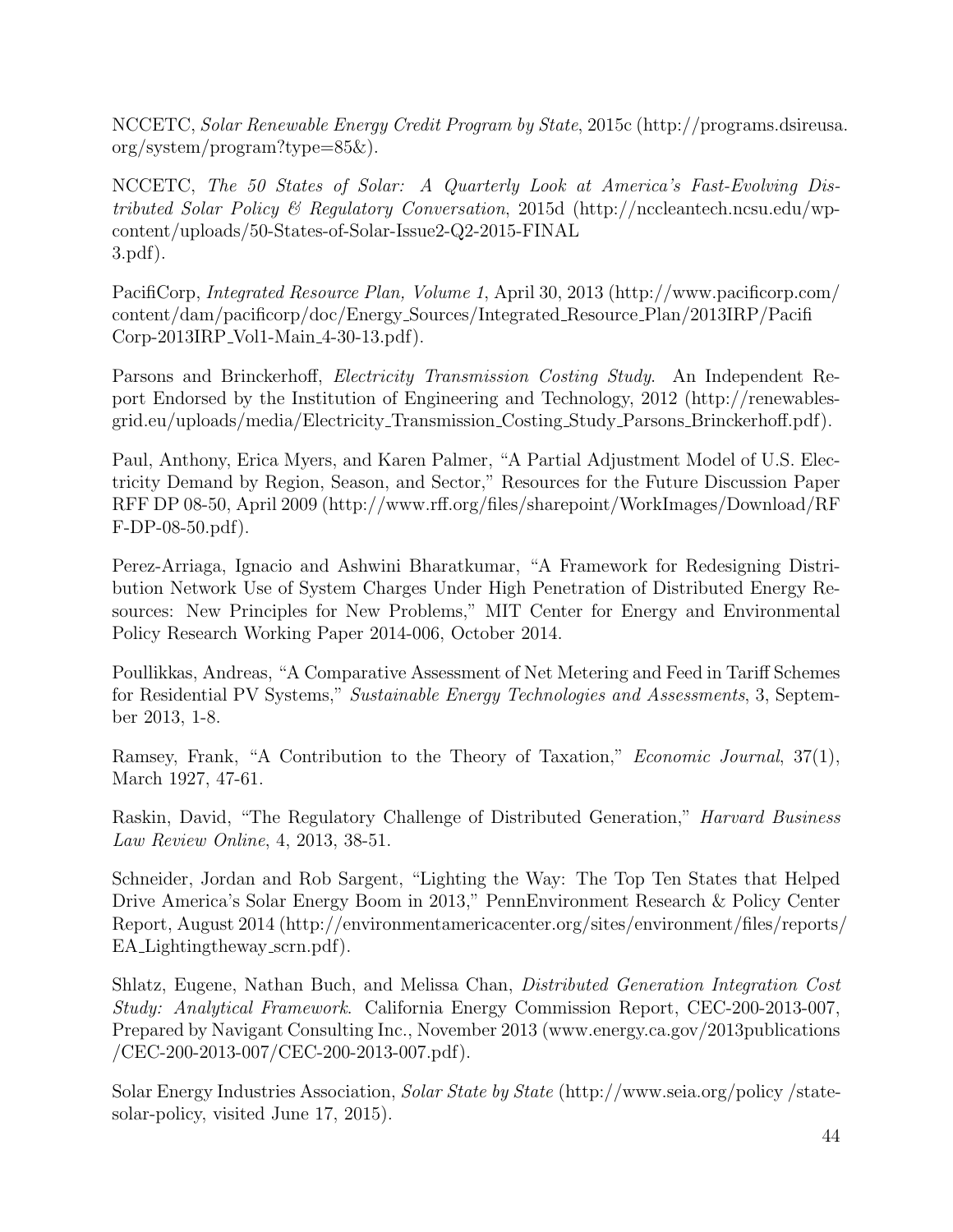Taylor, Thomas, Peter Schwarz, and James Cochell, "24/7 Hourly Response to Electricity Real-Time Pricing with up to Eight Summers of Experience," Journal of Regulatory Economics, 27(3), May 2005, 235-262.

U.S. Department of Energy, Guide to Using Combined Heat and Power for Enhancing Reliability and Resiliency in Buildings. Report Developed by the U.S. Department of Energy, the U.S. Environmental Protection Agency, and the U.S. Department of Housing and Urban Development, 2013 (https://www1.eere.energy.gov/manufacturing/distributedenergy/pdfs/chp critical facilities.pdf).

U.S. Energy Information Administration, Reporting of Greenhouse Gases Program, Table of Fuel and Energy Source: Codes and Emissions Coefficients. EIA Office of Integrated Analysis and Forecasting, 2014a (http://www.eia.gov/oiaf/1605/coefficients.html).

U.S. Energy Information Administration, *State Electricity Profiles*, Table 10. Supply and Disposition of Electricity, 2014b (http://www.eia.gov/electricity/state/).

U.S. Energy Information Administration, " Levelized Cost and Levelized Avoided Cost of New Generation Resources," Annual Energy Outlook, 2015a (http://www.eia.gov/forecasts/ aeo/pdf/electricity generation.pdf).

U.S. Energy Information Administration, Form 826, 2015b (http://www.eia.gov/electricity/ data/eia826).

U.S. Energy Information Administration, Detailed State Data, 2015c (http://www.eia.gov/elec tricity/data/state).

U.S. Environmental Protection Agency (EPA), Regulatory Impact Analysis for the Proposed Standards of Performance for Greenhouse Gas Emissions for New Stationary Sources: Electric Utility Generating Units, EPA-452/R-13-003, September 2013 (http://www2.epa.gov/sit es/production/files/2013-09/documents/20130920proposalria.pdf).

Virginia State Corporation Commission (VSCC), "Application of Virginia Electric and Power Company For Approval of a Standby Charge and Methodology and Revisions to its Tariff and Terms and Conditions of Service," Case No. PUE-2011-00088, 2011 (http://www.scc.virginia. gov/docketsearch/DOCS/2hm201!.PDF).

Wade, Steven, "Price Responsiveness in the AEO2003 NEMS Residential and Commercial Buildings Sector Models," Report Prepared for the U.S. Energy Information Administration, 2003 (http://www.eia.gov/oiaf/analysispaper/elasticity/pdf/buildings.pdf).

Weissman, Steven and Nathaniel Johnson, The Statewide Benefits of Net-Metering in California  $\mathcal B$  the Consequences of Changes to the Program, Center for Law, Energy  $\&$  the Environment, University of California, 2012 (http://www.law.berkeley.edu/files/The Statewide Benefits of Net-Metering in CA Weissman and Johnson.pdf).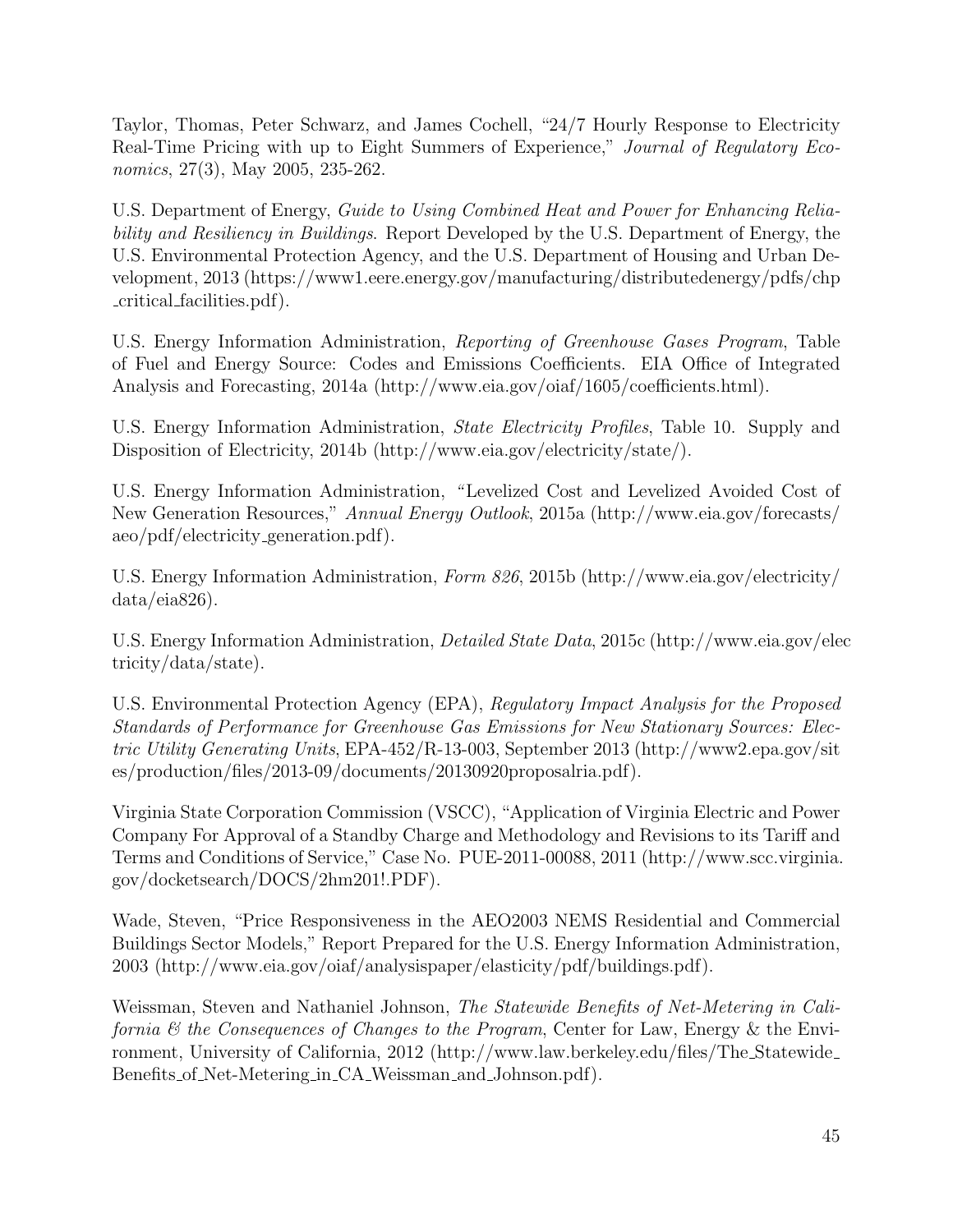Wiser, Ryan, Andrew Mills, Galen Barbose, and William Golove, "The Impact of Retail Rate Structures on the Economics of Commercial Photovoltaic Systems in California," Lawrence Berkeley National Laboratory LBNL – 63019 Report, July 2007. http://emp.lbl.gov /sites/all/files/ REPORT%20lbnl%20-%2063019 0.pdf.

World Alliance for Decentralized Energy, Where Can DE be Used? (http://www.localpower. org/deb where.html), visited September 21, 2014.

Yamamoto, Yoshihiro, "Pricing Electricity from Residential Photovoltaic Systems: A Comparison of Feed-in Tariffs, Net Metering, and Net Purchase and Sale," Solar Energy, 86(9), September 2012, 2678-2685.